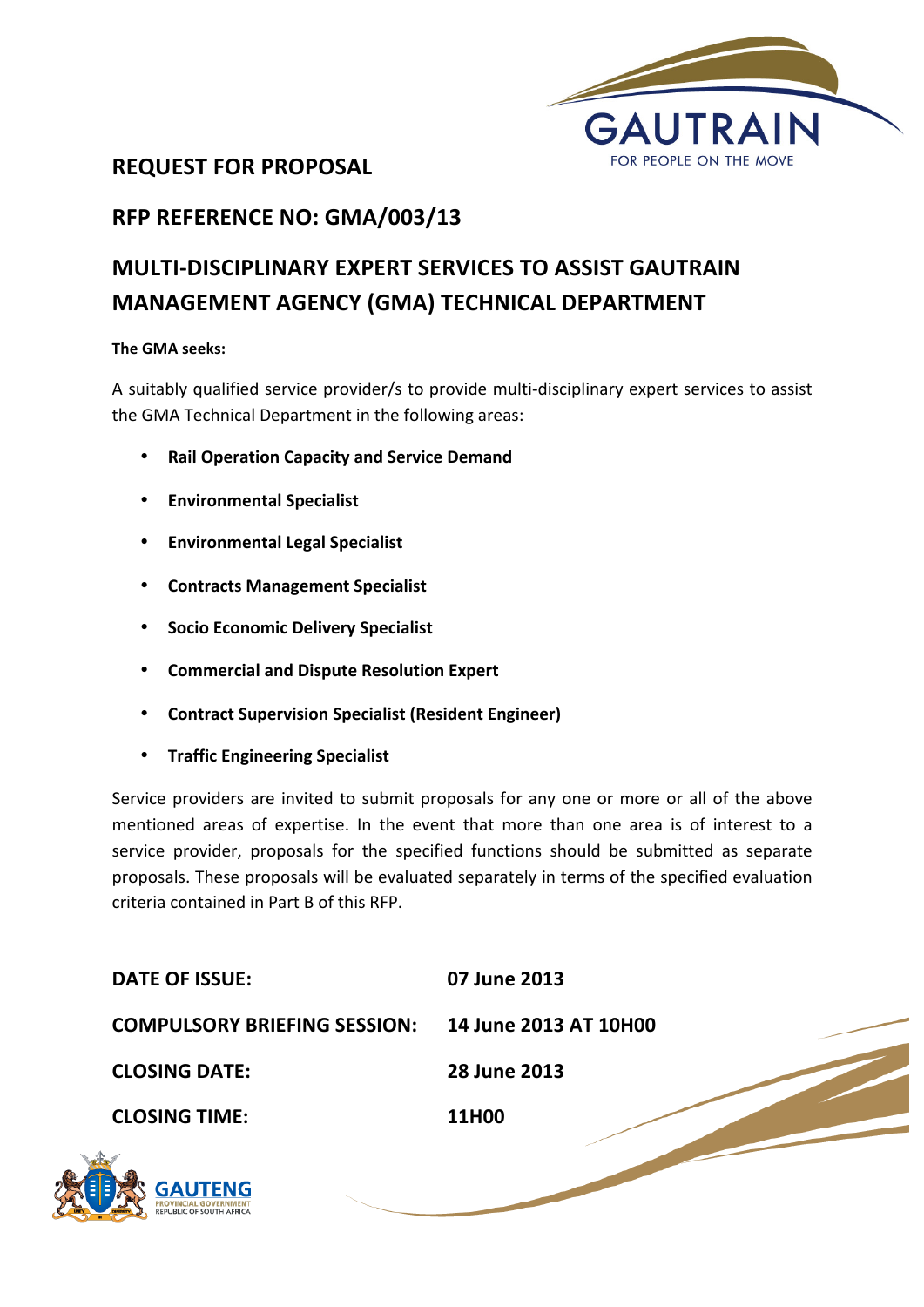## **CONTENTS**

## **GAUTRAIN MANAGEMENT AGENCY - REQUEST FOR PROPOSAL**

|                                                    | Page |
|----------------------------------------------------|------|
|                                                    | 4    |
|                                                    | 4    |
|                                                    | 5    |
| <b>RFP PART A</b>                                  |      |
|                                                    | 6    |
|                                                    | 7    |
|                                                    | 7    |
|                                                    | 8    |
| Rules governing this RFP and the Tendering Process |      |
|                                                    | 9    |
| <b>REQUEST FOR PROPOSAL</b>                        |      |
|                                                    | 9    |
|                                                    | 9    |
|                                                    | 10   |
|                                                    | 10   |
|                                                    | 10   |
| Communication during the tender process            |      |
|                                                    | 10   |
|                                                    | 11   |
|                                                    | 11   |
|                                                    | 11   |
|                                                    | 12   |
|                                                    | 12   |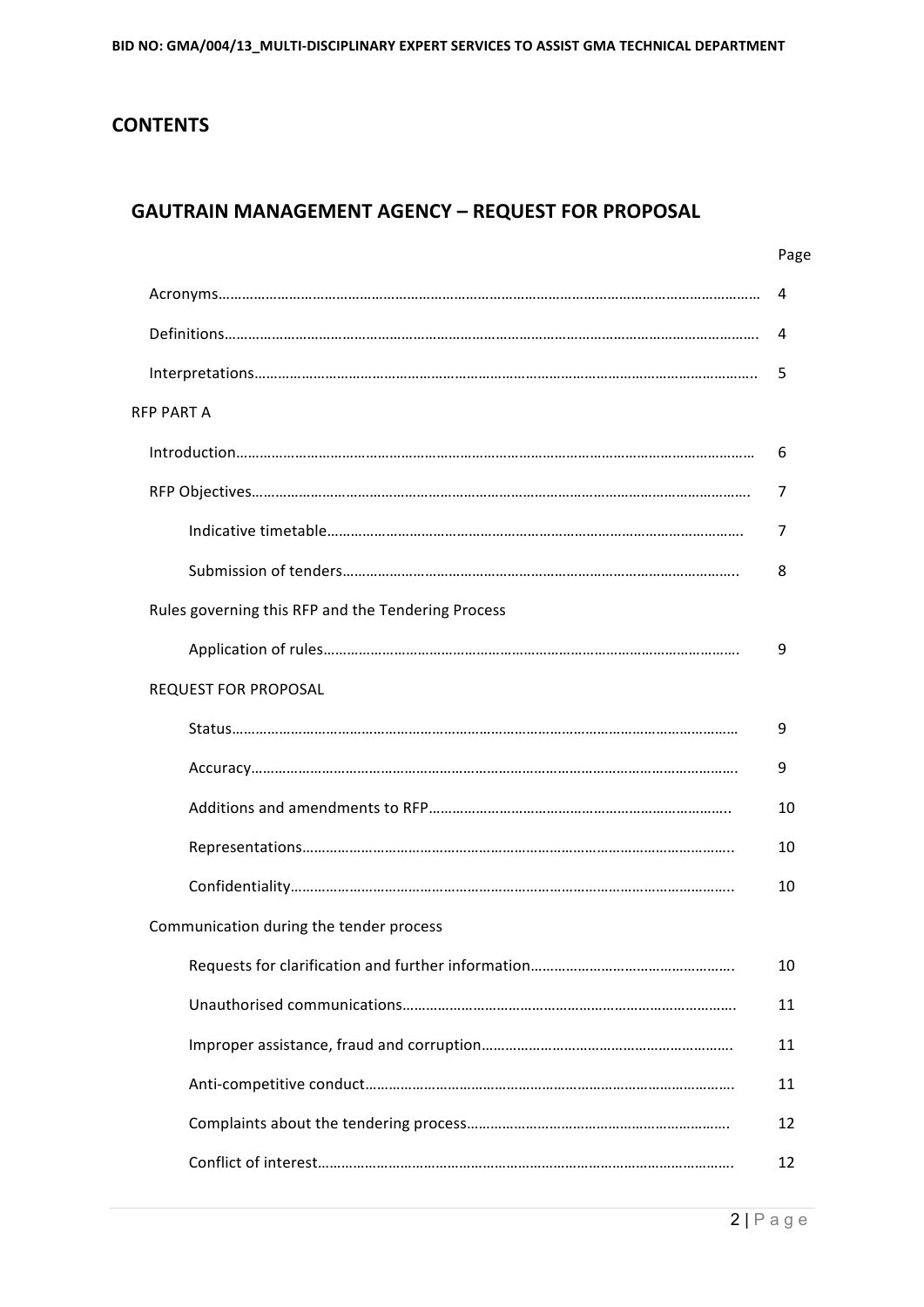|                                         | 13 |
|-----------------------------------------|----|
| <b>Tender documents</b>                 |    |
|                                         | 13 |
|                                         | 14 |
|                                         | 14 |
|                                         | 14 |
|                                         | 14 |
|                                         | 15 |
|                                         | 15 |
|                                         | 15 |
|                                         | 16 |
| <b>Tender Response</b>                  |    |
|                                         | 16 |
|                                         | 17 |
|                                         | 17 |
|                                         | 18 |
| <b>Contract Disclosure Requirements</b> |    |
|                                         | 18 |
|                                         | 19 |
|                                         | 19 |
| <b>Evaluation of tenders</b>            |    |
|                                         | 19 |
|                                         | 20 |
|                                         | 21 |
|                                         | 22 |
|                                         | 22 |
|                                         | 23 |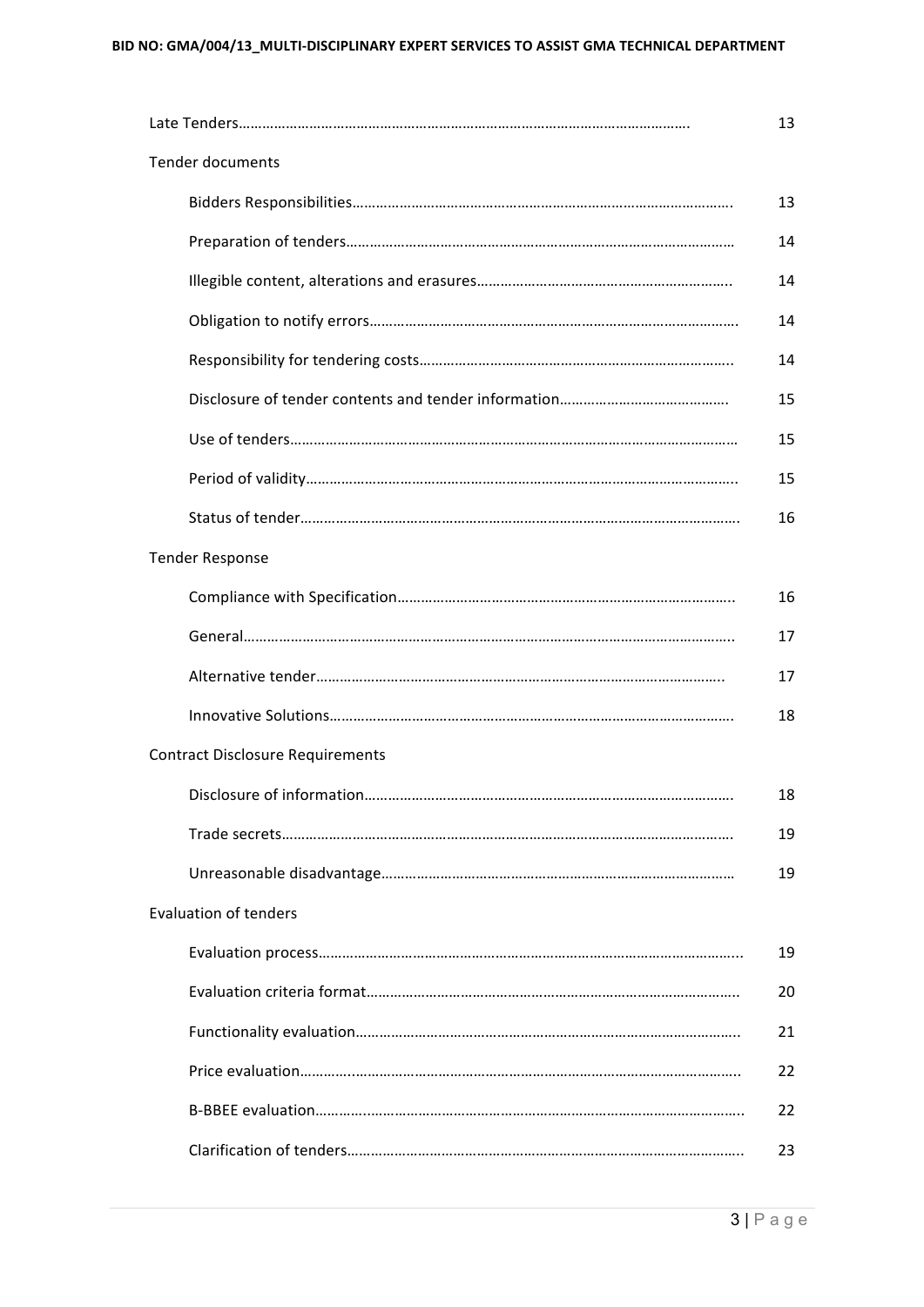|                           |                                      | 23 |
|---------------------------|--------------------------------------|----|
|                           |                                      | 23 |
| <b>Successful Tenders</b> |                                      |    |
|                           |                                      | 24 |
|                           |                                      | 24 |
|                           |                                      | 24 |
|                           |                                      | 24 |
|                           |                                      | 25 |
|                           |                                      | 25 |
|                           |                                      | 25 |
|                           |                                      | 25 |
| <b>RFP PART B-TENDER</b>  |                                      | 26 |
|                           | RFP PART C - BIDDERS DECLARATION AND | 43 |
| SBD <sub>2</sub>          |                                      | 46 |
| SBD 3.1                   |                                      | 47 |
| <b>SBD 3.2</b>            |                                      | 50 |
| SBD 4                     |                                      | 52 |
| SBD 6.1                   |                                      | 55 |
| <b>SBD 7.2</b>            |                                      | 65 |
| SBD <sub>8</sub>          |                                      | 67 |
| SBD <sub>9</sub>          |                                      | 69 |
| <b>SHE</b>                |                                      | 72 |
| <b>CHECKLIST</b>          |                                      | 74 |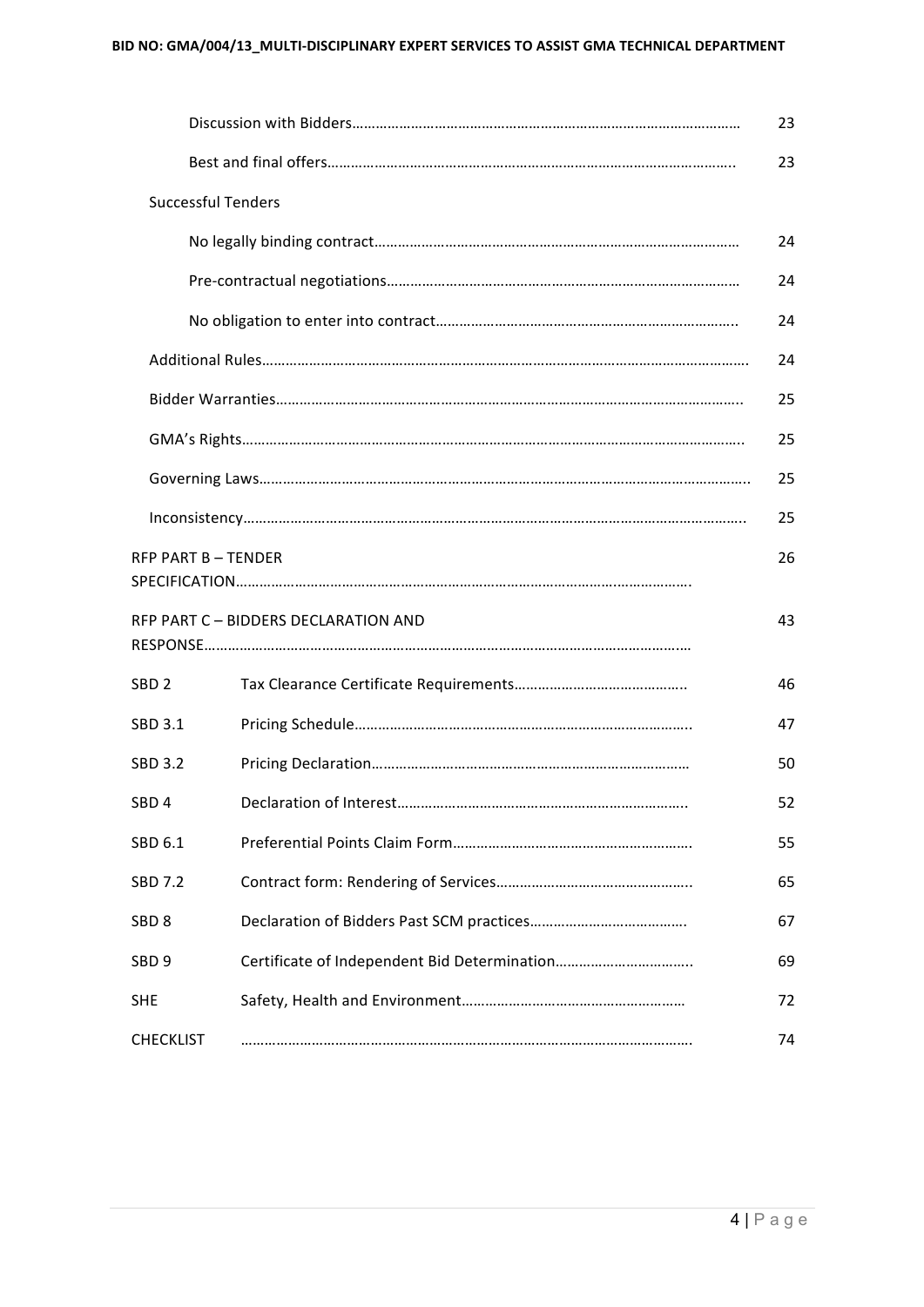#### **LIST OF ACRONYMS**

- AG Auditor General
- CPIX Consumer Price Index
- CV Curriculum Vitae
- GMA Gautrain Management Agency
- HDI Historical Disadvantaged Individual
- MEC Member of the Executive Council
- OCD2 Operating Commencement Date 2
- P.a. Per annum
- PFMA Public Finance Management Act
- PPPFA Preferential Procurement Policy Framework Act
- PSP Professional Service Provider
- RFP Request for Proposal
- SARS South African Revenue Service
- SBD Standard Bidding Document
- SCM Supply Chain Management
- SMME Small, Medium and Micro Enterprise
- SP Service Provider
- TA Technical Assistance
- TOR Specification as provided in RFP Part B (terms of reference)

#### **DEFINITIONS**

In this Request for Proposal, unless a contrary intention is apparent:

**Business Day** means a day which is not a Saturday, Sunday or public holiday.

Bid means a written offer in a prescribed or stipulated form lodged by a Bidder in response to an invitation in this Request for Proposal, containing an offer to provide goods, works or services in accordance with the Specification as provided in RFP Part B.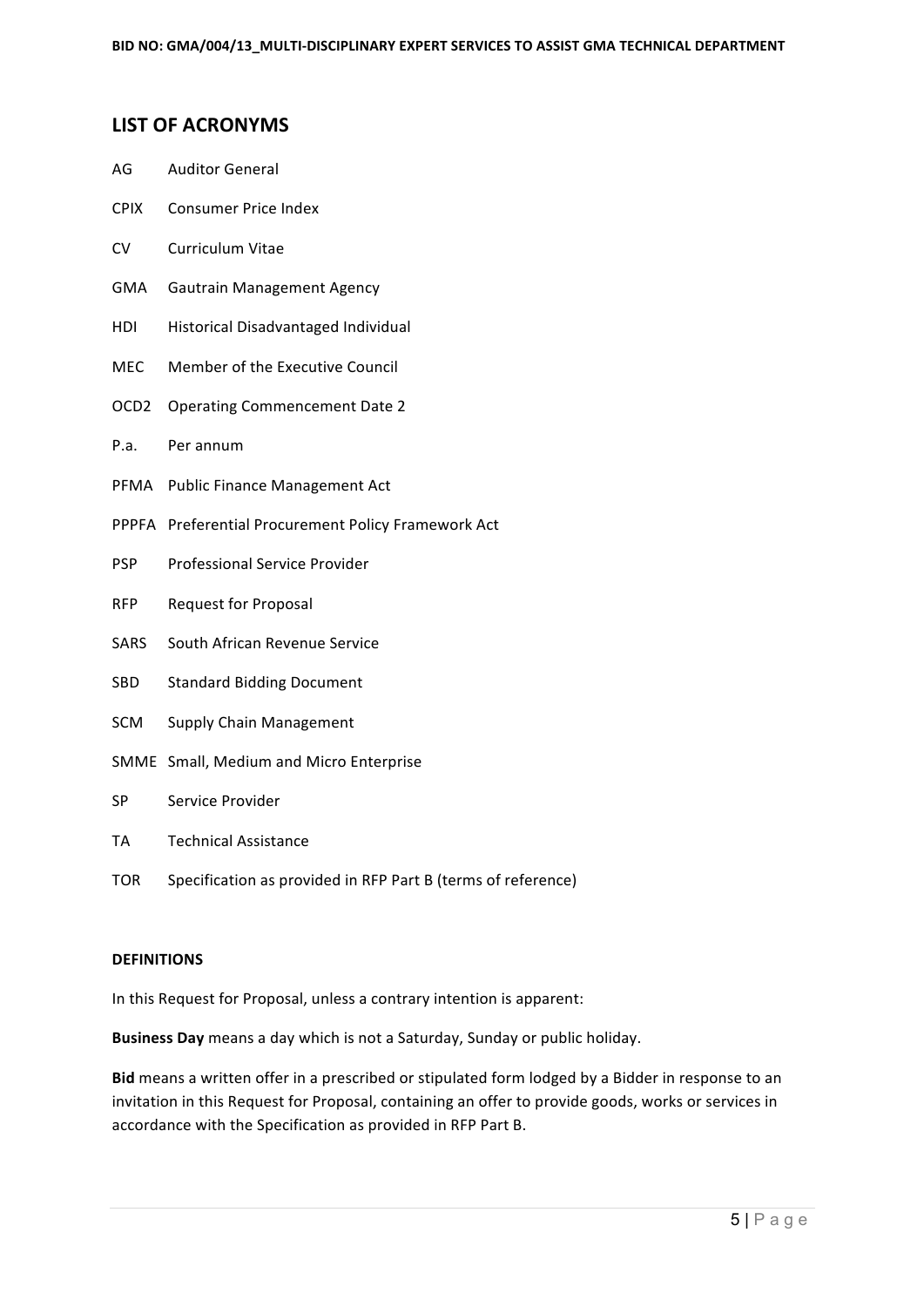**Closing Time** means the time, specified as such under the clause "Indicative Timetable" of this RFP Part A, by which Tenders must be received.

Evaluation Criteria means the criteria set out under the clause "Evaluation Criteria Format" of this RFP Part A.

**GMA** means the Gautrain Management Agency; a PFMA Schedule 3(C) listed Provincial Public Entity, established in terms of the GMA Act No. 5 of 2006.

**Intellectual Property Rights** includes copyright and neighbouring rights, and all proprietary rights in relation to inventions (including patents) registered and unregistered trademarks (including service marks), registered designs, confidential information (including trade secrets and know how) and circuit layouts, and all other proprietary rights resulting from intellectual activity in the industrial, scientific, literary or artistic fields.

**Member** means an employee of the GMA.

**Proposed Contract** means the agreement including any other terms and conditions contained in or referred to in this RFP that may be executed between the GMA and the successful Bidder.

**Request for Proposal** or RFP means this document (comprising each of the parts identified under RFP Part A, Part B and Part C) including all annexure and any other documents so designated by the GMA. 

**Services** means the services required by the GMA, as specified in this RFP Part B.

**Specification** means any specification or description of the GMA's requirements contained in this RFP Part B.

**State** means the Republic of South Africa.

**Statement of Compliance** means the statement forming part of a Tender indicating the Bidders compliance with the Specification.

**Bidder** means a person or organisation that submits a Bid.

Tendering Process means the process commenced by the issuing of this Request for Proposal and concluding upon formal announcement by the GMA of the selection of a successful Bidder(s) or upon the earlier termination of the process.

**Website** means the website administered by GMA located at www.gautrain.co.za/gma

#### **INTERPRETATIONS**

In this RFP, unless expressly provided otherwise:

A reference to:

(a) "includes" or "including" means includes or including without limitation; and

(b) "R" or "Rands" is a reference to the lawful currency of the Republic of South Africa.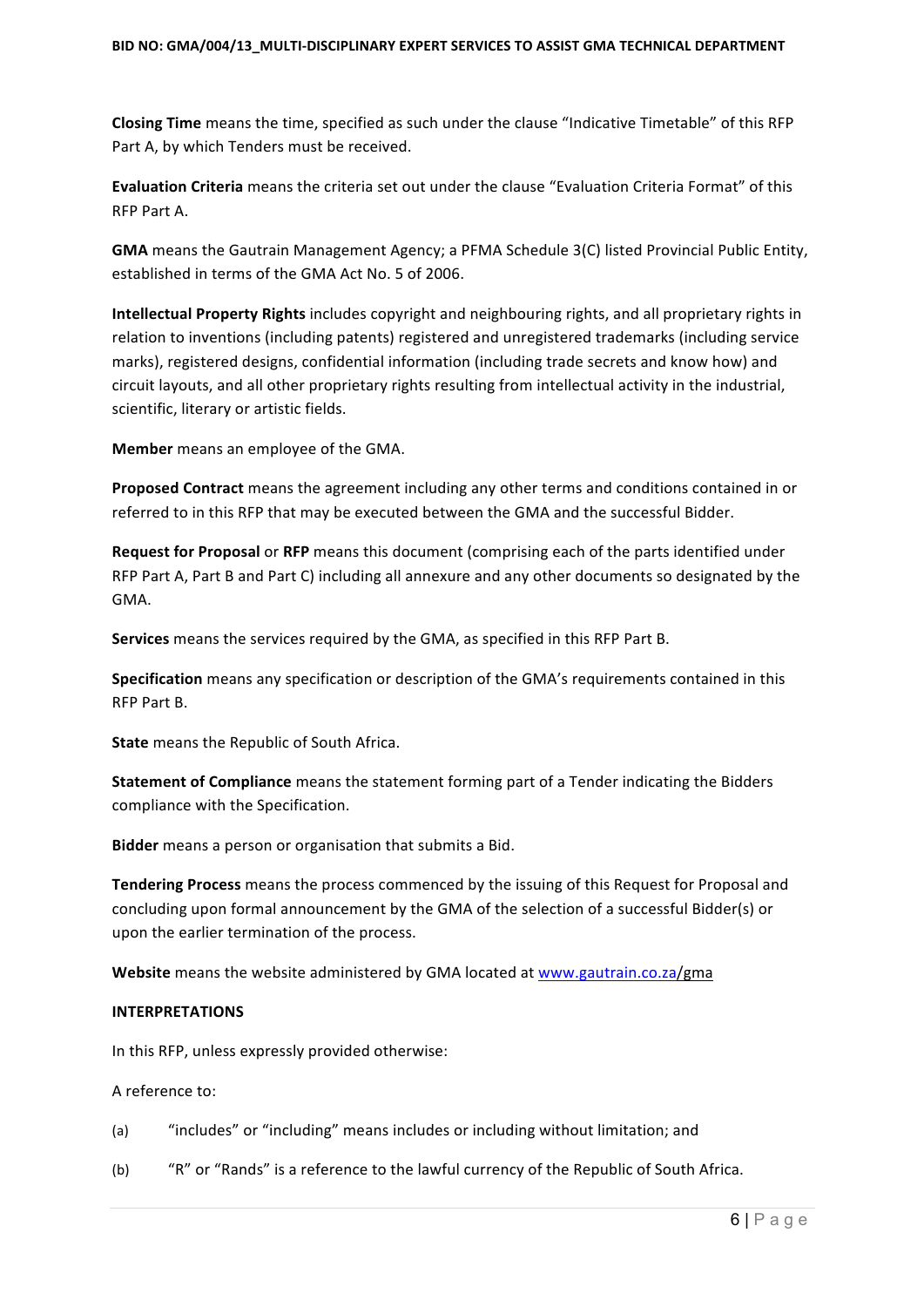# **RFP - PART A:**

#### **INTRODUCTION**

- 1. The Gautrain Management Agency (GMA) is a PFMA Schedule 3(C) listed provincial public entity which has been established in terms of the GMA Act No. 5 of 2006. The GMA is substantially funded from the Provincial Revenue Fund in order to carry out the following strategic objectives:
	- To assist the Province of Gauteng in implementing the Gautrain Rapid Rail Link Project and achieving the project objectives;
	- to manage the project on behalf of the Gauteng Provincial Government;
	- to act on behalf of the Province of Gauteng in managing the relationship between the Province and the Concessionaire (Public Private Partnership) in terms of the Concession Agreement and ensuring that the interests of the Province are protected.

During the Development Period, the GMA's primary function was to assure the design, construction and development activities of the Concessionaire and to ensure the procurement of land for the rail reserve. During the Operating Period, the primary function of the GMA is to assure the activities of the Concessionaire, who is responsible for operating, earning revenue from and maintaining the fully developed Gautrain System in accordance with the Concession Agreement.

- 2. The GMA is inviting responses to this Request for Proposal (reference number GMA/004/13) in order to appoint a suitably qualified and experienced service provider to provide multidisciplinary expert services to assist the GMA Technical Department as specified in this RFP PART B - Specification.
- 3. The appointment of a successful service provider/s is subject to the conclusion of a service level agreement between the GMA and the service provider/s.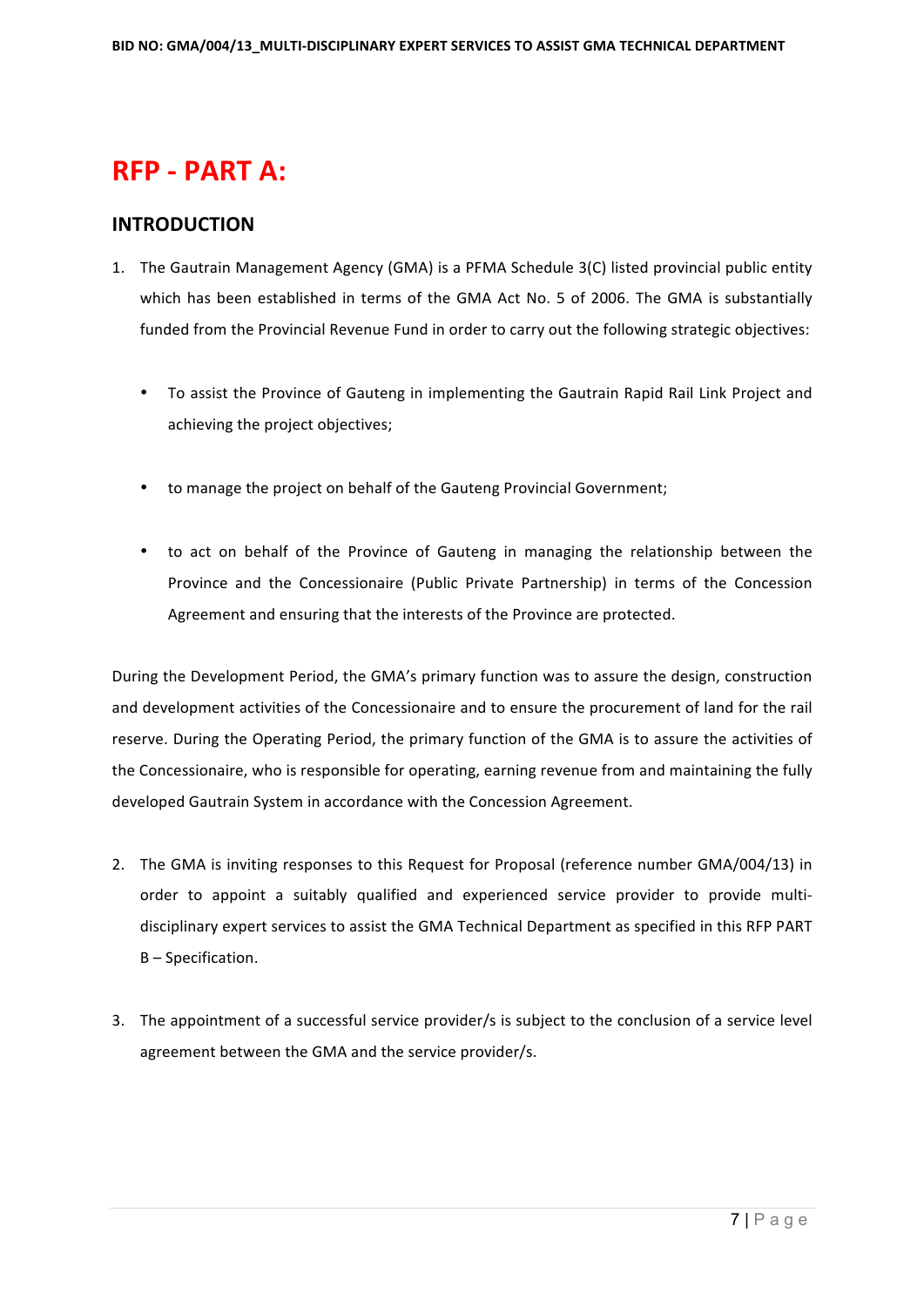## **RFP OBJECTIVES**

4. The objective of the tender is to find a suitable and capable supplier(s) to provide multidisciplinary expert services to assist the GMA Technical Department.

#### **PROJECT TIMETABLE**

| <b>ACTIVITY</b>                      | <b>DATE</b>           |
|--------------------------------------|-----------------------|
| Advertisement of RFP                 | 07 June 2013          |
| <b>Compulsory Briefing Session</b>   | 14 June 2013 at 10H00 |
| <b>Closing Date and Time</b>         | 28 June 2013 at 11H00 |
| Intended completion of evaluation of | 17 July 2013          |
| tenders                              |                       |
| Intended formal notification of      | 19 July 2013          |
| successful Bidders                   |                       |
| Effective date of contract           | 29 July 2013          |

*\*This timetable is provided as an indication of the timing of the tender process. It is indicative only*  and subject to change by the GMA. Bidders are to provide proposals that will allow achievement of *the intended commencement date.*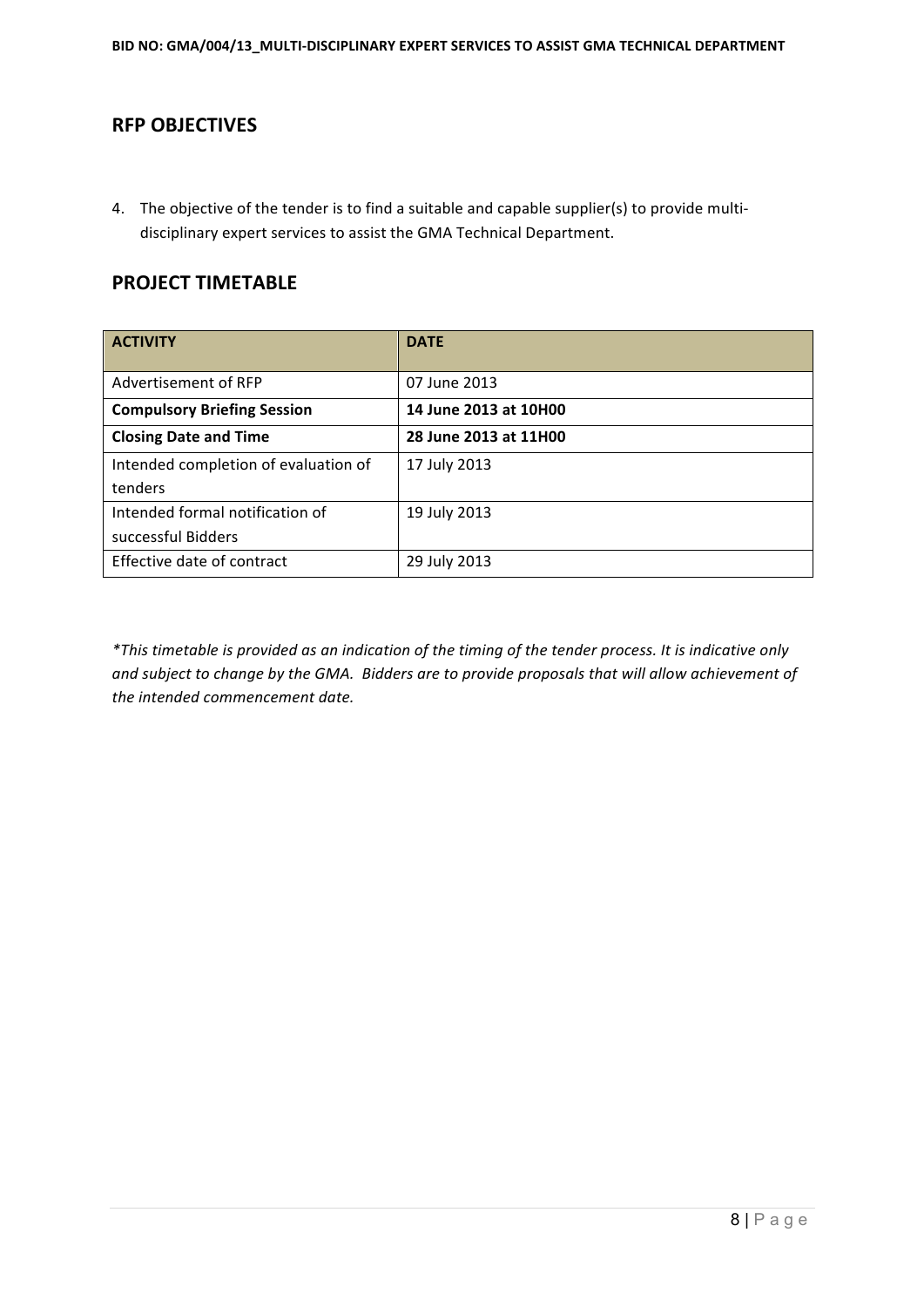## **SUBMISSION OF TENDERS**

## **Hardcopy Submission**

| Physical Address of Tender Box      | 44 Grand Central Boulevard, Midrand (Off R101 Old |  |
|-------------------------------------|---------------------------------------------------|--|
|                                     | Johannesburg Road)                                |  |
| Hours of access to Tender Box       | Between 07:00 and 16:00 (Weekdays only)           |  |
| Information to be marked on package | <b>Gautrain Management Agency</b>                 |  |
| containing Tender                   | <b>SCM Unit</b>                                   |  |
|                                     | RFP Ref. No. GMA 004/13                           |  |
|                                     | Name of Bidder                                    |  |

#### **Electronic Submission**

| E-mail Address      | tenders@gautrainpo.co.za                   |
|---------------------|--------------------------------------------|
| Access restrictions | Mailbox will expire at 11H00, 28 June 2013 |

- 5. Bidders are to provide one (1) original and three (3) hard copies of the Bidders Response (Bid).
- 6. Bidders must include an electronic copy of the Bidders Response for each proposal in PDF or Microsoft Office 2007 format in the hardcopy submission. All responses must be submitted in a sealed envelope in accordance with the conditions of Tendering and on the official forms included in this document.
- 7. All documents must be virus checked by the Bidder before lodgement. In this case of inconsistency between the electronic and hardcopy submissions, the hardcopy submission will prevail.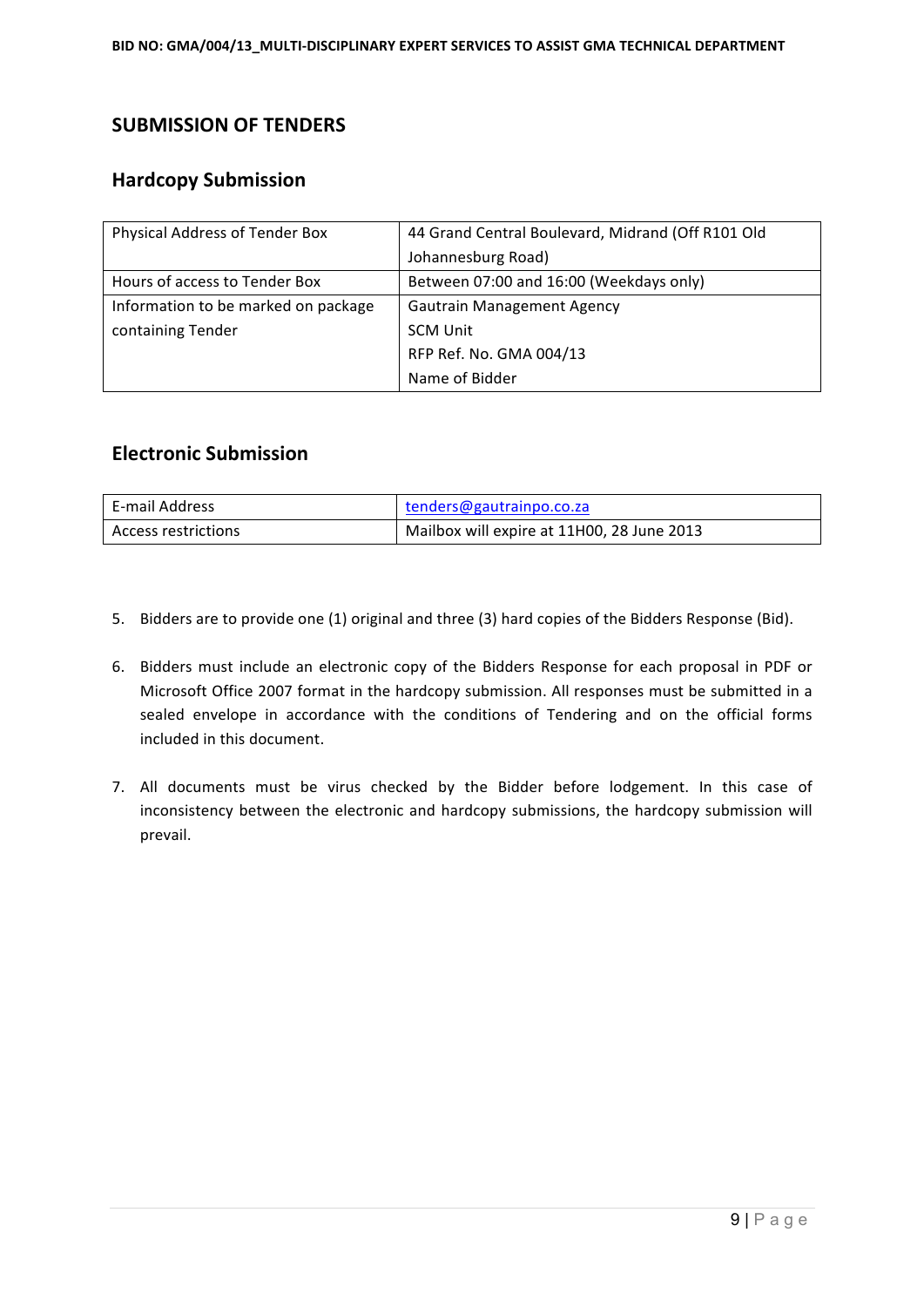## **RULES GOVERNING THIS RFP AND THE TENDERING PROCESS**

#### **APPLICATION OF RULES**

- 8. Participation in the tender process is subject to compliance with the rules contained in this RFP Part A.
- 9. All persons (whether or not a Participant in this tender process) having obtained or received this RFP may only use it, and the information contained therein, in compliance with the rules contained in this RFP Part A.
- 10. All Bidders are deemed to accept the rules contained in this RFP Part A.
- 11. The rules contained in this RFP Part A apply to:
	- a. The RFP and any other information given, received or made available in connection with this RFP, and any revisions or annexure;
	- b. the Tendering Process; and
	- c. any communications (including any briefings, presentations, meetings and negotiations) relating to the RFP or the Tendering Process.

#### **REQUEST FOR PROPOSAL**

## **STATUS OF REQUEST FOR PROPOSAL**

- 12. This RFP is an invitation for service provider/s to submit a proposal(s) for the provision of the services as set out in the Specification contained in this RFP Part B. Accordingly, this RFP must not be construed, interpreted, or relied upon, whether expressly or implied, as an offer capable of acceptance by any person(s), or as creating any form of contractual, promissory or other rights.
- 13. No binding contract or other understanding for the supply of the Services will exist between the GMA and any Bidder unless and until the Agency has executed a formal written contract with the successful Bidder.

## **ACCURACY OF REQUEST FOR PROPOSAL**

14. Whilst all due care has been taken in connection with the preparation of this RFP, the GMA makes no representations or warranties that the content in this RFP or any information communicated to or provided to Bidders during the Tendering Process is, or will be, accurate,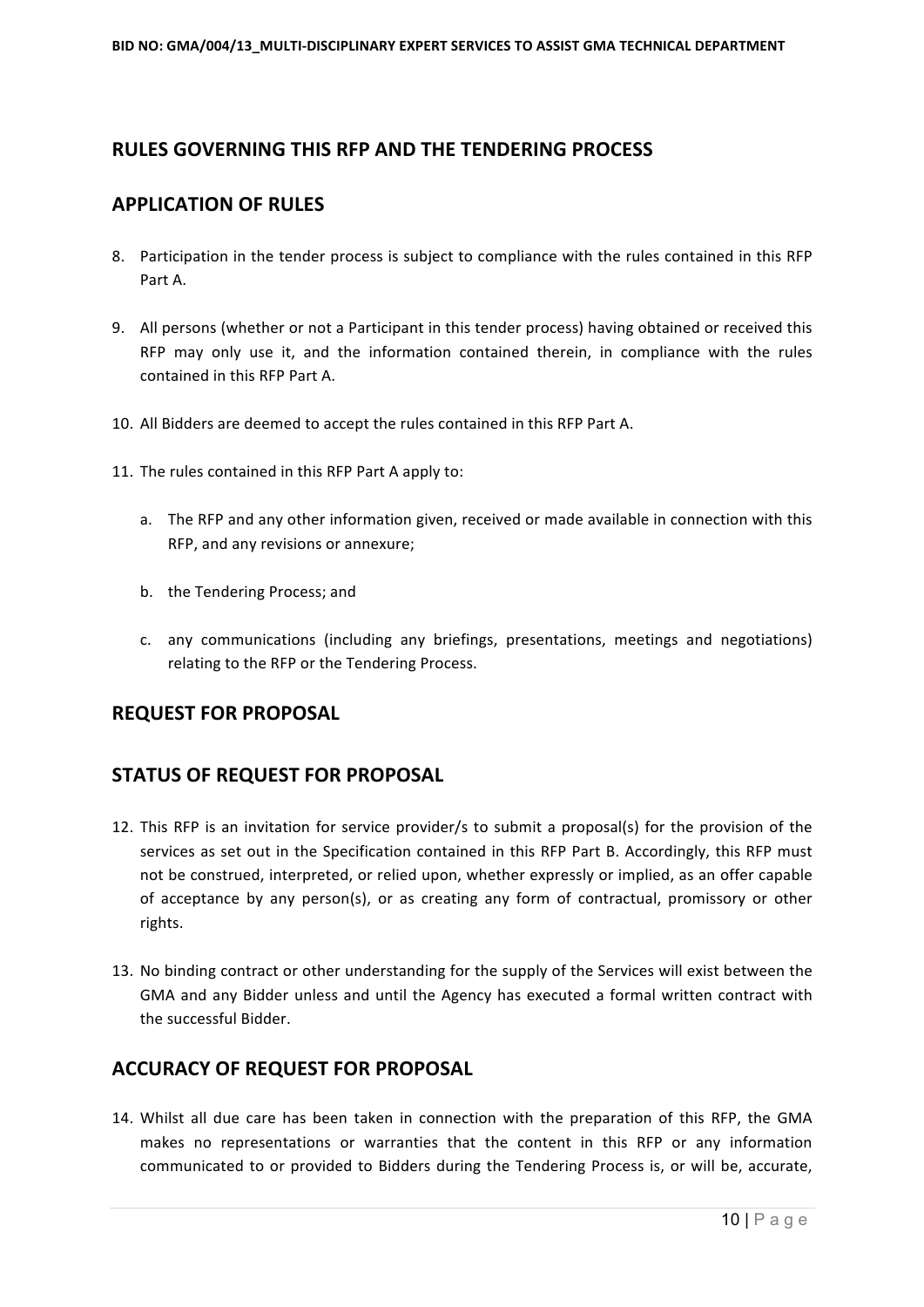current or complete. The GMA, and its officers, employees and advisors will not be liable with respect to any information communicated which is not accurate, current or complete.

- 15. If a Bidder finds or reasonably believes it has found any discrepancy, ambiguity, error or inconsistency in this RFP or any other information provided by the GMA (other than minor clerical matters), the Bidder must promptly notify the Agency in writing of such discrepancy, ambiguity, error or inconsistency in order to afford the GMA an opportunity to consider what corrective action is necessary (if any).
- 16. Any actual discrepancy, ambiguity, error or inconsistency in this RFP or any other information provided by the GMA will, if possible, be corrected and provided to all Bidders without attribution to the Bidder who provided the written notice.

## **ADDITIONS AND AMENDMENTS TO THE RFP**

- 17. The GMA reserves the right to change any information in, or to issue any addendum to this RFP before the Closing Time. The GMA and its officers, employees and advisors will not be liable in connection with either the exercise of, or failure to exercise this right.
- 18. If the GMA exercises its right to change information in terms of clause 22, it may seek amended Tenders from all Bidders.

#### **REPRESENTATIONS**

19. No representations made by or on behalf of the GMA in relation to this RFP will be binding on the GMA unless that representation is expressly incorporated into the contract ultimately entered into between the GMA and the successful Bidder.

#### **CONFIDENTIALITY**

20. All persons (including all Bidders) obtaining or receiving this RFP and any other information in connection with this RFP or the Tendering Process must keep the contents of the RFP and other such information confidential, and not disclose or use the information except as required for the purpose of developing a proposal in response to this RFP.

## **COMMUNICATIONS DURING THE TENDERING PROCESS**

## **REQUESTS FOR CLARIFICATION OR FURTHER INFORMATION**

21. All communication and attempts to solicit information of any kind relative to this tender should be in writing and channelled to the Supply Chain Management Unit via email to: **tenderenquiries@gautrainpo.co.za**.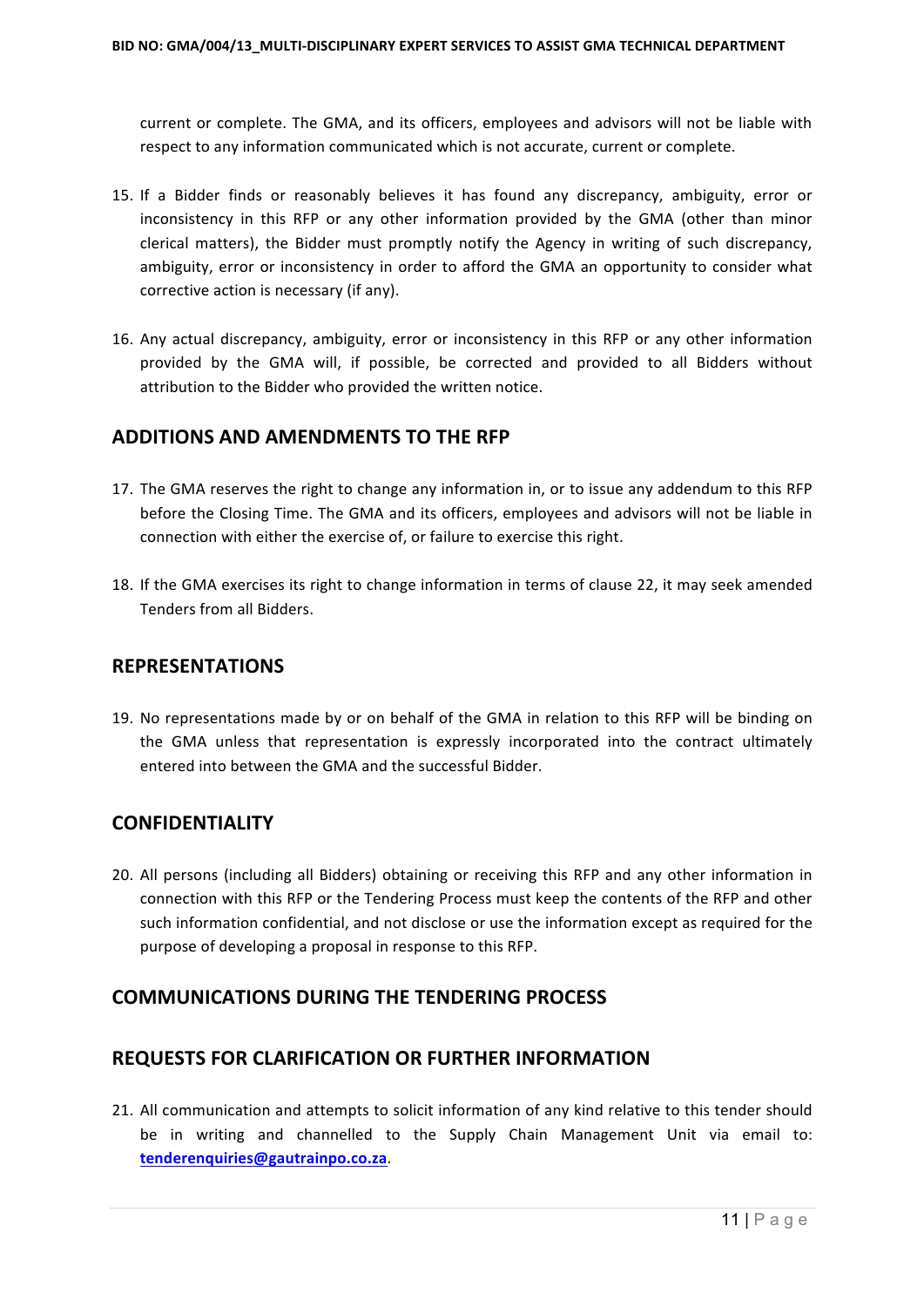- 22. Any communication by a Bidder to the GMA will be effective upon receipt by the SCM Unit (provided such communication is in the required format).
- 23. The GMA has restricted the period during which it will accept questions or requests for further information or clarification and reserves the right not to respond to any enquiry or request, irrespective of when such enquiry or request is received.
- 24. Except where the GMA is of the opinion that issues raised apply only to an individual Bidder, questions submitted and answers provided will be made available to all Bidders by e-mail, as well as on the GMA's website without identifying the person or organisation which submitted the question.
- 25. In all other instances, the GMA may directly provide any written notification or response to a Bidder by email to the address of the Bidder (as notified by the Bidder to the SCM Unit).
- 26. A Bidder may, by notifying the SCM Unit in writing, withdraw a question submitted in accordance with clause 30, in circumstances where the Bidder does not wish the GMA to publish its response to the question to all Bidders.

#### **UNAUTHORISED COMMUNICATIONS**

- 27. Bidders may not contact (including promotional or advertising activities) any GMA staff or Advisors of GMA except through the channel in clause 21 above on any matter pertaining to the bid from the time when bid is advertised to the time the bid is awarded. Communicating with any GMA staff or Advisors of GMA except through the channel in clause 21 above will be perceived as an effort by a bidder to influence bid evaluation, bid comparisons or bid award decisions in any manner, and will result in rejection of the bid concerned. Nothing in this clause is intended to prevent communications with staff of, or advisors of the GMA to the extent that such communications do not relate to this RFP or the Tendering Process.
- 28. Bidders must not otherwise engage in any activities that may be perceived as, or that may have the effect of, influencing the outcomes of the Tendering Process in any way.

## **IMPROPER ASSISTANCE, FRAUD AND CORRUPTION**

- 29. Bidders may not seek or obtain the assistance of employees, contractors or advisors of the GMA in the preparation of their tender responses.
- 30. The GMA may in its absolute discretion, immediately disqualify a Bidder that it believes has sought or obtained such improper assistance.
- 31. Bidders are to be familiar with the implications of contravening the Prevention and Combating of Corrupt Activities Act, No. 12 of 2004 and any other relevant legislation.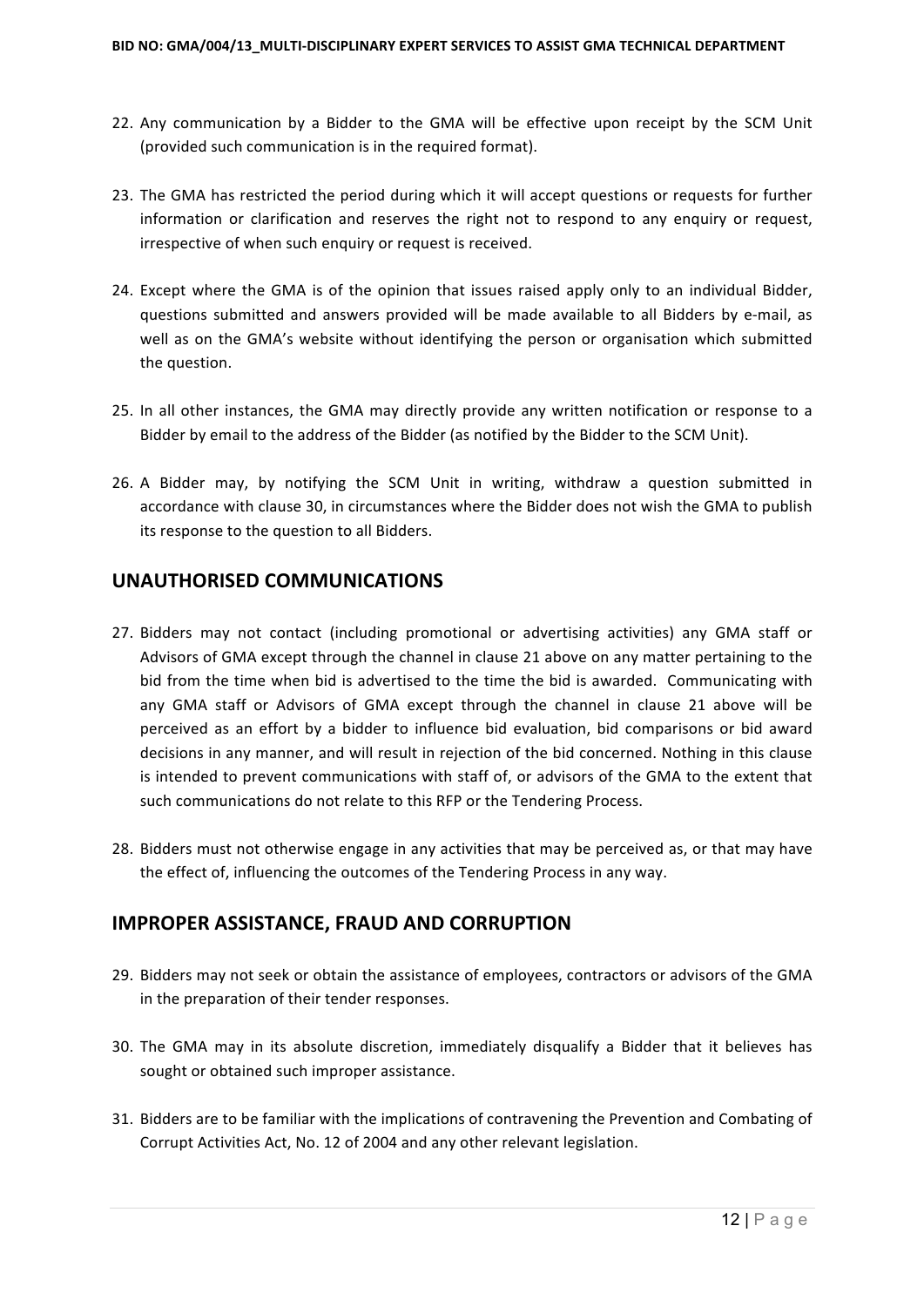## **ANTI-COMPETITIVE CONDUCT**

- 32. Bidders and their respective officers, employees, agents and advisors must not engage in any collusion, anti-competitive conduct or any other similar conduct in respect of this Tendering Process with any other Bidder or any other person(s) in relation to:
	- a. The preparation or lodgement of their Tender
	- b. the evaluation and clarification of their Tender; and
	- c. the conduct of negotiations with the GMA.
- 33. For the purposes of clause 38, collusion, anti-competitive conduct or any other similar conduct may include disclosure, exchange and clarification of information whether or not such information is confidential to the GMA or any other Bidder or any other person or organisation.
- 34. In addition to any other remedies available to it under law or contract, the GMA may, in its absolute discretion, immediately disqualify a Bidder that it believes has engaged in any collusive, anti-competitive conduct or any other similar conduct during the entire Tendering Process.

#### **COMPLAINTS ABOUT THE TENDERING PROCESS**

- 35. Any complaint about the RFP or the Tendering Process must be submitted to the SCM Unit in writing, (preferably by email), immediately upon the cause of the complaint arising or becoming known to the Bidder.
- 36. The written complaint must set out:
	- a. The basis for the complaint, specifying the issues involved;
	- b. how the subject of the complaint affect the organisation or person making the complaint;
	- c. any relevant background information; and
	- d. the outcome desired by the person or organisation making the complaint.
- 37. If the matter relates to the conduct of an official, employee or advisor of the GMA, the complaint should be addressed in writing marked for the attention of the Chief Executive Officer of the GMA, and delivered to the physical address of the GMA, as notified.

## **CONFLICT OF INTEREST**

38. A Bidder must not, and must ensure that its officers, employees, agents and advisors do not place themselves in a position that may give rise to actual, potential or perceived conflict of interest between the interests of the GMA and/or the Gauteng Provincial Government and the Bidders interests during the Tender Process.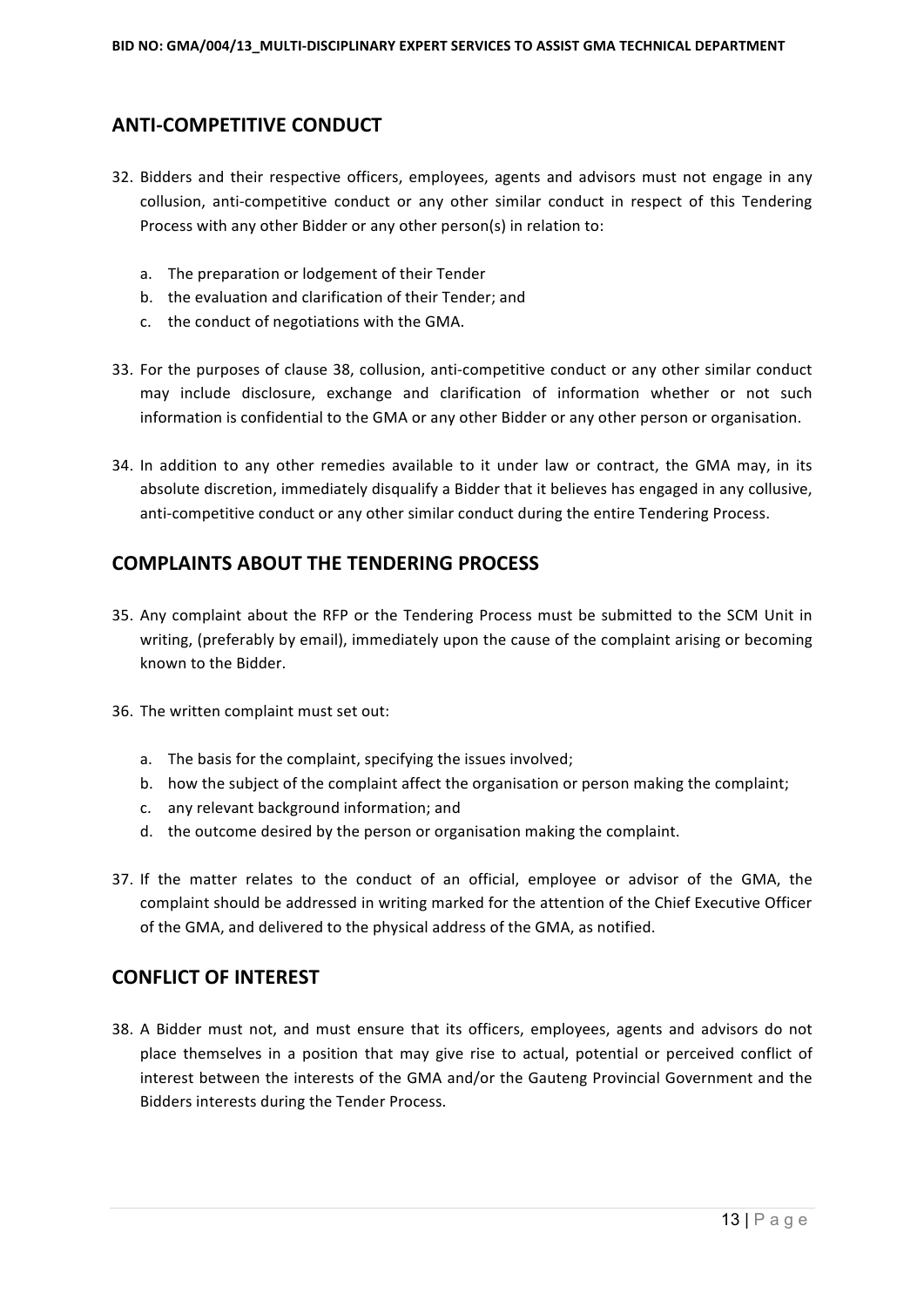- 39. The Bidders Response in this RFP Part C requires the Bidder to provide details of any interests, relationships or clients which may or do give rise to a conflict of interest in relation to the supply of the services under any contract that may result from this RFP.
- 40. If the Bidder submits its Tender and a subsequent conflict of interest arises, or is likely to arise, which was not disclosed in the Tender, the Bidder must notify the GMA immediately in writing of that conflict.
- 41. The GMA may immediately disqualify a Bidder from the Tendering Process if the Bidder fails to notify the GMA of the conflict as required.

## **LATE TENDERS**

- 42. Tenders must be lodged by the Closing Time. Where a tender document is not in the tender box at the time of the bid closing, such a bid document will be regarded as a late bid. Late bids will not be considered.
- 43. Tenders lodged after the Closing Time or lodged at a location or in a manner that is contrary to that specified in this RFP will be disqualified from the Tendering Process and will be ineligible for consideration.
- 44. The determination of the GMA as to the actual time that a Tender is lodged is final. Subject to clause 49, all Tenders lodged in the Tender Box after the Closing Time will be recorded by the GMA and will only be opened for the purposes of identifying a business name and address of the Bidder. The GMA will inform a Bidder whose Tender was lodged after the Closing Time of its ineligibility for consideration. The general operating practice is for the late tender to be returned within 5 (Five) working days of receipt or within 5 (Five) working days after determination not to accept a late tender.

## **TENDER DOCUMENTS**

## **BIDDERS RESPONSIBILITIES**

- 45. Bidders are responsible for:
	- a. Examining this RFP and any documents referenced or attached to this RFP and any other information made or to be made available by the GMA to Bidders in connection with this RFP;
	- b. fully informing themselves in relation to all matters arising from this RFP, including all matters regarding the GMA's requirements for the provision of the Services;
	- c. ensuring that their Tenders are accurate and complete;
	- d. making their own enquiries and assessing all risks regarding this RFP, and fully considering and incorporating the impact of any known and unknown risks into their Tender;
	- e. ensuring that they comply with all applicable laws in regards to the Tendering Process particularly as specified by National Treasury Regulations, Guidelines, Instruction Notes and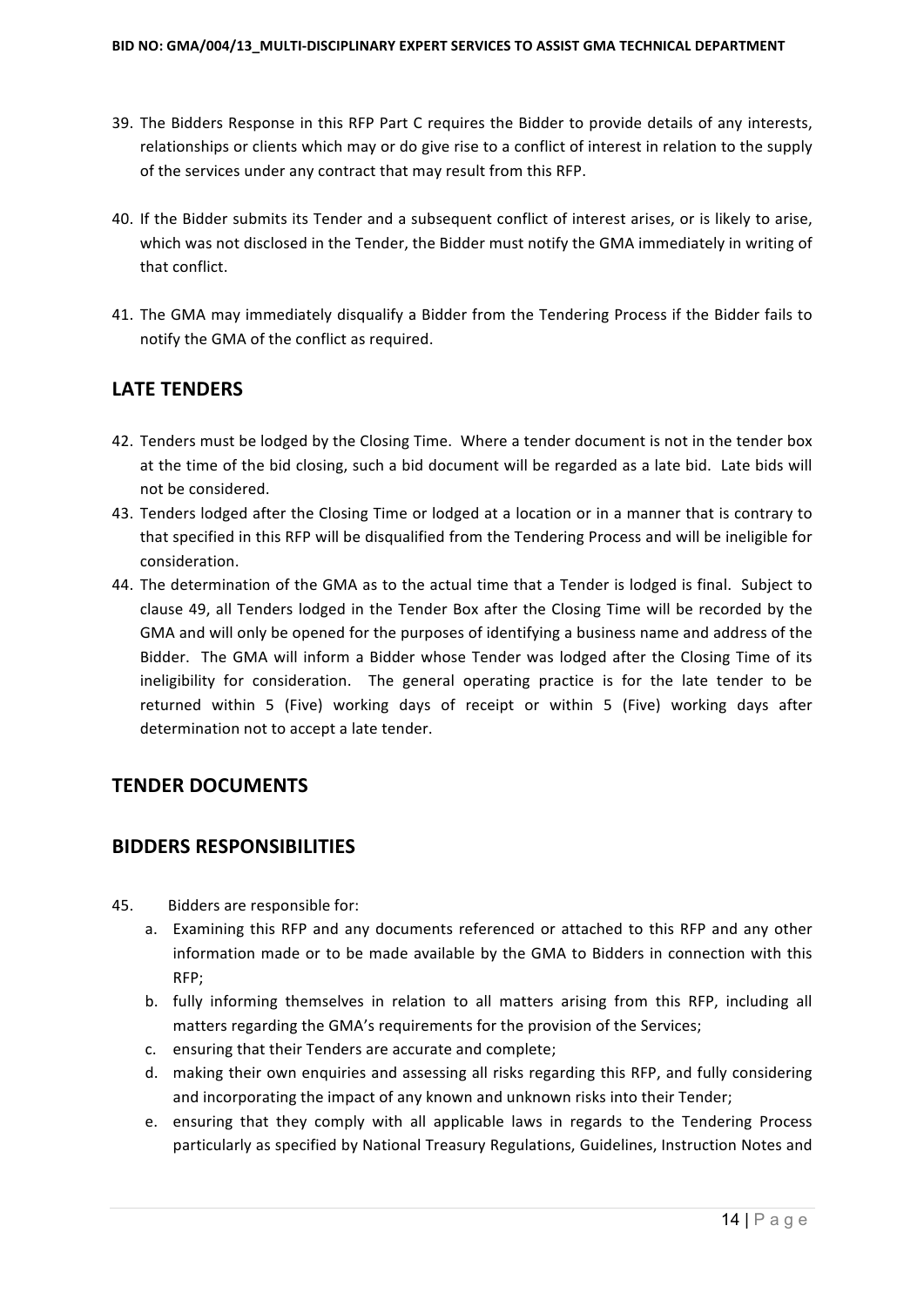Practice Notes and other relevant legislation as published from time to time in the Government Gazette:

f. submitting an Original Valid Tax Clearance Certificate; and

Failure to provide the required information could result in disqualification of the bidder.

#### **PREPARATION OF TENDERS**

46Bidders must ensure that:

- a. Their Tender is submitted in the required format as stipulated in this RFP Part C; and
- b. all the required information fields in RFP Part C are completed in full and contain the information requested by the GMA.

*Note to Bidders: The GMA may in its absolute discretion reject a Tender that does not include the information requested.*

47Unnecessarily elaborate responses or other presentations beyond that which is sufficient to present a complete and effective tender proposal are not desired or required. Elaborate and expensive visual and other presentation aids are not necessary.

#### **ILLEGIBLE CONTENT, ALTERATION AND ERASURES**

48Incomplete Tenders may be disqualified or evaluated solely on information contained in the Tender.

49The GMA may disregard any content in a Tender that is illegible and will be under no obligation whatsoever to seek clarification from the Bidder.

50The GMA is entitled to amend any bid conditions, validity period, specifications, or extend the closing date of bids before the closing date. All bidders, to whom the bid documents have been issued, will be advised in writing of such amendments in good time.

## **OBLIGATION TO NOTIFY ERRORS**

51Amended bids may be sent, together with the original bid, in an envelope marked "Amendment to bid" and should be placed in the bid box before the closing date and time. An amendment bids without original bid document will not be considered.

## **RESPONSIBILITY FOR TENDERING COSTS**

- 52. The Bidders participation or involvement in any stage of the Tendering Process is at the Bidders sole risk, cost and expense. The GMA will not be held responsible for, or pay for, any expense or loss that may be incurred by Bidders in relation to the preparation or lodgement of their Tender.
- 53. The GMA is not liable to the Bidder for any costs on the basis of any contractual, or promissory or restitutionary grounds whatsoever as a consequence of any matter relating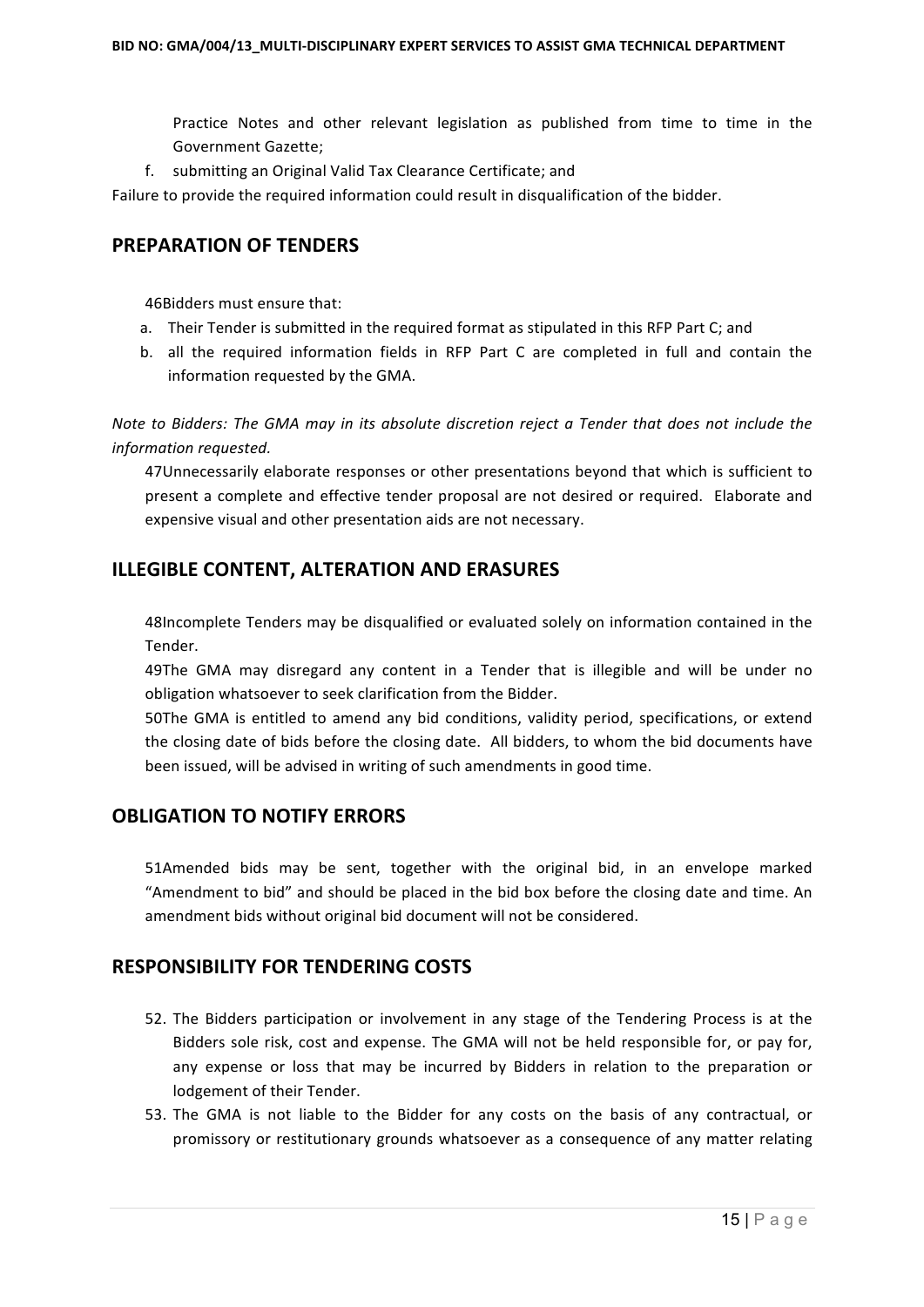to the Bidders participation in the Tendering Process, including without limitation, instances where:

- a. The Bidder is not engaged to perform under any contract; or
- b. the GMA exercises any right under this RFP or at law.

#### **DISCLOSURE OF TENDER CONTENTS AND TENDER INFORMATION**

- 54. All Tenders received by the GMA will be treated as confidential. The GMA will not disclose any Tender contents and Tender information, except:
- a. As required by law;
- b. for the purpose of investigations by other government authorities having relevant jurisdiction;
- c. to external consultants and advisors of the GMA engaged to assist with the Tendering Process; or
- d. for the general information of Bidders required to be disclosed as per National Treasury Regulations, Guidelines, Instruction Notes or Practice Notes.

#### **USE OF TENDERS**

- 55. Upon submission in accordance with the requirements of submission of Tenders, all Tenders submitted become the property of the GMA. Bidders will retain all ownership rights in any intellectual property contained in the Tender.
- 56. Each Bidder, by submission of their Tender, is deemed to have licensed the GMA to reproduce the whole, or any portion, of their Tender for the purposes of enabling the GMA to evaluate the Tender.
- 57. Further, in submitting a Tender, the Bidder accepts that the GMA shall, in accordance with the requirements of Treasury Regulation No. 16A.6.3(d) and the National Treasury Instruction Note on *Enhancing Compliance Monitoring and Improving Transparency and Accountability in Supply Chain Management, publish (on the internet or otherwise):*
- a. The names of all Bidders that submitted bids in relation to this RFP within 10 (Ten) working days after the closing date of this RFP, if the bid is above the threshold value of R500 000; and
- b. on award of the bid, the name of the successful Bidder, B-BBEE level of contribution status, the contract number and description of the contract awarded.

#### **PERIOD OF VALIDITY**

58. All Tenders received must remain valid and open for acceptance for a minimum of 90 (Ninety) days from the Closing Time. This period may be extended by written mutual agreement between the GMA and the Bidder.

#### **STATUS OF TENDER**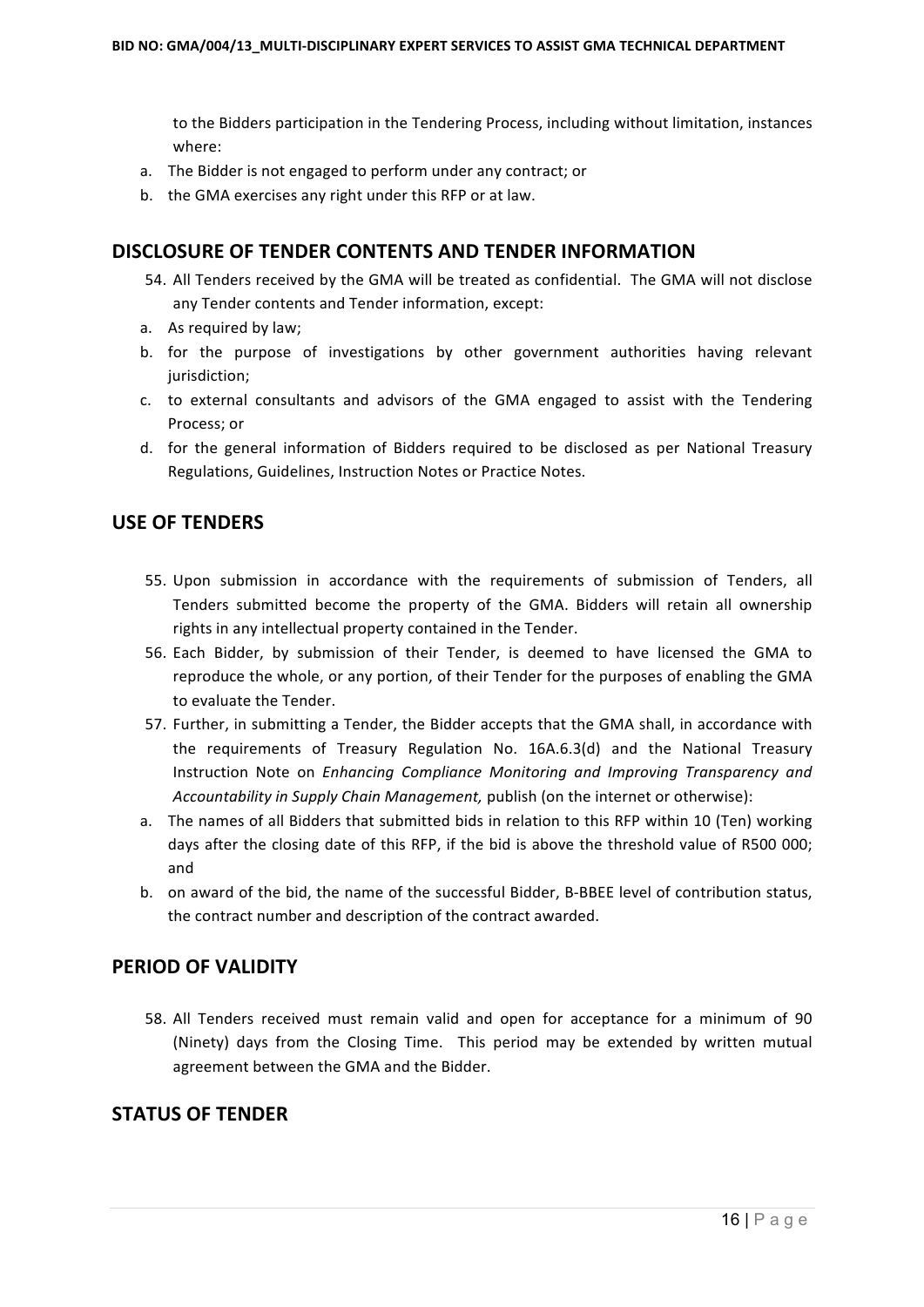- 59. Each Tender constitutes an irrevocable offer by the Bidder to the GMA to provide the Services required and otherwise to satisfy the requirements of the Specification as set out in this RFP Part B.
- 60. A Tender must not be conditional on:
- a. The Board approval of the Bidder or any related governing body of the Bidder being obtained;
- b. the Bidder conducting due diligence or any other form of enquiry or investigation;
- c. the Bidder (or any other party) obtaining any regulatory approval or consent;
- d. the Bidder obtaining the consent or approval of any third party; or
- e. the Bidder stating that it wishes to discuss or negotiate any commercial terms of the contract.
- 61. The GMA may, in its absolute discretion, disregard any tender that is, or is stated to be, subject to any one or more of the conditions detailed above (or any other relevant conditions).
- 62. The GMA reserves the right to accept a Tender in part or in whole or to negotiate with a Bidder in accordance with the clause 88 (Unreasonable disadvantage) of this RFP Part A.

#### **TENDER RESPONSE**

#### **COMPLIANCE WITH SPECIFICATION**

- 63. Under Part C of this RFP, a Bidder must submit a tabulated statement showing its level of compliance to the Specification contained in this RFP Part B.
- 64. In particular, Bidders must state if they will not comply with the Specification, or will only comply with the Specification subject to conditions. Full details of the non-compliance (including the nature and extent of the non-compliance and any reasons for such noncompliance) must be stated in the space provided in the tabulated statement.
- 65. No response is required in respect of a particular section of the Specification where Bidders will comply with the Specification. Only sections that Bidders have not complied with, or will only comply with subject to conditions, should be noted in the tabulated statement.
- 66. The GMA is prepared to contemplate minor variations or departures from the Specification proposed by Bidders.
- 67. However, Bidders should note that significant or substantive variations or departures from the Specifications will not be viewed favourably unless the Bidder is able to clearly demonstrate to the satisfaction of the GMA the necessity for such variations or departures.

*Note to Bidders: The GMA will assume that a Bidders Response complies in all relevant respects with* the Specification unless the Bidder states otherwise. Failure to notify the GMA of any non*compliance may result in a Bidders Response being disregarded.* 

- 68. For the purposes of clauses 64, 65 and 66:
	- Yes/Complies means that in all respects the Bidders Response meets or otherwise satisfies all specified outputs, characteristics or performance standards.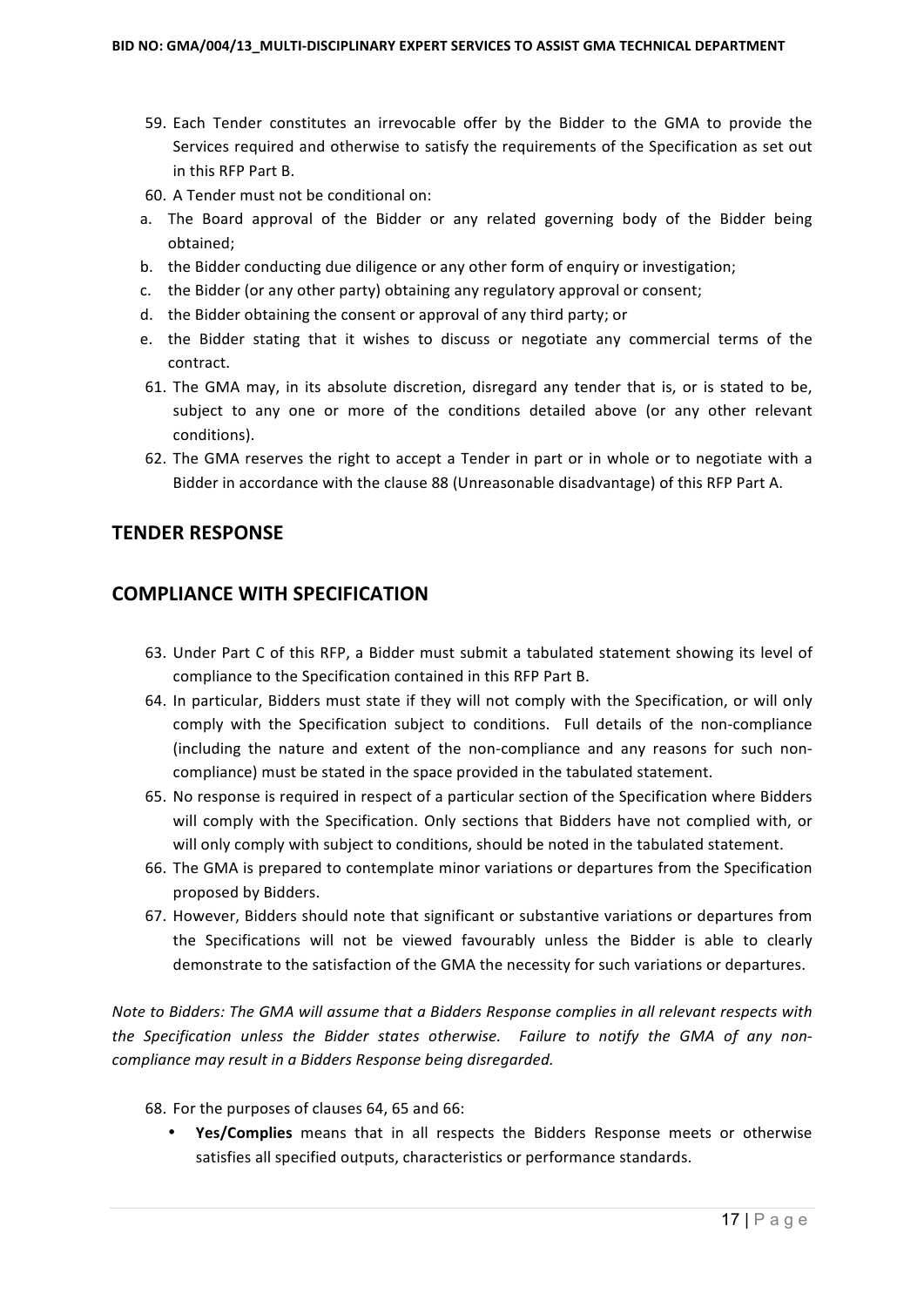- Will comply subject to conditions means that the specified outputs, characteristics or performance standards can only be met by the Bidder subject to certain conditions.
- No/Will not comply means that the specified outputs, characteristics or performance standards is not met by the Bidders Response.

## **GENERAL**

- 69. Indefinite responses such as "noted", "to be discussed" or "to be negotiated" are not acceptable.
- 70. Where the Bidder is unwilling to accept a specified condition, the non-acceptance must be clearly and expressly stated. Prominence must be given to the statement detailing the nonacceptance. It is not sufficient that the statement appears only as part of an attachment to the Tender, or be included in a general statement of the Bidders usual operating conditions.
- 71. An incomplete Tender may be disqualified or assessed solely on the information completed or received with the Tender.

## **ALTERNATIVE TENDER**

- 72. A Bidder may submit an alternative proposal. An alternative proposal will only be accepted if:
- a. The Bidder also provides a conforming Bidders Response; and
- b. The alternative proposal is clearly identified as an "Alternative Tender".
- 73. An Alternative Tender may:
- a. Not comply with the Specifications for the relevant Services due to inherent design or capability in the operation of the Services; or
- b. Provide the Services in a manner different to that specified in this RFP Part B.

## **INNOVATIVE SOLUTIONS**

- 74. Bidders are encouraged to offer options or solutions which may, in an innovative way, contribute to the GMA's ability to carry out its operations in a more cost-effective manner.
- 75. These options or solutions may be related to:
- a. The outputs, functional, performance and technical aspects of the requirement; or
- b. Opportunities for more advantageous commercial arrangements.
- 76. Any such options or solutions will be considered by the GMA on a "commercial in confidence" basis if so requested by the Bidder.
- 77. Where a Bidder submits an offer which meets the requirements of this RFP in an alternative and practical manner, the Tender must also include any supplementary material (including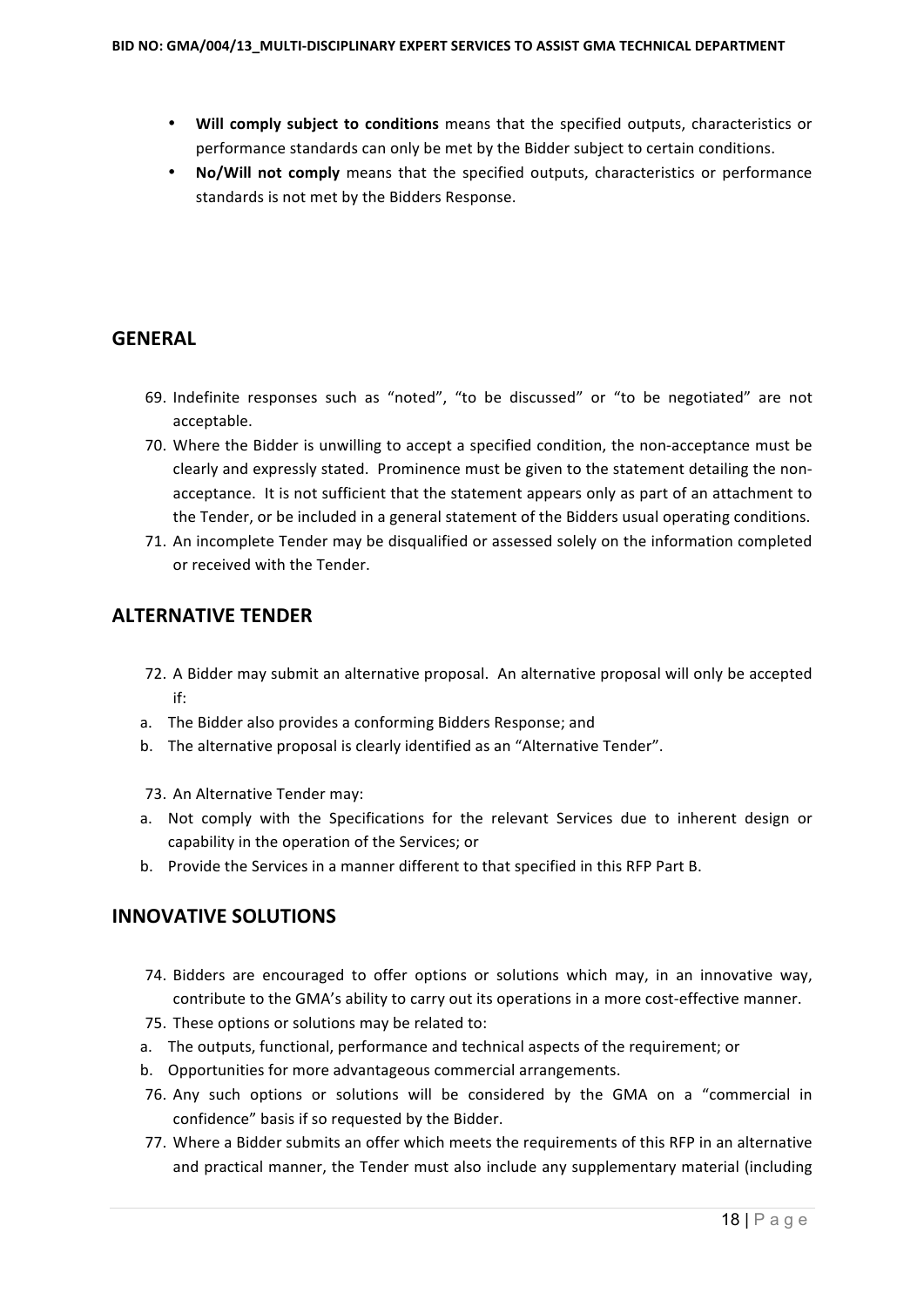such pricing and costing details as may be necessary to enable the GMA to fully assess the financial impact of the alternative proposal), which demonstrates in detail that such an alternative will fully achieve and/or exceed all the specified requirements, together with references as to why the additional features may be advantageous.

78. The GMA reserves the right to consider such offers on their merits or not to consider them at all.

#### **CONTRACT DISCLOSURE REQUIREMENTS**

#### **DISCLOSURE OF INFORMATION**

- 79. The Conditions of Tendering include a provision for the disclosure of contract information (refer to this RFP Part A dealing with "Use of Tenders").
- 80. If a Bidder wishes to withhold the disclosure of specific contract information, the Bidder must clearly outline how the release of this information will expose trade secrets, business strategy or unique methodologies that may expose the business unreasonably to disadvantage.

#### **TRADE SECRETS**

- 81. In considering whether specific information should be categorised as a trade secret, Bidders' should assess:
- a. The extent to which it is known outside of the Bidders business;
- b. the extent to which it is known by the persons engaged in the Bidders business;
- c. any measures taken to guard its secrecy;
- d. its value to the Bidders business and to any competitors;
- e. the amount of money and effort invested in developing the information; and
- f. the ease or difficulty with which others may acquire or develop this information.

#### **UNREASONABLE DISADVANTAGE**

- 82. In determining whether disclosure of specific information will expose a Bidders business unreasonably to disadvantage, the following should be considered:
	- a. Whether the information is generally available to competitors; and
	- b. Whether it could be disclosed without causing substantial harm to the competitive position of the business.

The GMA will consider these applications in the Tender evaluation and negotiations (if any) with Bidders.

#### **EVALUATION OF TENDERS**

#### **EVALUATION PROCESS**

83. Following the Closing Time, the GMA intends to evaluate the Tenders received.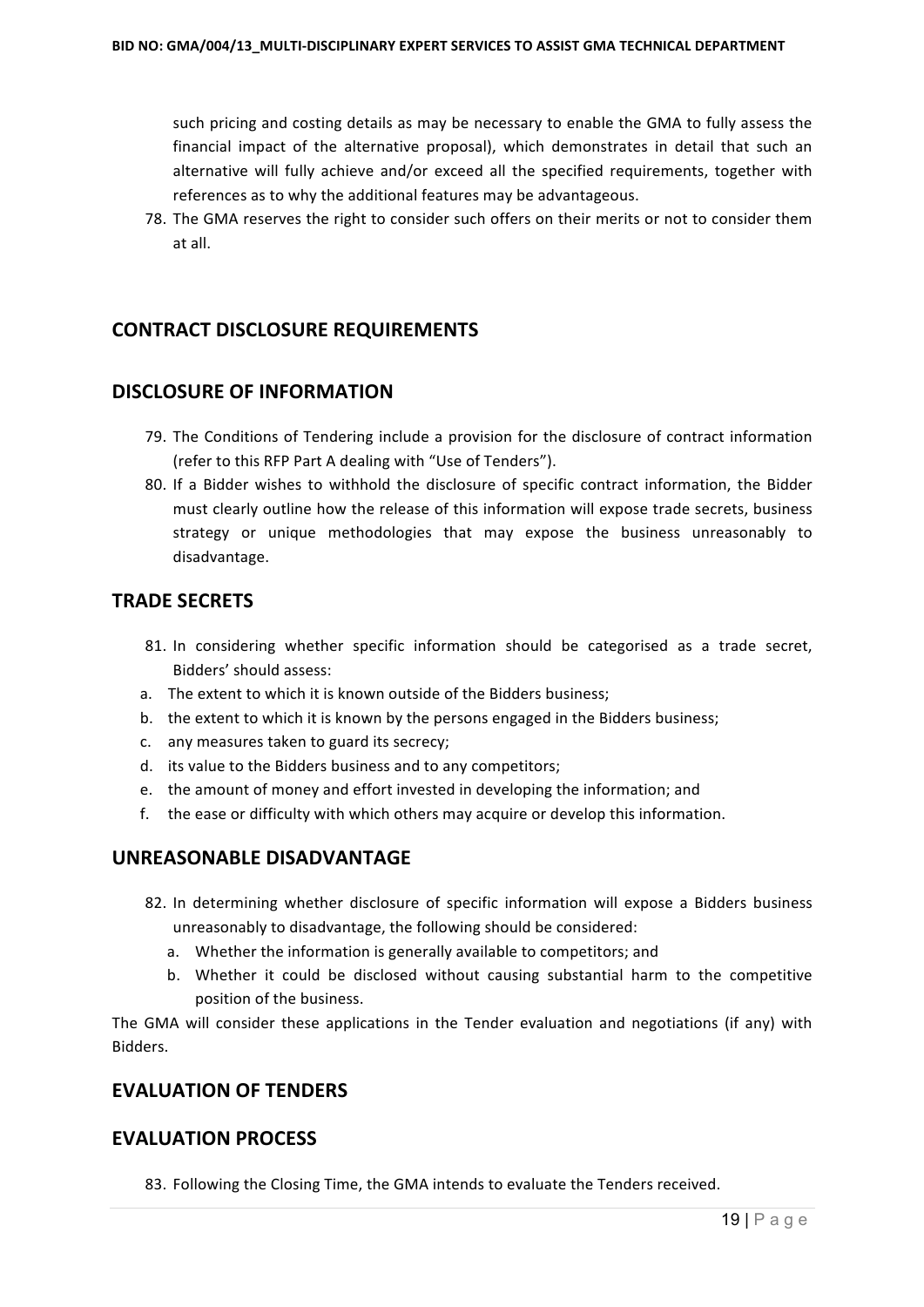- 84. Tenders will be evaluated against the Evaluation Criteria specified under the section "Evaluation Criteria Format".
- 85. Without limiting the GMA's rights in the RFP, the GMA may at any time during the Tendering Process choose to:
- a. Shortlist one or more Bidders; and
- b. accept one or more of the Tenders.
- 86. Unless the Evaluation Criteria explicitly require, the GMA may, but is not in any way bound to, shortlist, to select as successful, or to accept the Tender offering the lowest price.
- 87. Should the GMA choose to include a short listing stage in its evaluation process, the GMA is not, at any time, required to notify Bidders or any other person or organisation interested in submitting a Tender.
- 88. A Bidders Response will not be deemed to be unsuccessful until such time as the Bidder is formally notified of that fact by the GMA. The commencement of negotiations by the GMA with one or more other Bidders is not to be taken as an indication that any particular Bidders Response has not been successful.

#### **EVALUATION CRITERIA FORMAT**

- 89. The evaluation criteria is weighted to reflect the importance of project requirements noted in the Specifications:
- 90. In evaluating Bidders Responses, the GMA will have regard to:
- a. Specific evaluation criteria identified in the list below;
- b. the overall value for money proposition presented in the Bidders Response; and
- c. particular weighting assigned to any or all of the evaluation criteria specified below.
- 91. For the purposes of this RFP clause 92. 'value for money' is a measurement of financial and non-financial factors, including:
- a. Quality levels: and
- b. performance standards.
- 92. Value for money will be assessed on a 'whole of life' basis (including the transitioning-in, the contract term and the transitioning-out phases of the relationship between the GMA and a Bidder), with a view to long-term sustainability of the value for money proposition and with a focus on ensuring that value for money outcomes are promoted and protected following the conclusion of any contract that may result from this RFP.
- 93. Administrative compliance will be determined in accordance with the conditions listed in this RFP.
- 94. The evaluation criteria will be in line with the PPPFA, 2000 (Act No. 5 of 2000) and Preferential Procurement Regulations 2011.
- 95. Evaluation will be based on a point system and two-stage evaluation process. As a prerequisite, a bid must comply with the requirements of the bid solicitation and meet the minimum threshold of the functionality evaluation criteria to be declared responsive and qualify to the next evaluation stage.
- 96. The value of this bid is estimated to be above R 1,000,000 and therefore the 90/10 preference point system shall apply. The following is the weighting awarded for each element, and the threshold score.

| <b>Evaluation element</b> | Weighting | Threshold score |
|---------------------------|-----------|-----------------|
|                           |           |                 |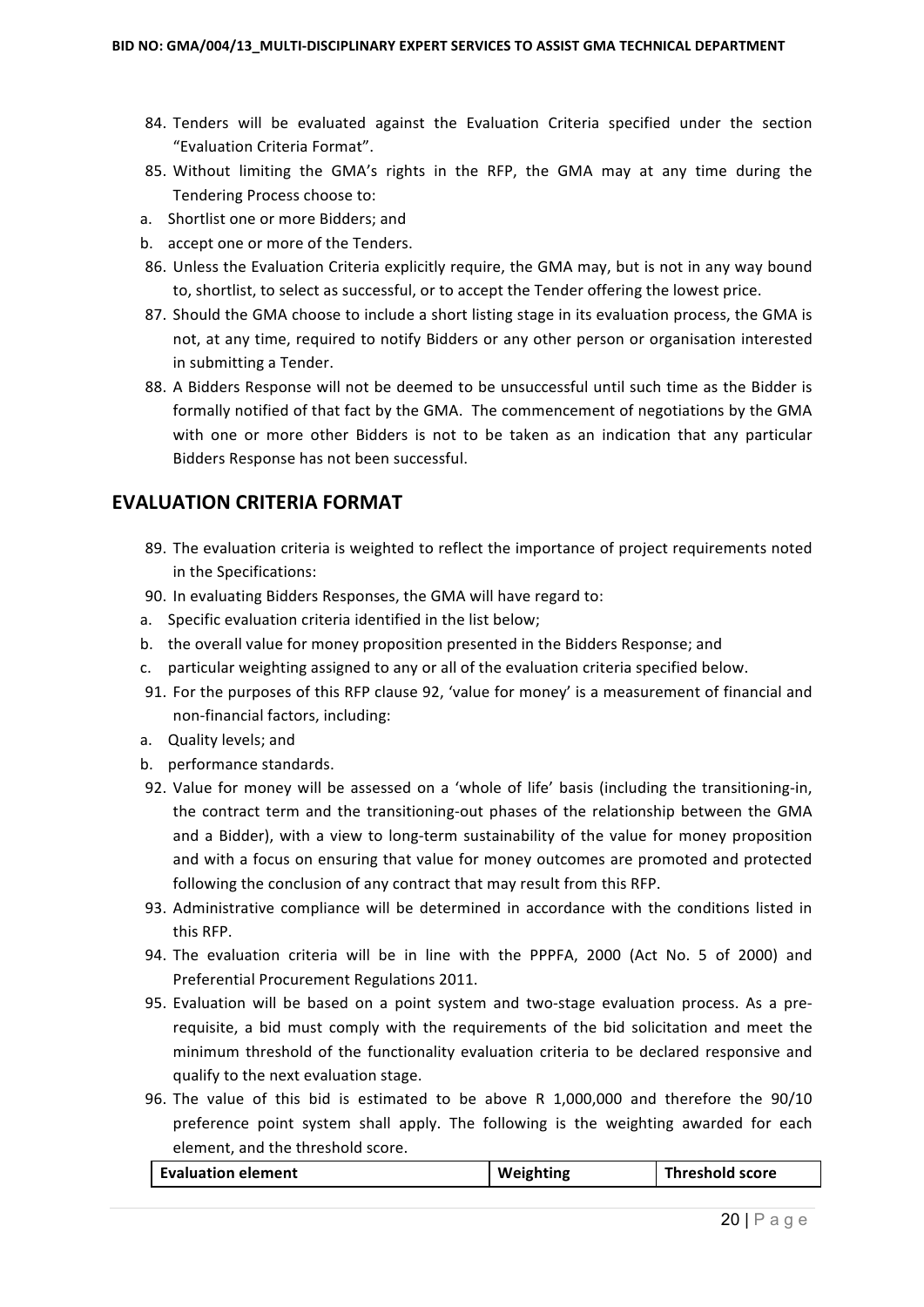| Technical proposal (Functionality) | 100       | 80 Points              |
|------------------------------------|-----------|------------------------|
| <b>Evaluation element</b>          | Weighting | <b>Threshold score</b> |
| B-BBEE proposal                    | 10        | N/A                    |
| Price proposal                     | 90        | N/A                    |
| <b>Total</b>                       | 100       |                        |

#### **FUNCTIONALITY EVALUATION**

97. The evaluation criteria for measuring functionality, and the weighting attached to each criterion is listed in the table below:

| <b>Functionality</b>                                        | <b>Sub-Weighting</b> | <b>Total Weighting</b> |
|-------------------------------------------------------------|----------------------|------------------------|
| <b>Professional Competence</b>                              |                      | 100                    |
| Knowledge and professional proven experience related        |                      |                        |
| to assignments of a similar nature to this RFP for the      | 25                   |                        |
| past 5 years and 10 years for Rail Service Capacity         |                      |                        |
| Specialist.                                                 |                      |                        |
| Synopsis of each project an individual has worked on in     | 25                   |                        |
| relation to the relevant Terms of Reference                 |                      |                        |
| Detailed pricing proposal, including allocation of          | 10                   |                        |
| resources and cost per hour                                 |                      |                        |
| Achievements related to assignments of a similar            |                      |                        |
| nature to this RFP for the past 5 years and 10 years for    | 15                   |                        |
| Rail Service Capacity Specialist.                           |                      |                        |
| List of all qualifications and skills specific to area/s of |                      |                        |
| expertise being proposed, include certified copies of       | 10                   |                        |
| qualifications                                              |                      |                        |
| Explain methodology or approach to be used to ensure        | 5                    |                        |
| that deliverables are met                                   |                      |                        |
| Proof of affiliation to or membership of professional       | 5                    |                        |
| bodies                                                      |                      |                        |
| Contactable client references related to work               | 5                    |                        |
| performed over the last 5 years                             |                      |                        |
| <b>Total Score</b>                                          |                      | 100                    |
| <b>Minimum Score Required</b>                               |                      | 80                     |

- 98. A minimum threshold for functionality of eighty (80) points is required. Bids that do not meet this threshold will automatically be disqualified from further evaluation.
- 99. Thereafter, only the qualifying bids will be evaluated in terms of the 90/10 preference point system, where a maximum of 90 points are allocated for price and a maximum of 10 points are allocated in respect of the level of B-BBEE contribution of the bidder.

#### **PRICE EVALUATION**

100. Price points will be calculated on the total price proposed for the deliverable as per specification. 

#### **B-BBEE EVALUATION**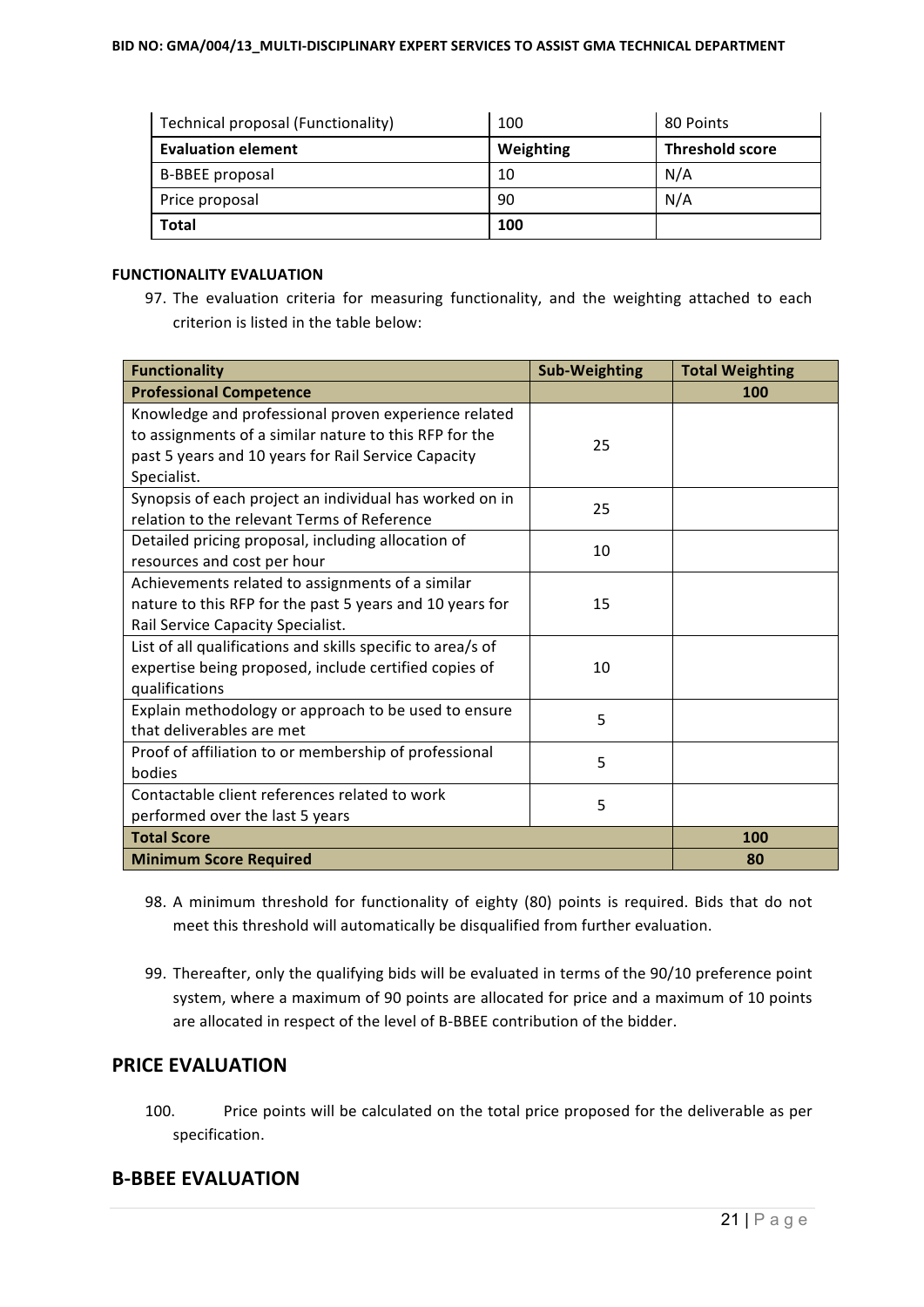- 101. 10 points are allocated. B-BBEE rating certificates are applicable and points allocated in terms of the BBBEE Codes of Good Practice guideline as indicated in the following table.
- 102. Bidders must submit valid BBBEE Certificates & Statements which will be verified.

| <b>CONTRIBUTOR LEVEL</b> | <b>B-BBEE RECOGNITION LEVEL</b> |
|--------------------------|---------------------------------|
|                          | 10                              |
|                          | ٩                               |
|                          | 8                               |
|                          | 5                               |
|                          | 4                               |
| 6                        | 3                               |
|                          |                                 |
| 8                        |                                 |
| Non-Compliant            | U                               |

#### **POINTS AWARDED FOR B-BBEE STATUS LEVEL OF CONTRIBUTION**

103. The preference points claimed by each bidder for attaining the B-BBEE Status Level of Contributor will be allocated to each qualifying bid when determining the total bid score under the preference points system. The points scored by a bidder in respect of the level of B-BBEE contribution contemplated in Annexure E, will be added to the points scored for price, calculated as described in Annexure E.

#### **CLARIFICATION OF TENDERS**

- 104. The GMA may seek clarification from and enter into discussions with any or all of the Bidders in relation to their Tender. The GMA may use such information in interpreting the Tender and evaluating the cost and risk in accepting the Tender. Failure to supply clarification to the satisfaction of the GMA may render the Tender liable to disqualification.
- 105. The GMA is under no obligation to seek clarification of anything in a Tender and reserves the right to disregard any clarification that the GMA considers to be unsolicited or otherwise impermissible in accordance with the rules set out in this RFP.

#### **DISCUSSION WITH BIDDERS**

- 106. The GMA may elect to engage in detailed discussions with any one or more Bidders, with a view to maximising the benefits of this RFP as measured against the evaluation criteria and in fully understanding a Bidders offer.
- 107. In its absolute discretion, the GMA may invite some or all Bidders to give a presentation to the GMA in relation to their submissions, that may include a demonstration of software, programs or unique methodologies proposed, if applicable.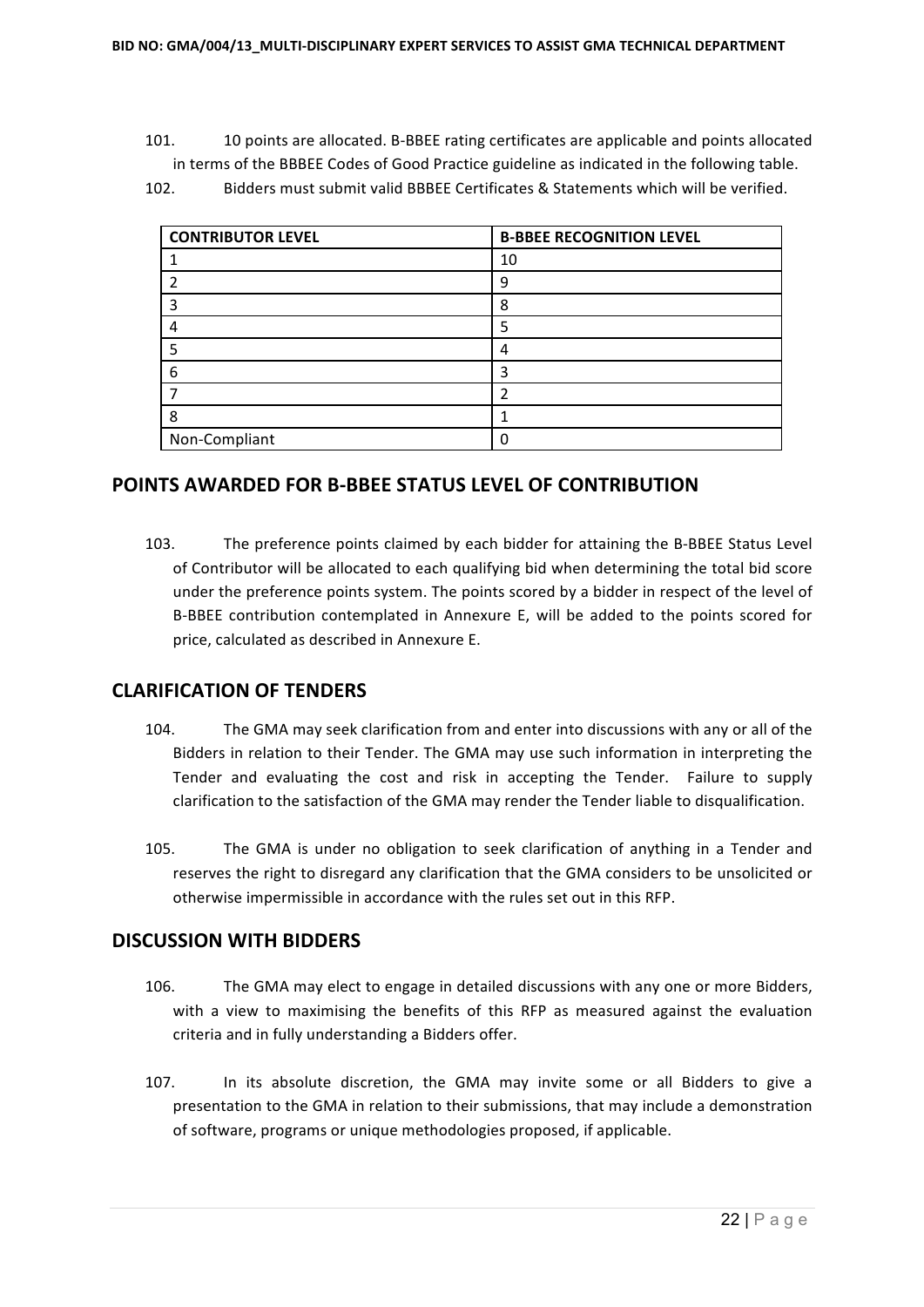- 108. The GMA is under no obligation to undertake discussions with, or to invite any presentations from Bidders.
- 109. In addition to presentations and discussions, the GMA may request some or all Bidders to:
- a. Conduct a site visit, if applicable;
- b. provide references or additional information; and/or
- c. make themselves available for panel interviews.

#### **BEST AND FINAL OFFERS**

- 110. Bidders or where the Tendering Process involves a short listing process, shortlisted Bidders may be invited by the GMA to submit a best and final offer in relation to all or certain aspects of their respective Tenders.
- 111. The GMA is under no obligation to give Bidders the opportunity to submit a best and final offer. If the GMA chooses to give Bidders the opportunity to submit a best and final offer, it is under no obligation to give notification before the Closing Time that such opportunity will be given.
- 112. Notwithstanding the possibility that the GMA may give Bidders the opportunity to submit a best and final offer. Bidders should be aware that the GMA will, in conducting its evaluation of Tenders, rely on all information (including all representations) contained in such Tenders. Bidders are therefore encouraged to submit their best and final offers in the first instance.

#### **SUCCESSFUL TENDERS**

#### **NO LEGALLY BINDING CONTRACT**

113. Selection as a successful Bidder does not give rise to a contract (express or implied) between the successful Bidder and the GMA for the supply of the Services. No legal relationship will exist between the GMA and a successful Bidder for the supply of the Services until such time as a binding contract is executed by them.

#### **PRE-CONTRACTUAL NEGOTIATIONS**

114. The GMA may, in its absolute discretion, decide not to enter into pre-contractual negotiations with a successful Bidder.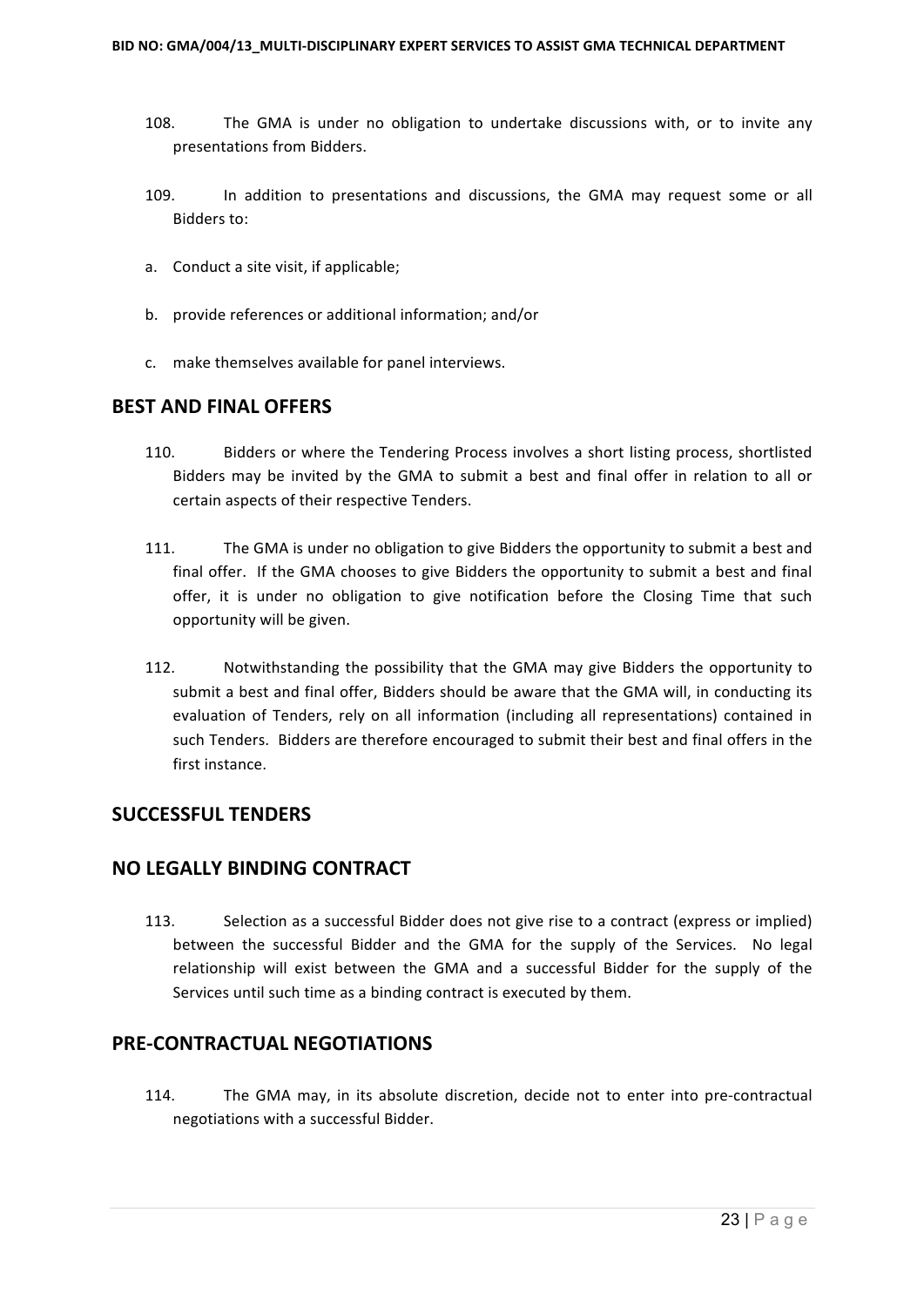115. A Bidder is bound by its Tender and all other documents forming part of the Bidders Response and, if selected as a successful Bidder, must enter into a contract on the basis of the Tender without negotiation.

#### **NO OBLIGATION TO ENTER INTO CONTRACT**

- 116. The GMA is under no obligation to appoint a successful Bidder or Bidders (as the case may be), or to enter into a contract with a successful Bidder or any other person, if it is unable to identify a Tender that complies in all relevant respects with the requirements of the GMA, or if due to changed circumstances, there is no longer a need for the Services requested, or if funds are no longer available to cover the total envisaged expenditure. For the avoidance of any doubt, in these circumstances the GMA will be free to proceed via any alternative process.
- 117. The GMA may conduct a debriefing session for all Bidders (successful and unsuccessful). Attendance at such debriefing session is optional.

## **ADDITIONAL RULES**

- 118. It is a condition of the tendering process that Bidders will be required to complete all the forms annexed to this RFP Part C.
- 119. A Bidder who does not submit all the information as required by the GMA will be disqualified from the Tendering Process.

#### **BIDDER WARRANTIES**

120. By submitting a Tender, a Bidder warrants that:

- a. In lodging its Tender it did not rely on any express or implied statement, warranty or representation, whether oral, written, or otherwise made by or on behalf of the GMA, its officers, employees, or advisers other than any statement, warranty or representation expressly contained in the RFP:
- b. it did not use the improper assistance of GMA employees or information unlawfully obtained from the GMA in compiling its Tender;
- c. it is responsible for all costs and expenses related to the preparation and lodgement of its Tender, any subsequent negotiation, and any future process connected with or relating to the Tendering Process:
- d. it otherwise accepts and will comply with the rules set out in this RFP; and
- e. it will provide additional information in a timely manner as requested by the GMA to clarify any matters contained in the Tender.

## **GMA'S RIGHTS**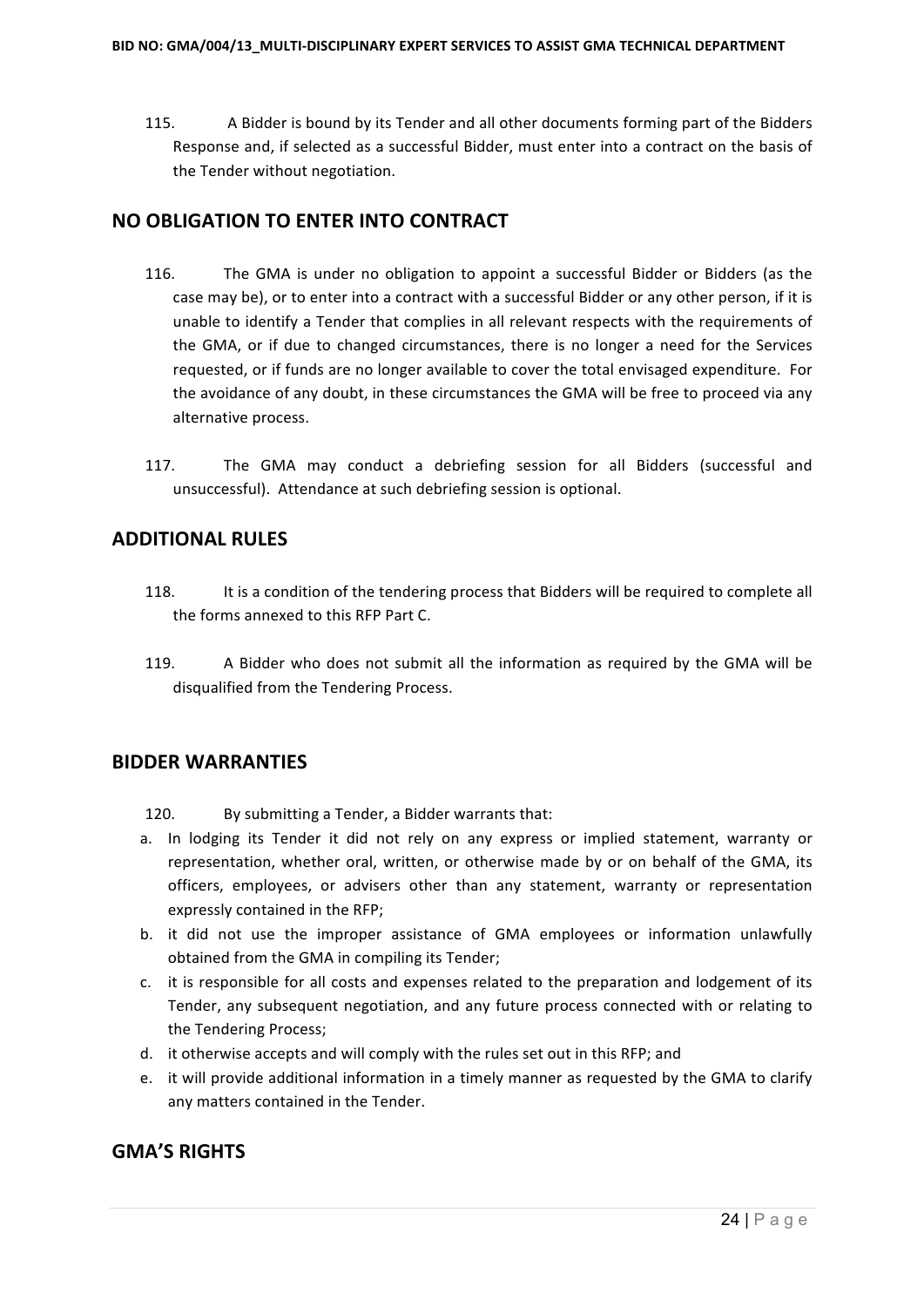- 121. Notwithstanding anything else in this RFP, and without limiting its rights at law or otherwise, the GMA reserves the right, in its absolute discretion at any time, to:
- a. Cease to proceed with, or suspend the Tendering Process prior to the execution of a formal written contract;
- b. alter the structure and/or the timing of this RFP or the Tendering Process;
- c. vary or extend any time or date specified in this RFP for all or any Bidder or other persons;
- d. terminate the participation of any Bidder or any other person in the Tendering Process;
- e. require additional information or clarification from any Bidder or any other person or provide additional information or clarification;
- f. call for new Tenders:
- g. reject any Tender received after the Closing Time;
- h. reject any Tender that does not comply with the requirements of this RFP; or
- i. consider and accept or reject any alternative tender.

#### **GOVERNING LAWS**

- 122. This RFP and the Tendering Process is governed by the laws applying in the Republic of South Africa.
- 123. Each Bidder must comply with all relevant laws in preparing and lodging its Tender and in taking part in the Tendering Process.
- 124. All tenders must be completed using the English language and all costing must be in South African Rands.

#### **INCONSISTENCY**

128 If there is any inconsistency between any parts of this RFP, a descending order of precedence must be accorded to:

(a) the conditions of tendering in Part A and Part B of this RFP, and any annexure or attachments;

(b) the Bidders response in Part C of this RFP;

(c) any other part of this RFP, so that the provision in the higher ranked document, to the extent of the inconsistency, prevails.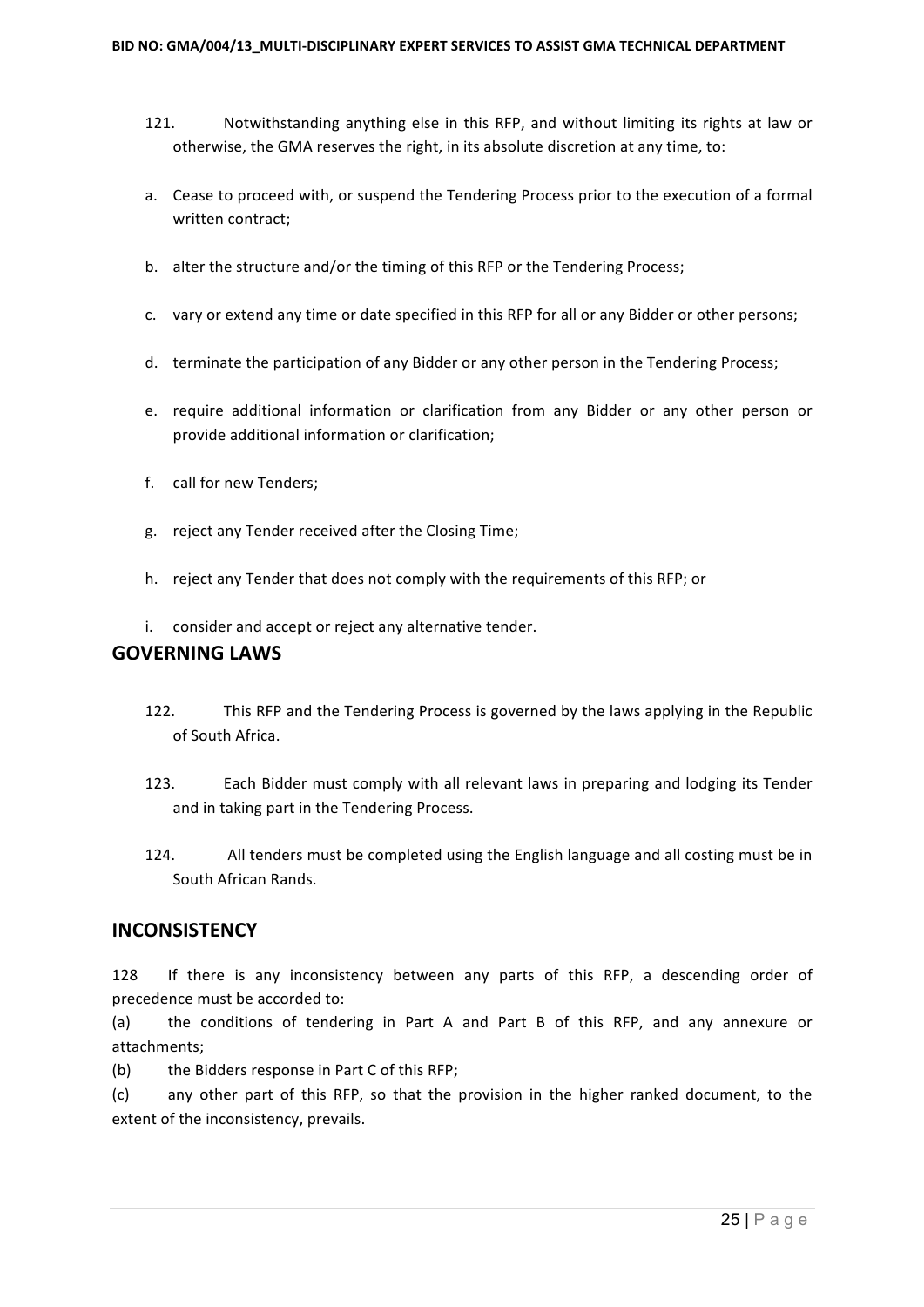# **RFP - PART B:**

#### **TENDER SPECIFICATION**

#### **1. Introduction**

The Gautrain Management Agency (GMA) was established in terms of the Gautrain Management Act No. 5 of 2006 in order to manage, coordinate and oversee the Gautrain Project and to act on behalf of the Province in managing the relationship between the Province and the Concessionaire in terms of the Concession Agreement (CA). The development phase of the Project was concluded and the entire system of the Gautrain Project is now in operational phase.

The GMA has the following objectives and functions with regards to the management of the assets of the project:

- Manage assets relating to the Project and promote their preservation and maintenance;
- Protect the rail reserve and other provincial transport infrastructure involved in the Project in terms of the Gauteng Transport Infrastructure Act No. 8 of 2001;
- Establish and operate information and management system for the Project;
- Liaise and exchange information with institutions, authorities or professional bodies; and
- Enhance the integration of the Project with other transport services and public transport plans.

During the development period of the Gautrain Project, various expertise (as listed below) has been provided to the Gautrain Management Agency through the Province Support Team. These include:

- Rail Operation Capacity and Service Demand
- Environmental Specialist
- Environmental Legal Specialist
- Contracts Management Specialist
- Socio Economic Delivery Specialist
- Commercial and Dispute Resolution Expert
- Contract Supervision Specialist (Resident Engineer)
- Traffic Engineering Specialist

This support is soon to be concluded, however, these expert services will continue be required by the Gautrain Management Agency, Technical Department in order to meet its objectives.

The GMA therefore seeks the services of specialist expertise with relevant proven experience to assist the Gautrain Management Agency Technical Department in matters relating to operations over the short to medium term.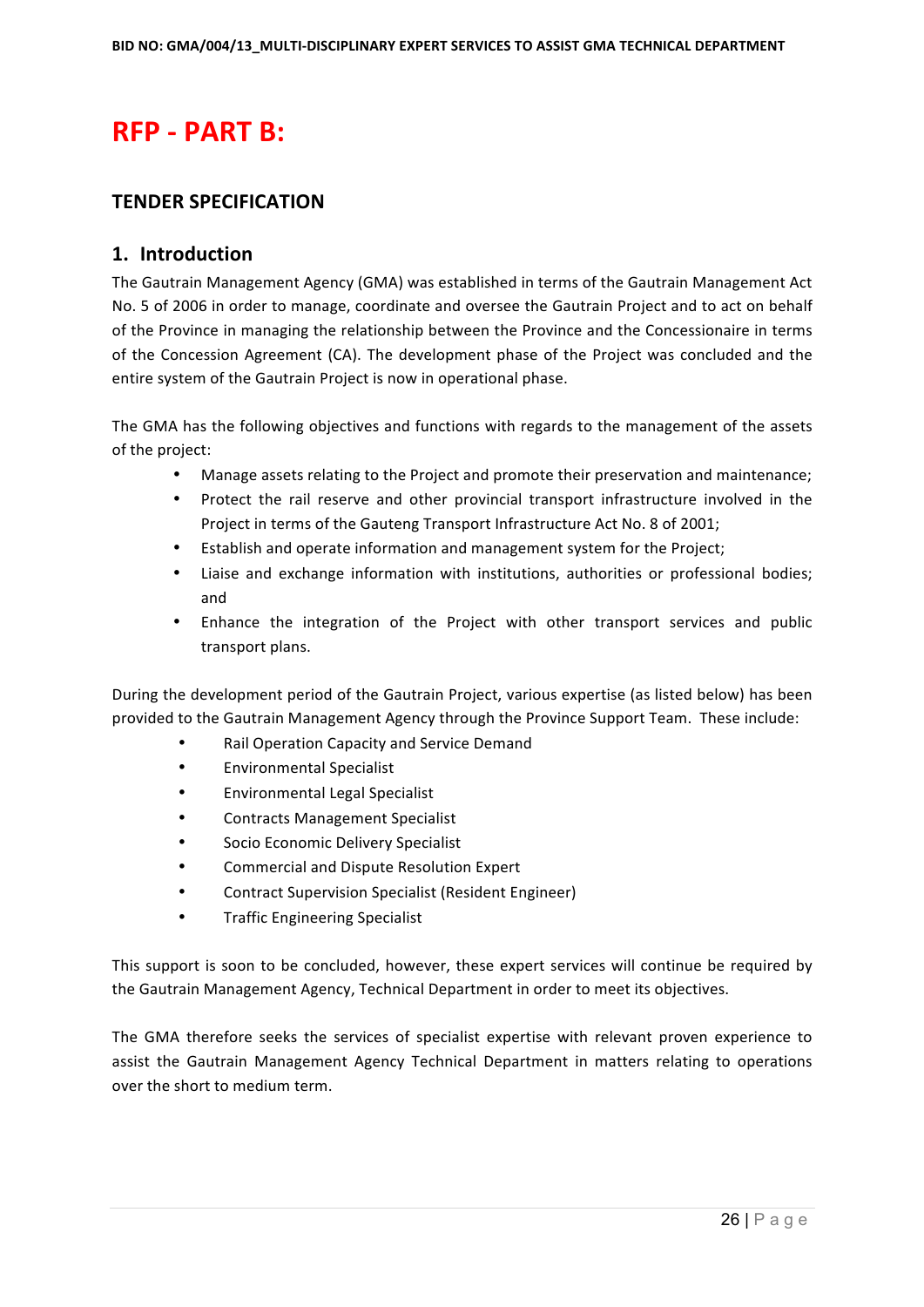## **2. Background**

The Gautrain operate two rail links between the OR Tambo International Airport (ORTIA) and Sandton stations, the East West link (EW), and between the Hatfield and Park Stations, the North South link (NS). Transfer of passengers is possible at the Marlboro and Sandton Stations. Marlboro is favoured for connection between the North / East and Sandton between the South / East. There are two service types, the General Passenger Service (GPS) also known as a commuter service and the Airport Passenger Service (APS) which is all passengers traveling to and from ORTIA.

## **3. Project Objectives**

The GMA is seeking responses to this RFT for the successful bidding company to provide Expertise Services in the following areas through the GMA's Technical Department,

## **3.1 Rail Service Capacity Specialist**

The GMA is seeking a service provider to:

- Provide rail operational capacity and service demand expertise to support the GMA's Technical Department to oversee in a scientific way the interventions required to manage the service provision in an optimal manner with improved utilisation; and
- to update the rail service capacity roadmap as an input to the operating plan with the required capital and operational investment(s) to satisfy passenger demand and demand growth in a sustainable manner over the medium term within contractual and system expansion prerequisites.

#### **Scope of work:**

- Prepare, review and agree a project plan detailing the steps required to update the short to medium term capacity and demand plan;
- Analysing of the monthly rail passenger usage patterns and interprets the information including trend analysis.
- Determine and recommend the most cost effective and least risk option(s) of a rail service(s) to accommodate the passenger demand and demand growth over the medium term. This will entail that a rail capacity roadmap will have to be developed and finalised:
- In conjunction with the previous item, provide a demand management plan that will support the operational capacity roadmap as well as income scenarios on a 3 monthly basis;
- Development of a matrix of the required operational service changes with cost estimates. This includes cost benefit analysis and the updating/reviewing of information on a 3 monthly basis.
- Participate on an advisory basis in certain meetings related to operational capacity, demand management and system improvement/expansion;
- Analyse and interpret the 3 monthly and rolling 5 year service capacity utilisation plans as provided by the Concessionaire and provide input; Provide input to and/or ensuring that the rail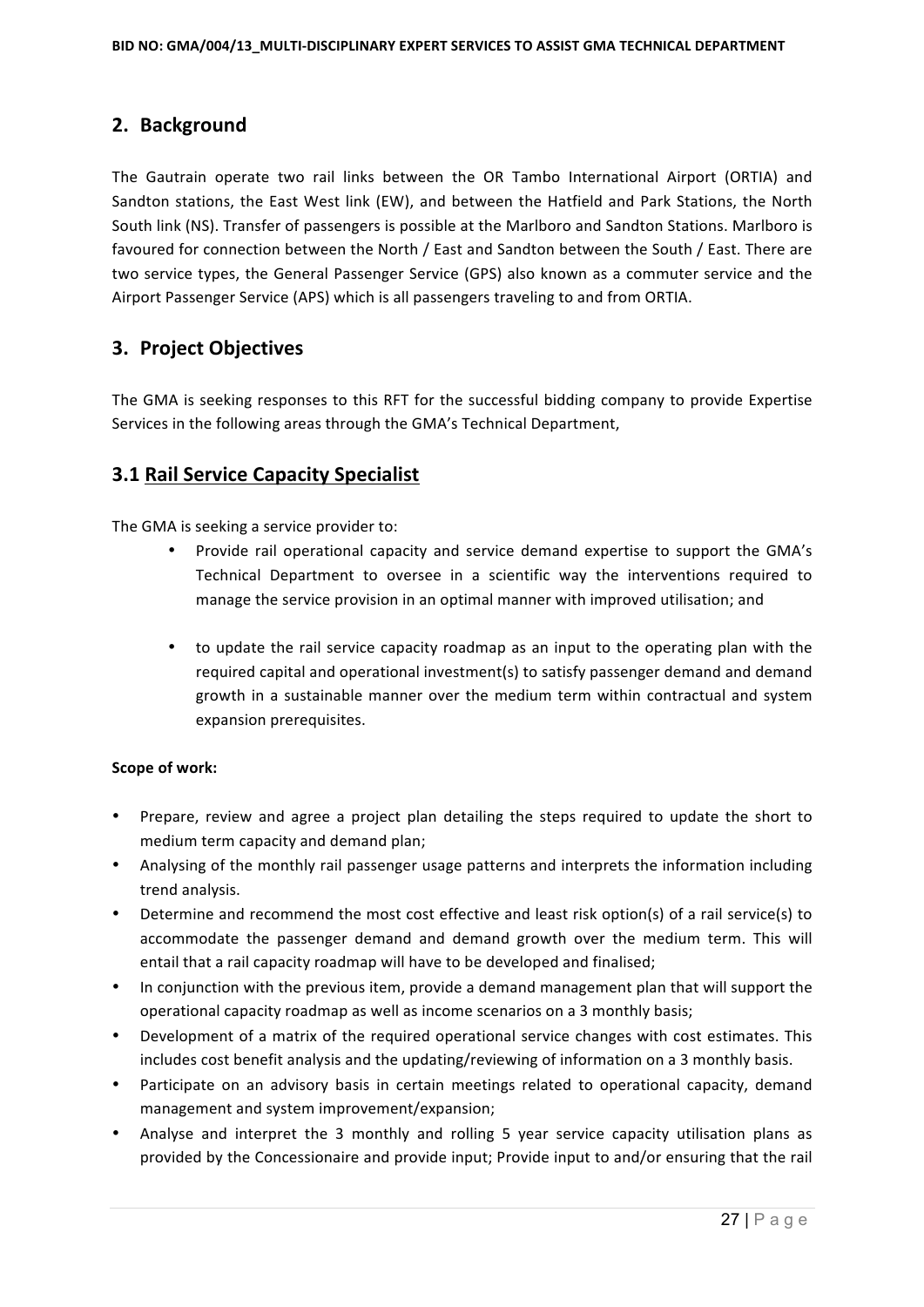operational capacity and demand strategies are integrated with network and system expansion plans;

- Submit a detailed 5 year rail operational capacity and demand strategy plan within 3 months after appointment for sign off and update the plan annually or as may be required by the GMA.
- Ensure that all the GMA requirements are met and address internal risk issues.
- To train and develop newly appointed GMA staff members to acquire the required skills.
- Reside in the offices of the GMA.

#### **Skills Required:**

In issuing this RFP, the GMA seeks to identify a Bidder who is able to:

- Provide the services required by the GMA in the manner set out in the Scope of Work;
- Provide an in-depth understanding, experience and knowledge of rail operational capacity and service demand and what solutions will be best suited to GMA requirements;
- Demonstrate a commitment and ability to working in collaboration with the GMA over the term of the service agreement;
- Has a clear understanding of the GMA requirements, systems and processes and continuously seeks improvements in cost competitiveness, value, efficiency, productivity and service level quality in the provision of the services for the mutual benefit of the GMA and the Bidder.

#### **Deliverables:**

Deliverables as detailed above will be assessed and reviewed on a bi-annual basis.

#### **Time Frame:**

It is envisaged that the required number of hours suitable for this support is stated as follows:

- Year 1 140 Hours per month
- Year 2 140 Hours per month
- Year 3 100 Hours per month

#### **3.2 Environmental Specialist**

The GMA seeks a service provider to:

- Assist and support the GMA in its assurance function in terms of the Concessionaire's compliance to Environmental legislation, environmental consents, Records of Decisions and Environmental Management Plans.
- Assist and support the GMA to identify adequate environmental sustainable solutions throughout the Gautrain system and to assist in the engagement with the Concessionaire with a view to future implementation.
- Compile an integrated environmental roadmap, including the required capital investment which takes cognisance of passenger demand and demand growth in a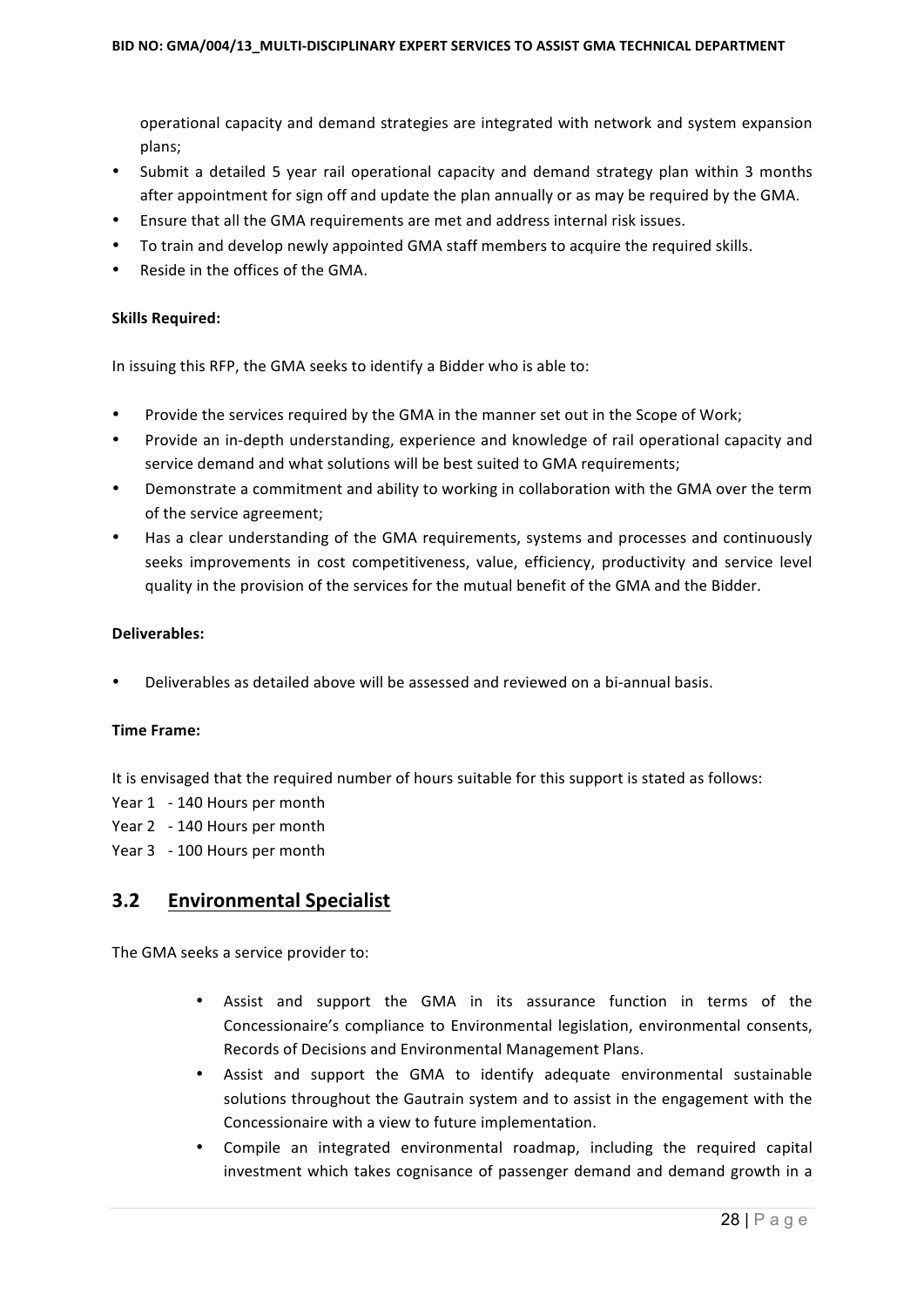sustainable manner and similarly meets the Gautrain contractual and expansion prerequisites.

Assist the GMA with the provision of effective environmental procedures, controls, reporting mechanisms and awareness programmes within the GMA to ensure compliance and protect the interests of the GMA with regard to third party environmental applications which may affect the environmental liability of the GMA.

#### **Scope of Work:**

To achieve this, the Service Provider will work under the direction of the GMA Senior Manager: SHEQ and will:

- Review all representations from the Concessionaire to legislative authorities, (for example, amendment applications, the Operation and Maintenance EMP and the current Water Use Licence.
- Arrange and carry out any necessary independent external audits and follow up audits and review any audit programmes and reports as determined by the GMA.
- Review and analyse monthly/quarterly/bi-annual/annual reports (E.g.: the Independent Environmental Consultant report, the Monthly Environmental Report and the Annual Environmental Report) within one week after receipt for sign off by the GMA.
- Attend monthly formal meetings, for example the SHEQ committee Meeting and ad-hoc Project Environmental Meetings.
- Attend other meetings or workshops as arranged by the GMA or the Concessionaire.
- Maintain the GMA list of the Concessionaire's environmental issues (snags/concerns) and continuously monitor and report on the progress of close out (monthly).
- Assist in the compilation of the environmental section of the Quarterly GMA Board Report and the Annual Report to the required GMA standards and timelines.
- Draft formal correspondence in line with the Concession Agreement in the event of any noncompliances to environmental legislation, environmental consents, Records of Decisions and Environmental Management Plans by the Concessionaire.
- Review and provide specialist advice on any formal correspondence received from the Concessionaire.
- Conduct environmental reviews of the Concessionaire's design and issued for construction drawings against the necessary consents/legislation, for any future extensions to the Gautrain system and any variations to the current system within the timelines set by the GMA.
- Conduct ad-hoc site inspections as and when required by the GMA.
- Assist the GMA as and when required in audits/inspections of the environmental aspects of the Gautrain system.
- Provide specialist advice to the GMA to manage its environmental liabilities and/or risks with regard to the operations, maintenance and future expansions of the Gautrain system.
- Compile an environmental integrated strategic 3 year rolling roadmap for sign-off within 3 months after reward of the tender.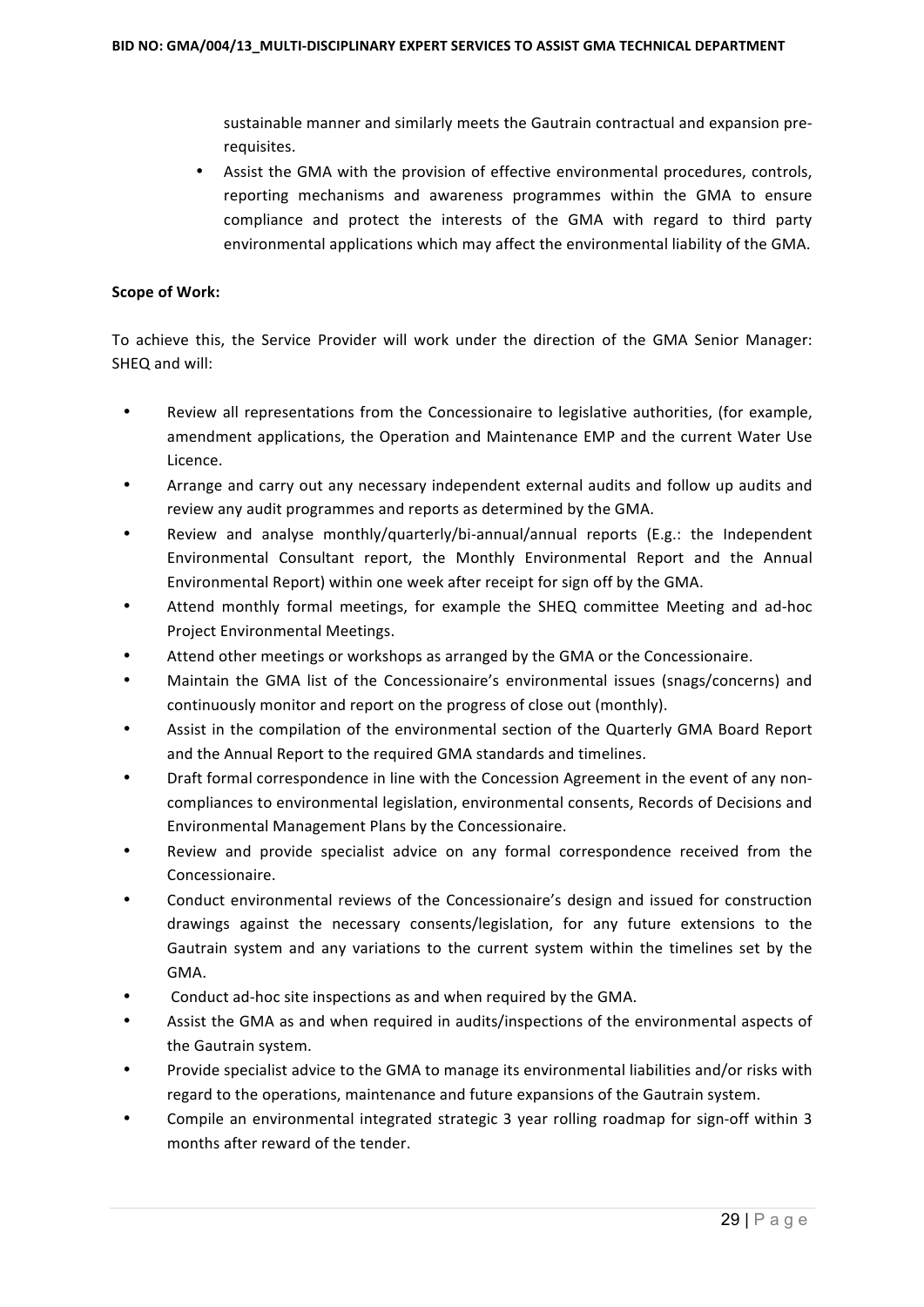- Assist in the reviews of any third party applications which may have an environmental impact on the Gautrain system by ensuring the GMA is registered as an interested and affected party.
- Review within two weeks any way-leave applications within the Gautrain Rail Reserve which may have an environmental impact/liability on the Gautrain system.
- Assist in the compilation of an Annual Environmental Sustainability Report.
- To ensure adequate transfer of knowledge to the relevant GMA staff.

#### **Skills Required:**

- Registration with a professional body
- At least 5 years' experience as an environmental specialist in a related field
- Experience with and knowledge of the relevant environmental legal requirements and authorisations/permits
- Ability to protect the interests of the GMA against environmental liabilities
- Ability to identify environmental non-compliances detailed in relevant authorisations/permits, documentation and legislation and to recommend mitigation measures to the Concessionaire
- Experience in liaison with Government authorities and municipalities with regard to environmental matters
- Ability and proven experience to compile technical environmental reports
- Experience of peer reviews of Environmental Impact Assessments, Environmental Management Plans and other environmental specialist reports
- A post graduate qualification will be an advantage

#### **Deliverables:**

- Deliverables as detailed above will be assessed and reviewed on a bi-annual basis.
- Should the GMA deem the work submitted to be unacceptable in nature it will request the service provider redo the work at its own time and cost.

#### **Time Frame:**

It is envisaged that the required number of hours suitable for this support is stated as follows:

- Year 1 50 Hours per month
- Year 2 40 Hours per month
- Year 3 24 Hours per month

#### **3.3 Environmental Legal Specialist**

The GMA is seeking a service provider to:

• Provide environmental legal expertise to support the GMA's Technical Department to oversee the legal environmental framework.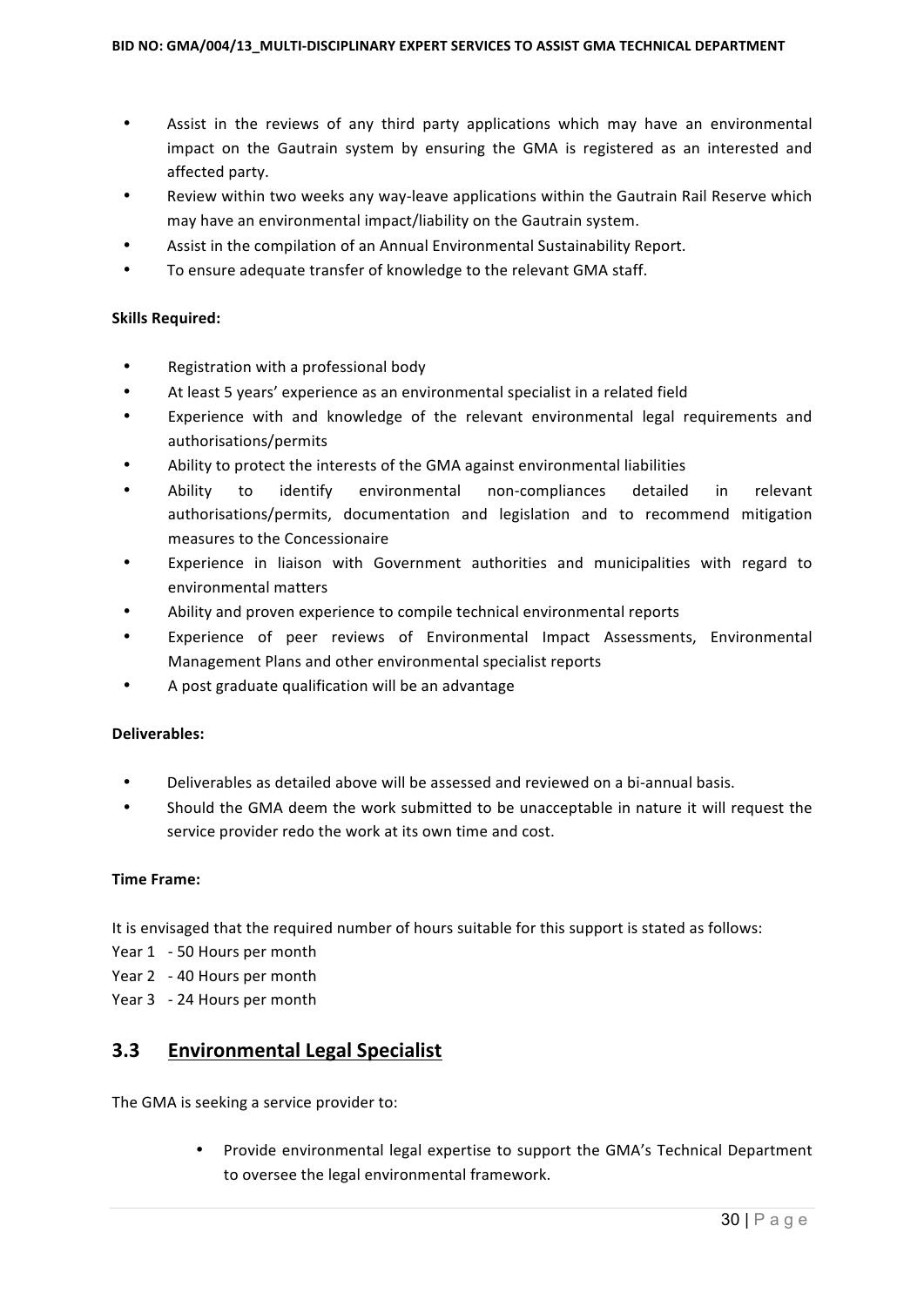#### **Scope of Work:**

- Review of and comment of environmental legal and compliance audits and close out reports
- Compliance issues regarding the currently applicable water use licence and ROD'S.
- Comments on the draft water use licence for the operational period for the GMA to submit formal comments to DWA.
- Review of the monthly environmental dashboards reports and quarterly and annual environmental reports and sign off by GMA on an agreed date.
- Attendance at monthly Project Environmental Coordination (PEC) Meetings.
- Assisting with sourcing critical technical information and research for the GMA and report to the GMA within Ad-Hoc assistance required for closing out of snags.
- Monitor close-out of environmental issues and provide feedback on a fort-nightly basis.
- Review and comment on any suggested revisions to the O&M EMP.
- Review Environmental Management System (EMS) for the operational period.
- Review of Concessionaire's Annual Environmental Report.
- Review any application for the amendment of ROD's or the WUL for the operational period.
- Provide input for disputes when necessary.
- Monitor Compliance with any arbitration orders.
- Provide assistance with drafting of formal correspondence on environmental issues.
- Liaise with the Concessionaire and regulatory authorities on the environmental issues where required.
- Oversee close out of environmental incidents and compliance notices.
- To ensure adequate transfer of knowledge to the relevant GMA staff.

#### **Skills Required:**

- Registration with a professional body.
- At least 5 (five) years' experience dealing with legal environmental matters with regards to PPP contracts.
- In depth knowledge of environmental legislation applicable to rail projects
- Experience in providing environmental legal advice
- Experience in the compilation of correspondence with regard to environmental legislation and contractual requirements
- An understanding of the requirements of King III with regard to environmental sustainability reporting
- Experience in liaison with Government authorities and municipalities with regard to environmental matters
- Experience in environmental legal reviews of Environmental Impact Assessments, Environmental Management Plans and other relevant environmental documents
- Ability to protect the interests of the GMA against environmental liabilities
- A post graduate qualification will be an advantage.
- Experience in participation in dispute resolution processes.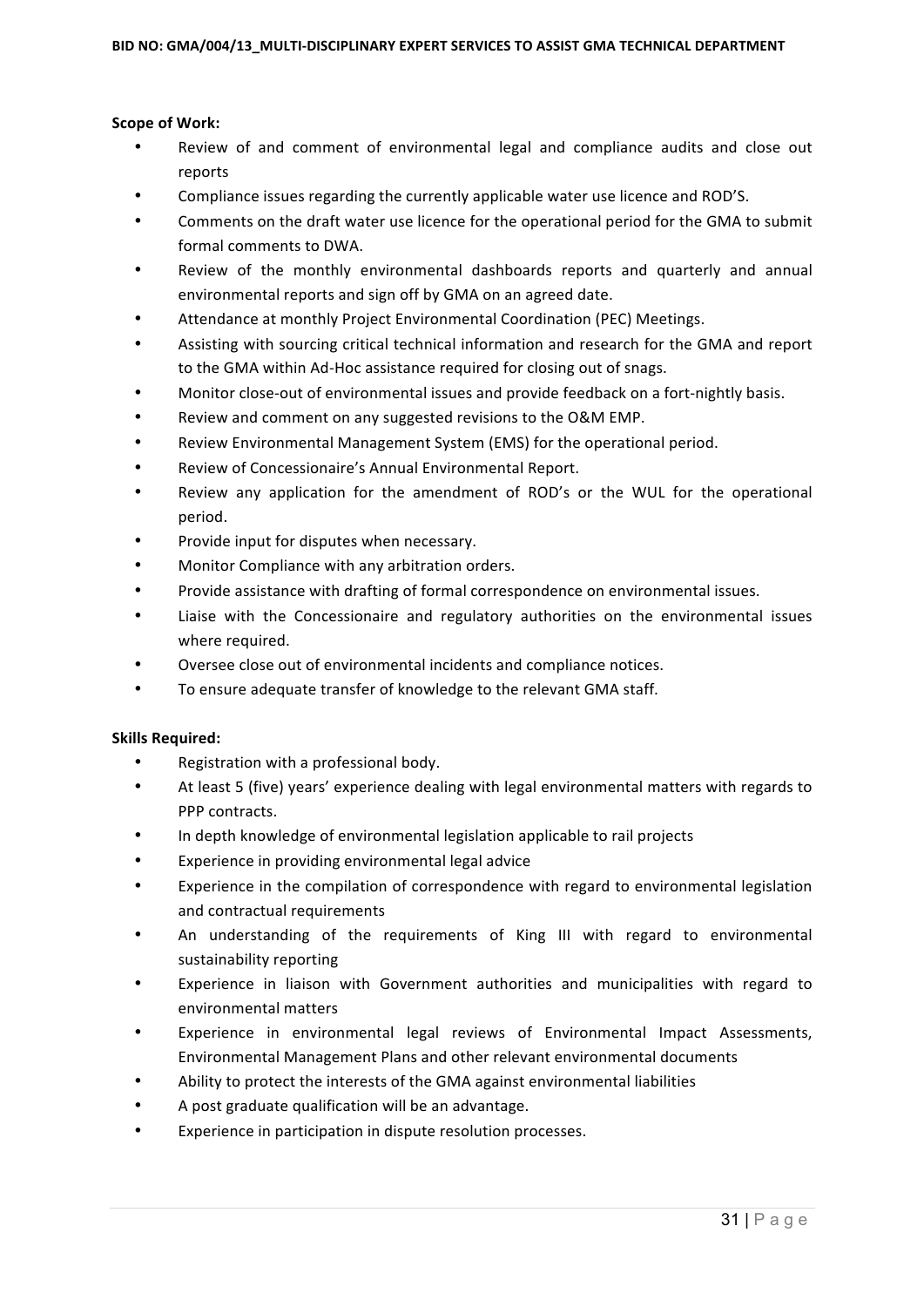#### **Deliverables:**

- Deliverables as detailed above will be assessed and reviewed on a bi-annual basis.
- Should the GMA deem the work submitted to be unacceptable in nature it will request the service provider redo the work at its own time and cost.

#### **Time Frame:**

It is envisaged that the required number of hours suitable for this support is stated as follows:

- Year 1 40 Hours per month
- Year 2 24 Hours per month
- Year 3 16 Hours per month

#### **3.4 Contracts Management Specialist**

The GMA is seeking a service provider to:

Provide technical and contract management expertise to support the GMA's Technical Department to oversee contract interventions required for System enhancements as well as new contract variations.

#### **Scope of Work:**

- Review of proposals by the Concessionaire to the GMA on variations to the infrastructure and / or operations of the Gautrain System and make recommendations. Arrange and attend meetings with the Concessionaire and / or affected third parties as and when required.
- Assist the GMA in formulating approaches to proposals and or response to proposals from the Concessionaire. Performing calculations to quantify the impact of possible variations, or verify the accuracy of the financial implications purported by the Concessionaire for variations proposed or requested.
- Prepare financial viability and analysis of variations and project improvements at the request of the GMA.
- Evaluating the non-financial effects of variations requested by the Concessionaire or proposed by the GMA.
- Assist the GMA in contractual documentation where the Concession Agreement needs to be amended due to variations to the contract.
- Liaise with applicable engineering disciplines (within and external to the Gautrain Project) in performing feasibility studies for the GMA.
- Assist in planning procedures and processes to implement variations in a cost efficient manner.
- Maintain a record of changes to the Concession Agreement due to Variations on Project Wise.
- Attend formal GMA meetings and report on matters as requested.
- Draft and review formal correspondence to the Concessionaire re variations.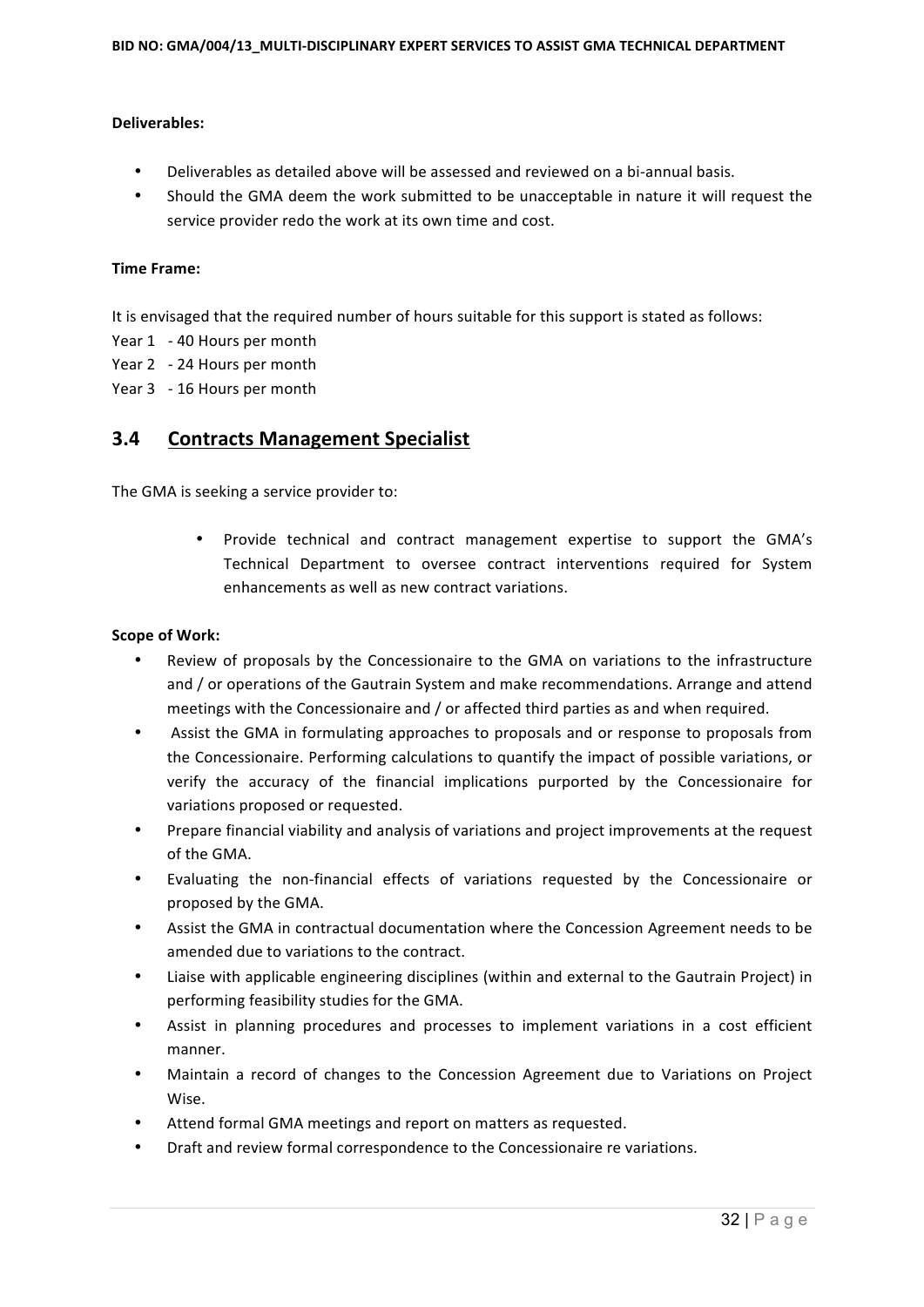- Assist the GMA commercial team in dealing with non-compliances to the Concession Specification.
- On request, review GMA management reports and documentation, and make recommendations. Provide commercial advice to the Province and the Gautrain Management Agency to limit their risk in terms of the Concession Agreement.
- To train and develop newly appointed GMA staff members on an on-going basis to acquire the required skills and where required to a predefined training plan.
- Sound knowledge and experience in FIDIC, NEC, JBCC and other forms of contract.

#### **Skills Required:**

- Registration as a Professional Engineer or Professional Quantity Surveyor
- At least 5 (five) years' experience dealing with contractual matters with regards to PPP contracts.
- Experience with and knowledge of the relevant legal agreements/ matters and technical specifications typically found in rail related concession agreements and rail related contracts (e.g. earthworks, concrete structures, steel structures, roads, asphalt, building, rail occupations and permits, etc.).
- Ability to protecting the interest of the GMA/client against accruing risks.
- Experience in analysing commercial proposals and making recommendations to the client.
- Experience in representing the client in negotiations with contractors and skilfully negotiate most beneficial terms in the interest of and for approval by the client.
- Experience in preparing reports, payment certificates and presenting its recommendations to the client.
- Experience in dealing with foreign currency contracts.
- Technical multidisciplinary rail knowledge and experience, with regards to rail operations
- Experience in participation in dispute resolution processes.

#### **Deliverables:**

- Deliverables as detailed above reviewed will be assessed and reviewed on a bi-annual basis.
- Should the GMA deem the work submitted to be unacceptable in nature it will request the service provider redo the work at its own time and cost.

#### **Time Frame:**

It is envisaged that the required number of hours suitable for this support is stated as follows:

- Year 1 72 Hours per month
- Year 2 48 Hours per month
- Year 3 32 Hours per month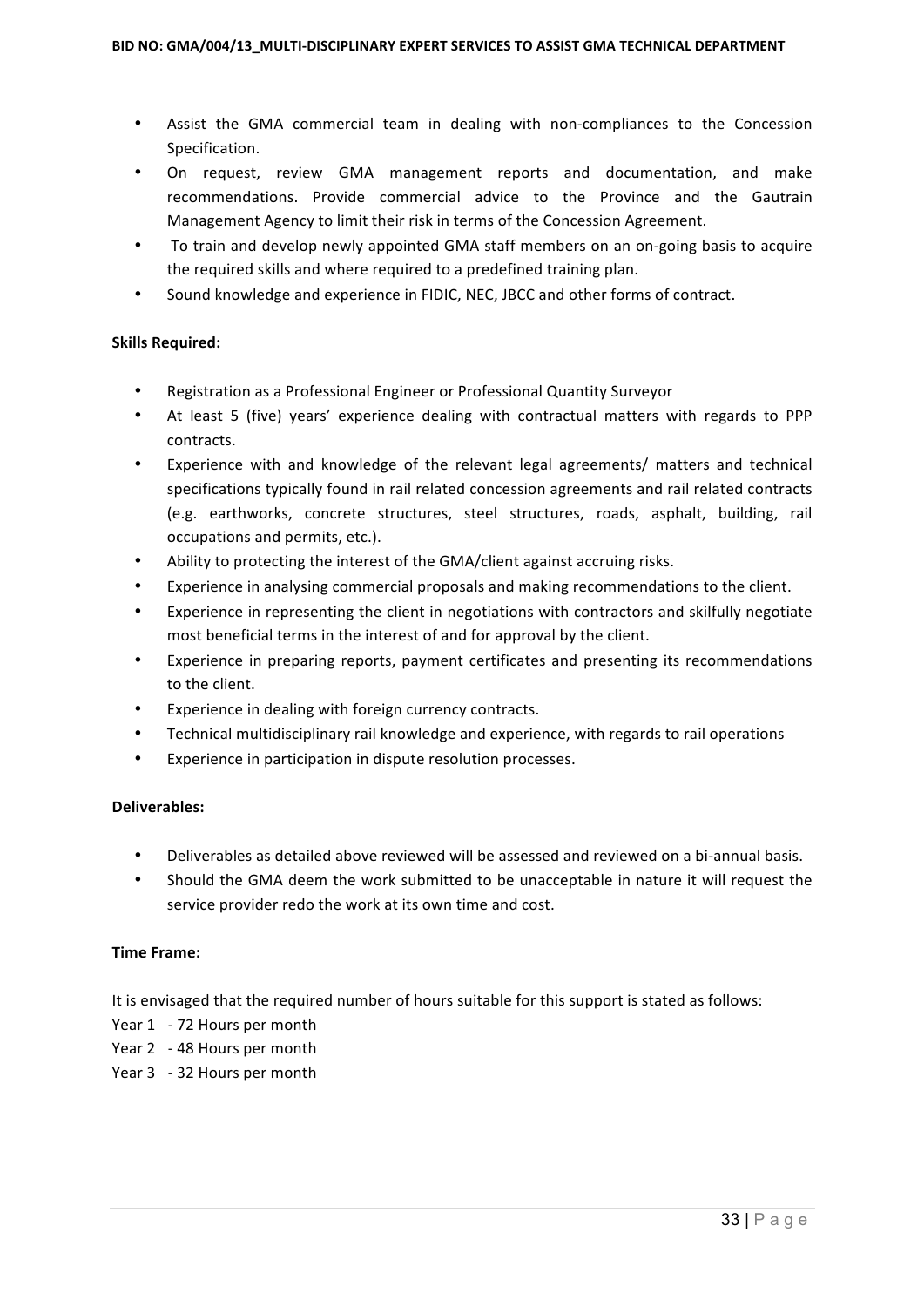## **3.5 Socio Economic Delivery Specialist**

The GMA is seeking a service provider to:

Provide professional assistance to the GMA with regards to the monitoring and reporting of the Concessionaire's socio-economic development (SED) performance.

#### **Scope of Work:**

- Review the Concessionaire's monthly SED performance and make recommendations within five working days;
- Provide an analysis of Concessionaire's and its sub-contractors SED reporting;
- Review of the Independent Socio Economic Monitor's (ISEM) reports; Arrange and attend meetings with the Concessionaire and the ISEM with regards to the SED performance reporting as and when required;
- Performing calculations to quantify the SED performance of the Concessionaire based on the verification report;
- Maintain a reporting format of the verified SED performance of the Concessionaire;
- Assist the GMA commercial team in dealing with non-compliances to Concession Agreement with regards to SED matters;
- Determine on behalf of the GMA the Concessionaire's performance deductions or credits in view of the quarterly SED performance. Assist the GMA in contractual documentation where the Concession Agreement needs to be amended due to agreed amendments in the SED;
- Draft and review formal correspondence to the Concessionaire and ISEM regarding SED; Assist the GMA in SED related queries, SED information documents, and the compilation of reports that comply with legal reporting.
- Perform quarterly SED verification on behalf of the GMA on the ISEM's achievements:
- Maintain a record of SED documentation related to the Concession Agreement on Project Wise;
- On request of the GMA provide input and/or attend formal GMA meetings and report on matters as requested:
- Provide commercial advice to the GMA to limit their risk in terms of the Concession Agreement;
- Assist in the compilation and reporting of the Concessionaire's SED performance in terms of required quarterly reporting.
- To train and develop newly appointed GMA staff members on an on-going basis to acquire the required skills and where required to a predefined training plan.

#### **Skills Required:**

A degree in science field with strong analytical skills that is applicable to a multidisciplinary project.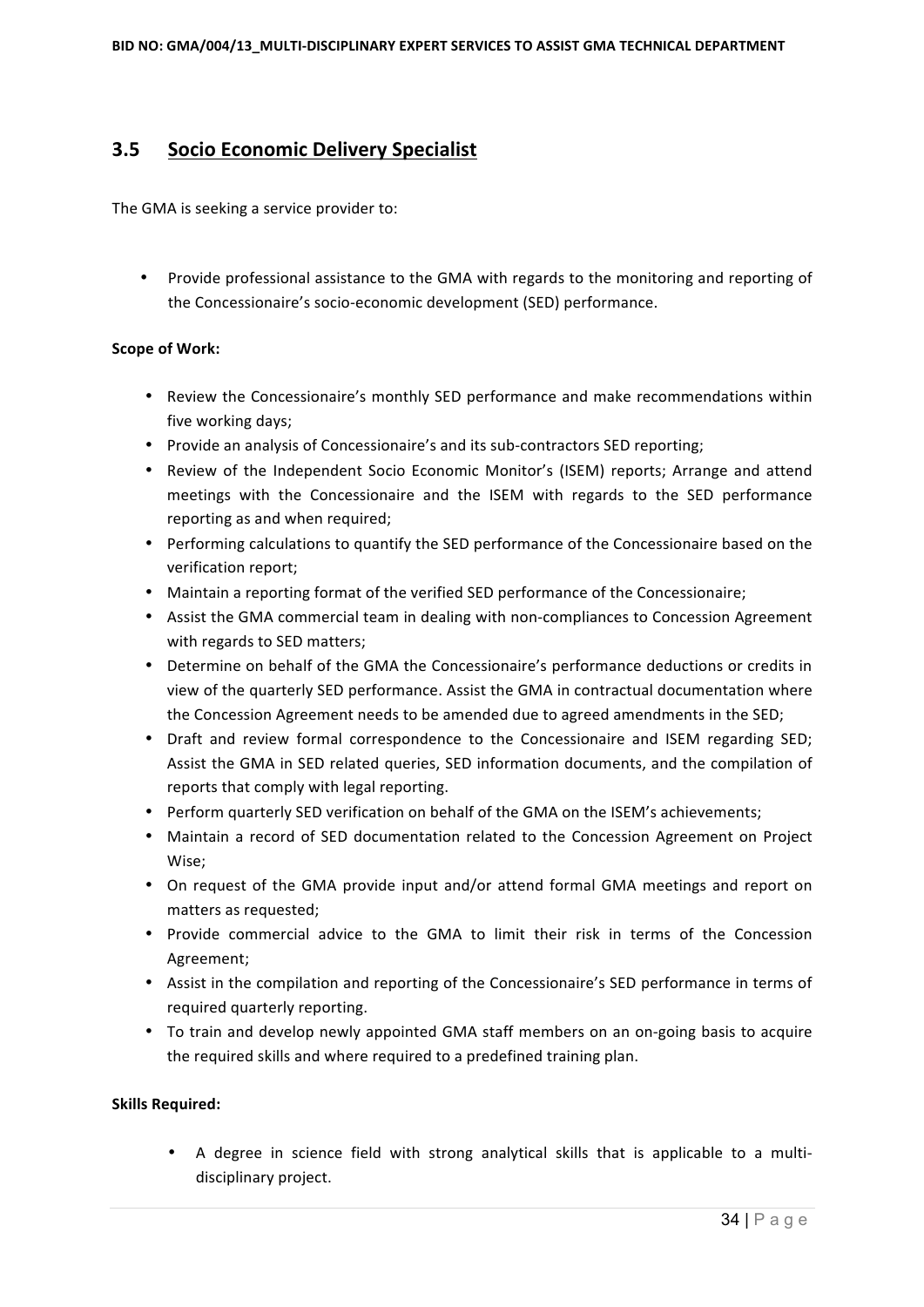- At least 5 (five) years' experience dealing with contractual matters with reference to PPP contracts.
- Experience with and knowledge of the relevant legal agreements and technical specifications typically found in rail related concession agreements.
- Ability to protecting the interest of the GMA against accruing risks, with special reference to risks which the Concessionaire is contractually responsible for.
- Experience in analysing commercial proposals and making recommendations to the client.
- Experience in representing the client in negotiations with contractors and skilfully negotiate most beneficial terms in the interest of and for approval by the client.
- Experience in preparing reports and presenting its recommendations to the client.
- A post graduate qualification will be an advantage.
- Technical multidisciplinary transportation knowledge and experience, with reference to rail operations.
- Experience in participation in dispute resolution processes.
- At least 10 (ten) years' experience in operational capacity and service demand planning and design.
- Sound knowledge in FIDIC, NEC, JBCC and other forms of contract

#### **Deliverables:**

- Deliverables as detailed above will be assessed and reviewed on a bi-annual basis.
- Should the GMA deem the work submitted to be unacceptable in nature it will request the service provider redo the work at its own time and cost.

#### **Time Frame:**

It is envisaged that the required number of hours suitable for this support is stated as follows:

- Year 1 40 Hours per month
- Year 2 32 Hours per month
- Year 3 16 Hours per month

## **3.6 Commercial and Dispute Resolution Expert**

The GMA is seeking a service provider to:

• To provide relevant expertise in matters relating to disputes with regards to the Concession Agreement and necessary resolve and support thereof.

#### **Scope of Work:**

• Assist the GMA in reviewing of key documents and correspondence submitted by the Concessionaire related to operational matters for risk and commercial implications arising from the Concession Agreement. Based on this review, advise the GMA on the implications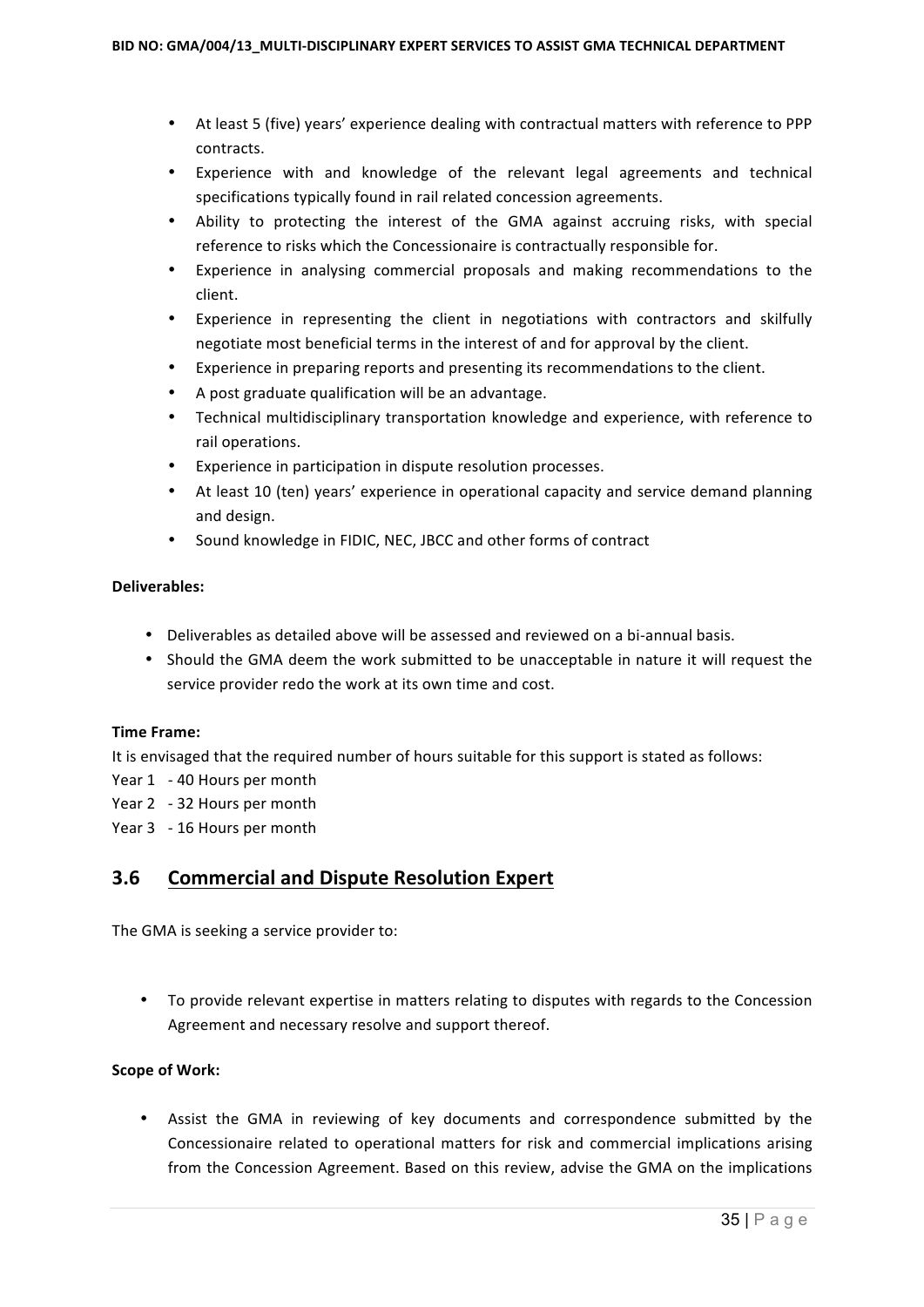of such documentation in the context of the Concession Agreement and the value for money and risk transfer elements thereof.

- Assist in the development of appropriate strategies and responses to such issues.
- Where such responses do not require the use of the dispute resolution procedures (DRP) to prepare such responses for use by the GMA and attend all meetings and negotiations with the GMA and the Concessionaire to resolve the commercial issues in compliance with the Concession Agreement.
- Establish the development of a negotiation strategy for the settlement of issues on commercial terms beneficial to the Province.
- Assist the GMA in identification of commercial values to be ascribed to each dispute.
- Linking of operational disputes with key improvements to the Gautrain Services such as capacity, security, financial reporting and passenger services and advise the GMA accordingly.
- Assist the GMA in negotiation of settlements with the Concessionaire.
- Assist the GMA in drafting and approval of settlement agreements where necessary. Where such reposes will require the use of the dispute resolution procedure (DRP), to engage with the GMA Legal and Compliance Unit and ensure appraise briefing for the DRP.
- Act as the interface between the Technical Services Unit and the dispute resolution procedure (DRP) process so as to feed through accurate and relevant information on the issue at hand.
- To train and develop newly appointed GMA staff members on an on-going basis to acquire the required skills and where required to a predefined training plan.

#### **Skills Required:**

- Degree in Engineering, Commerce or Law.
- Minimum of 10 years' experience in the negotiation and management of complex concession or PPP agreements.
- Proven experience in the determination of financial consequences of contractual issues using a financial model and in the quantification of value for money.
- Proven experience in passenger rail operations.

#### **Deliverables:**

- Deliverables as detailed above will be assessed and reviewed on a bi-annual basis.
- Should the GMA deem the work submitted to be unacceptable in nature it will request the service provider redo the work at its own time and cost.

#### **Time Frame:**

It is envisaged that the required number of hours suitable for this support is stated as follows:

- Year 1 72 Hours per month
- Year 2 48 Hours per month
- Year 3 32 Hours per month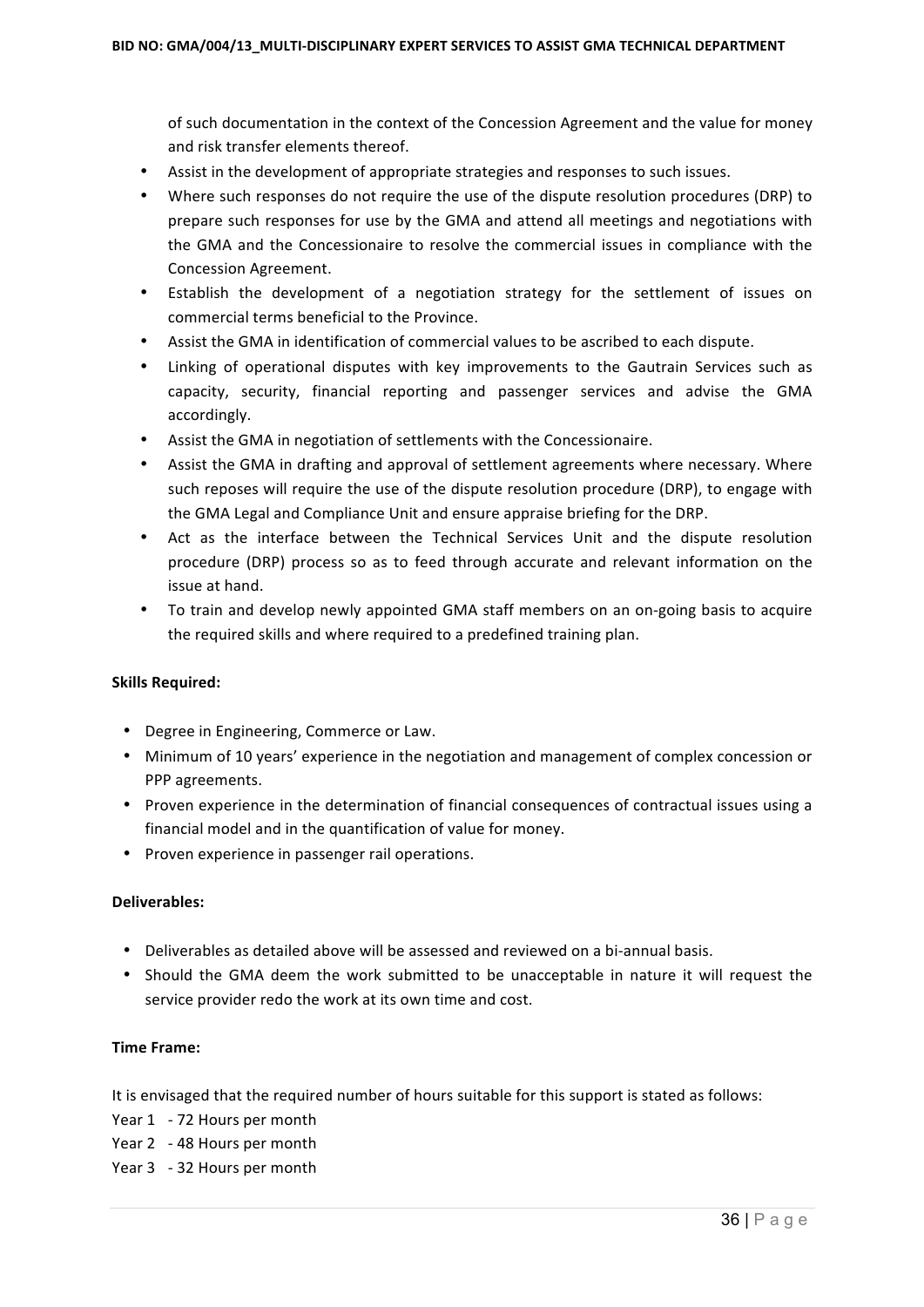# **3.7 Contract Supervision Specialist (Resident Engineer)**

The GMA is seeking a service provider to:

• To provide Resident Engineering expertise in the Gauteng Province in matters relating to system and project interventions and management thereof.

### **Scope of Work:**

- The Resident Engineer (RE) must have a minimum of five years' experience in dealing with all contractual matters with regards to PPP contracts (Rail Environment).
- The Resident Engineer (RE) must have a complete and detailed knowledge of all relevant industry contract and specification documents e.g. General Conditions of Contract for Works of Civil Engineering Construction (Conditions of Contract for Construction for Building and Engineering Works designed by the Employer (1999), FIDIC, COLTO Standard Specifications for Road and Bridge Works, South African National Standards (all applicable standards), Occupational Health and Safety Act No 85 of 1993, Building Regulations and Municipal bylaws etc.
- The Resident Engineer (RE) must be able to contribute towards creating a good working relationship between the Employer's and the Contractor's staff at all levels and adopt a positive, helpful attitude towards the Contractor and assist him with overcoming difficulties, particularly at the start, without taking over the Contractor's responsibilities.

The Resident Engineer (RE) shall further be responsible to:

- Manage all site activities and operations carried out by the Contractor.
- Act as agent for the Employer in accordance with the contract.
- Adjudicate disputes between Employer and the Contractor.
- Organise and maintain an appropriate level of monitoring of all aspects of the Contractor's adherence to his Quality, Safety and Environmental Plans and his planning and execution of the work for compliance with the programme through specialist staff.
- Monitor and track as far as possible the status of the Design Review process and issue of approved construction drawings for timely commencement of construction to programme.
- Ensures that Contractor's temporary design, technical and construction standards are maintained.
- Arrange site handover meetings
- Approve site staff organogram, safety and environmental management plans, programme of works, cash flow diagram, works procedures (method statements), inspection test plans, site and control laboratory.
- Obtain proof of notification to Department of Labour (regulation 3 notification).
- Setup and control site filing system and maintain.
- Liaise with third party services owners and sub-contractors.
- Arrange and record regular site meetings. Issue minutes of meetings.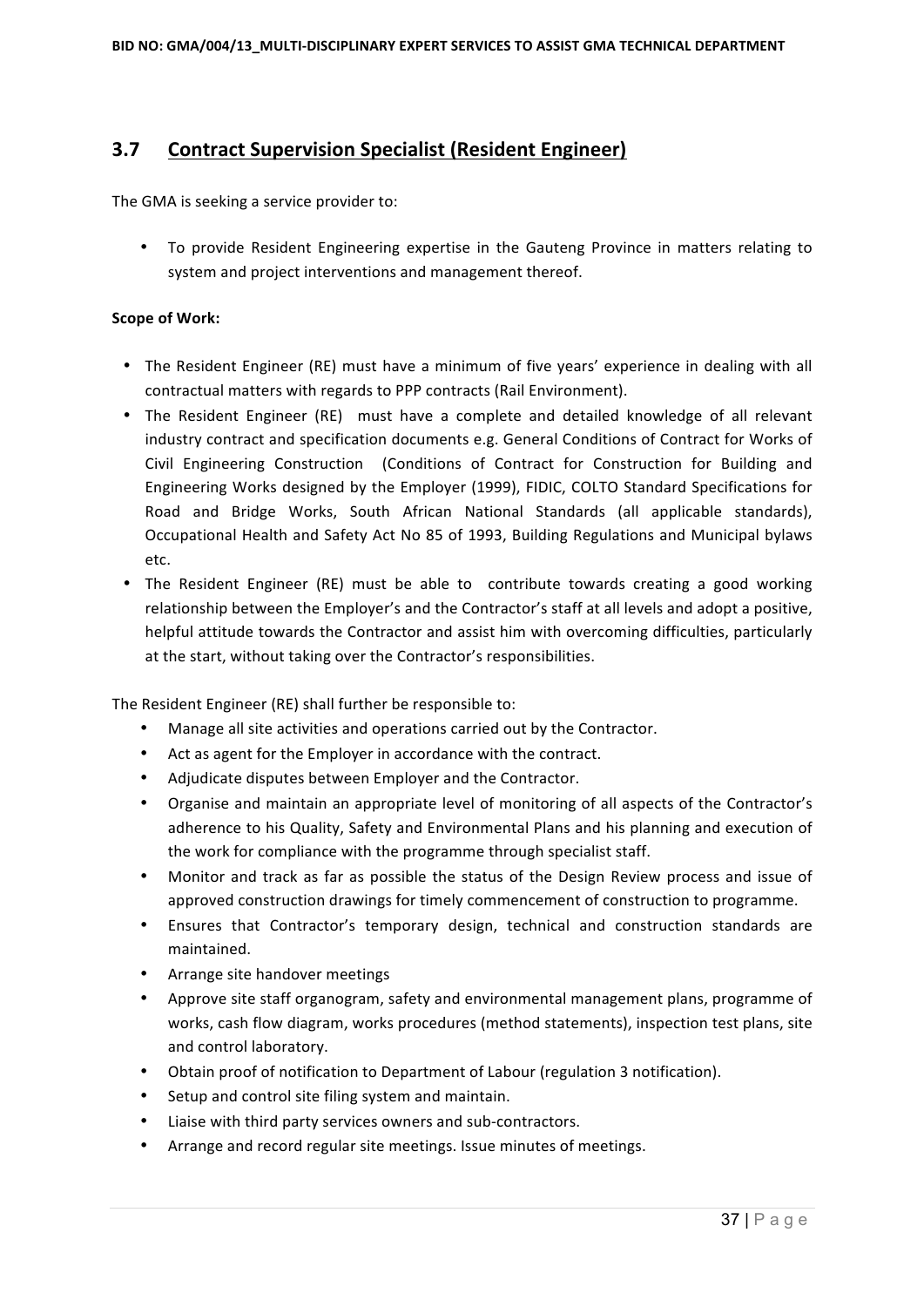- Responsible for contractual and site communication process. Issue of site instructions, variation orders, technical issues, quality control, design changes, material testing/approval, sub-contractors actions. Expenditure control and quantity measurement process.
- Control, measured against approved bill items, expenditure and check and certify payment certificates.
- Progress monitoring as per critical path method.
- Assure efficient record keeping of all activities. Daily diaries, photo records, quality testing and assessment/approvals, redline drawings, as built data and final presentation.
- Site closure process. Clearance certificates from owners and environmental officers. Final Contract Report, as-built data (Employer specific), final calculation of total extension of time due to inclement weather and approved extension of time claims, Contractors Final Payment Certificate, Contractor's Performance Report, final inspection for purpose of issuing of Practical completion, Certificate of Completion after assurance of all snag items closed.
- To train and develop newly appointed GMA staff members on an on-going basis to acquire the required skills and where required to a predefined training plan.

### **Skills Required:**

- B.Sc. / B.Eng. / B-Tech in Civil Engineering.
- ECSA registered Pr-Eng/PrTech.
- A minimum of 15 years of experience on major civil/rail construction projects as a Resident Engineer, with a proven record of accomplishment.
- A minimum of 5 years of experience on PPP projects in South Africa.
- Possession of managerial and leadership skills with previous experience of multi-cultural environments.
- Ideally experienced in one or a combination of the following, supervision in the construction of earthwork, bridges, viaducts and/or heavy foundations, corporate office building/public service building construction.

### **Deliverables:**

- Deliverables as detailed above will be assessed and reviewed on a bi-annual basis.
- Should the GMA deem the work submitted to be unacceptable in nature it will request the service provider redo the work at its own time and cost.

### **Time Frame:**

It is envisaged that the required number of hours suitable for this support is stated as follows:

- Year 1 140 Hours per month
- Year 2 140 Hours per month
- Year 3 100 Hours per month

# **3.8** Traffic Engineering and Transport Specialist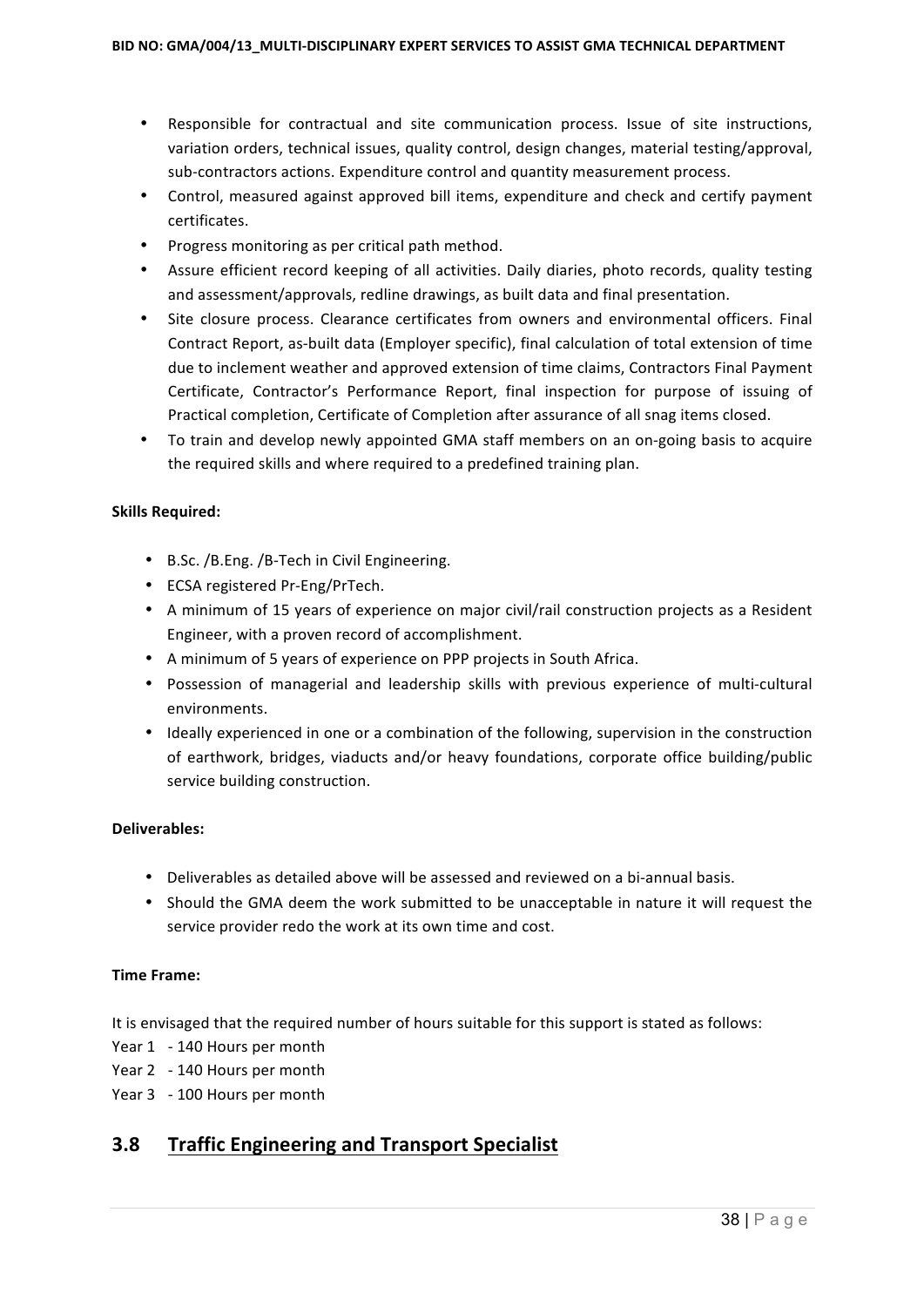The GMA is seeking a service provider to:

• Provide assistance in matters regarding Traffic Engineering and Transportation Planning matters related to the Gautrain project.

#### **Scope of Work:**

- Analysis of Passenger characteristics
	- $\circ$  Assessment of passenger characteristics at all functional elements within stations and on trains, including TVM's, fare gates, lifts and escalators and capacity analysis of all elements on trains and in stations.
- Assessment of passenger, vehicular and parking demand in stations and car parks. Facilities for Mobility Impaired Persons (MIP).
	- $\circ$  GMA has regular meetings with the Disability Forum and will develop a Universal Access Plan for the Gautrain system and it is important that the needs of passengers with special needs are appropriately catered for.
- Evaluation of Traffic Impact Assessments of development applications that affect the Gautrain system.
- Liaison with Municipalities regarding Traffic Engineering and Transportation Planning aspects. Variations and system expansion
	- $\circ$  GMA requires assistance regarding the planning and design of amendments or expansions of the Gautrain system. An understanding of the Concession Agreement, technical standards and relevant National and International guidelines and standards is required.
	- Negotiations with other parties
		- $\circ$  It may be necessary from time to time for GMA to engage in negotiations with other parties such as the Concessionaire, Transportation Authorities, Municipalities, land owners and service providers regarding traffic and transportation engineering aspects or issues related to Gautrain stations and the candidate must be able to assist the GMA in this regard.
	- To train and develop newly appointed GMA staff members on an on-going basis to acquire the required skills and where required to a predefined training plan.

### **Skills Required:**

- Planning and design of public transport systems
- Station planning and capacity analysis
- International standards applicable to railway services, including normal and emergency situations
- Travel demand forecasts and demand modelling
- Traffic Impact Assessment
- Traffic circulation and parking design
- Liaison with Municipalities and other stakeholders, e.g. property developers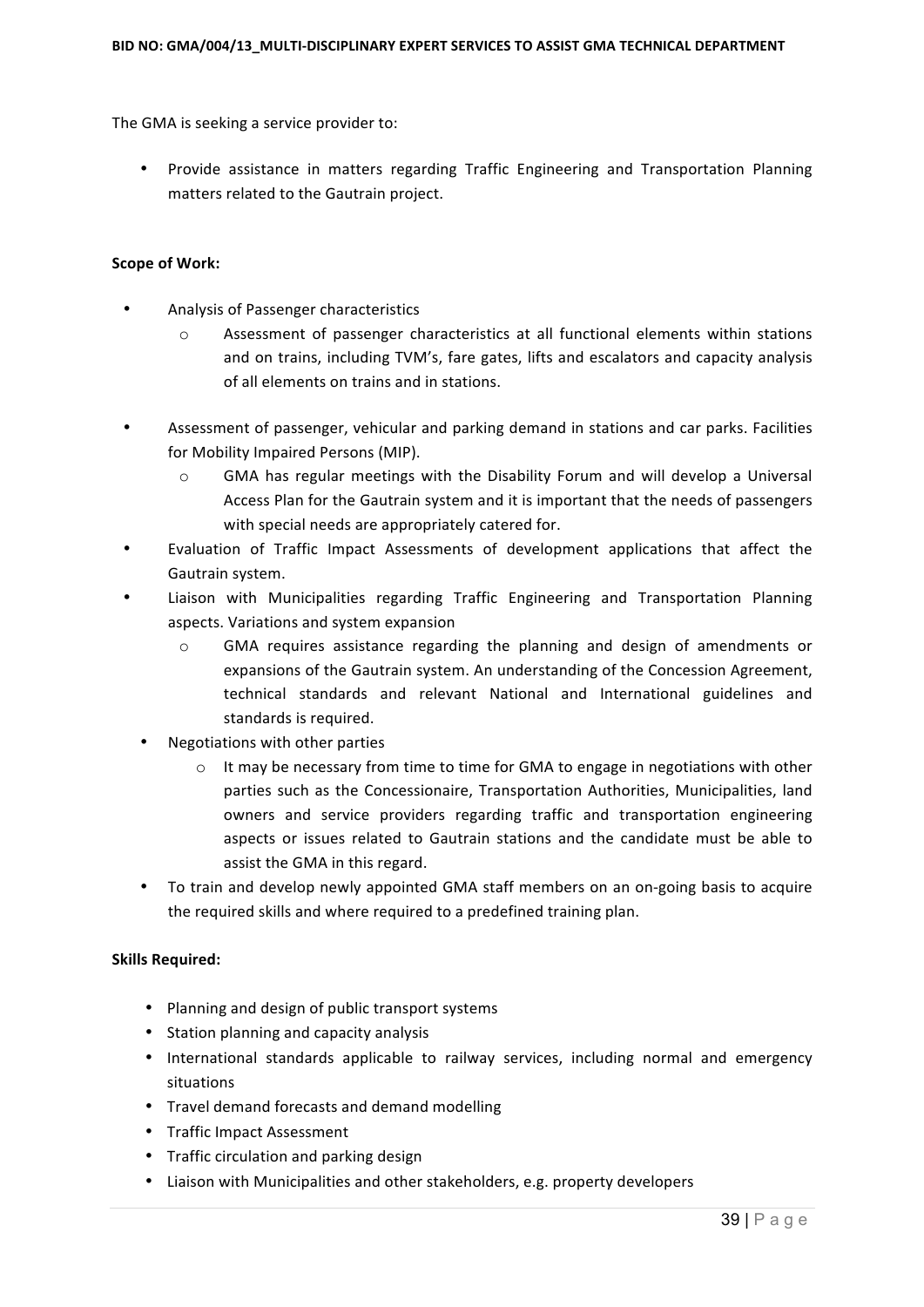- Universal Access
- Knowledge and experience regarding the Gautrain project will be an advantage.

### **Deliverables:**

- Deliverables as detailed above will be assessed and reviewed on a bi-annual basis.
- Should the GMA deem the work submitted to be unacceptable in nature it will request the service provider redo the work at its own time and cost.

### **Time Frame:**

It is envisaged that the required number of hours suitable for this support is stated as follows:

- Year 1 40 Hours per month
- Year 2 32 Hours per month
- Year 3 24 Hours per month

# **4. SPECIAL CONDITIONS**

Pricing and Payment Structure is as follows:

- Bidders are required to indicate a per month retainer price for a twelve month period for the provision of the services according to the Scope of Work inclusive of VAT for the project.
- The price to be subject to the following structure:

Rail Service Capacity Specialist

| Year 1 | Hourly Rate | Retainer       | Cost | for |
|--------|-------------|----------------|------|-----|
|        |             | 140hours/month |      |     |
| Year 2 | Hourly Rate | Retainer       | Cost | for |
|        |             | 140hours/month |      |     |
| Year 3 | Hourly Rate | Retainer       | Cost | for |
|        |             | 100hours/month |      |     |

### Environmental Specialist

| Year 1 | Hourly Rate | Retainer      | Cost | for |
|--------|-------------|---------------|------|-----|
|        |             | 50hours/month |      |     |
| Year 2 | Hourly Rate | Retainer      | Cost | for |
|        |             | 40hours/month |      |     |
| Year 3 | Hourly Rate | Retainer      | Cost | for |
|        |             | 24hours/month |      |     |

#### Environmental Legal Specialist

|  | Year | <b>Hourly Rate</b> | Retainer | Cost | tor |
|--|------|--------------------|----------|------|-----|
|--|------|--------------------|----------|------|-----|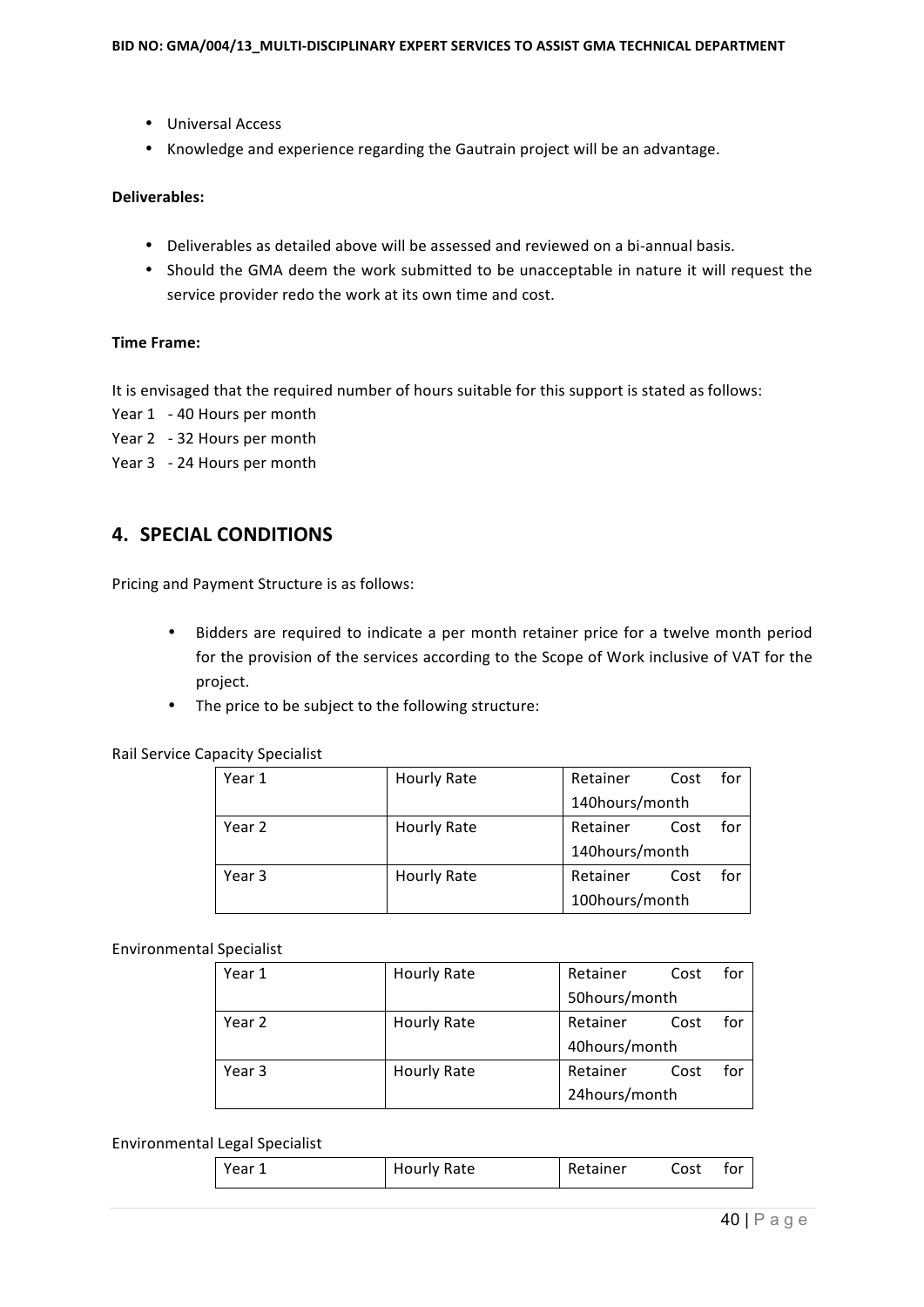|        |                    | 40hours/month |      |     |
|--------|--------------------|---------------|------|-----|
| Year 2 | <b>Hourly Rate</b> | Retainer      | Cost | for |
|        |                    | 24hours/month |      |     |
| Year 3 | <b>Hourly Rate</b> | Retainer      | Cost | for |
|        |                    | 16hours/month |      |     |

### Contracts Management Specialist

| Year 1 | Hourly Rate | Retainer      | Cost | for |
|--------|-------------|---------------|------|-----|
|        |             | 72hours/month |      |     |
| Year 2 | Hourly Rate | Retainer      | Cost | for |
|        |             | 48hours/month |      |     |
| Year 3 | Hourly Rate | Retainer      | Cost | for |
|        |             | 32hours/month |      |     |

### Socio Economic Delivery Specialist

| Year 1 | Hourly Rate | Retainer<br>Cost | for |
|--------|-------------|------------------|-----|
|        |             | 40hours/month    |     |
| Year 2 | Hourly Rate | Retainer<br>Cost | for |
|        |             | 32hours/month    |     |
| Year 3 | Hourly Rate | Retainer<br>Cost | for |
|        |             | 16hours/month    |     |

### Commercial and Dispute Resolution Specialist

| Year 1 | Hourly Rate | Retainer Cost for<br>72 |
|--------|-------------|-------------------------|
|        |             | hours/month             |
| Year 2 | Hourly Rate | for<br>Retainer<br>Cost |
|        |             | 48hours/month           |
| Year 3 | Hourly Rate | for<br>Retainer<br>Cost |
|        |             | 32hours/month           |

### Contract Supervision Specialist (Resident Engineer)

| Year 1 | Hourly Rate | Retainer       | Cost | for |
|--------|-------------|----------------|------|-----|
|        |             | 140hours/month |      |     |
| Year 2 | Hourly Rate | Retainer       | Cost | for |
|        |             | 140hours/month |      |     |
| Year 3 | Hourly Rate | Retainer       | Cost | for |
|        |             | 100hours/month |      |     |

#### Traffic Engineering Specialist

| Year 1 | Hourly Rate | Retainer      | Cost | for |
|--------|-------------|---------------|------|-----|
|        |             | 40hours/month |      |     |
| Year 2 | Hourly Rate | Retainer      | Cost | for |
|        |             | 32hours/month |      |     |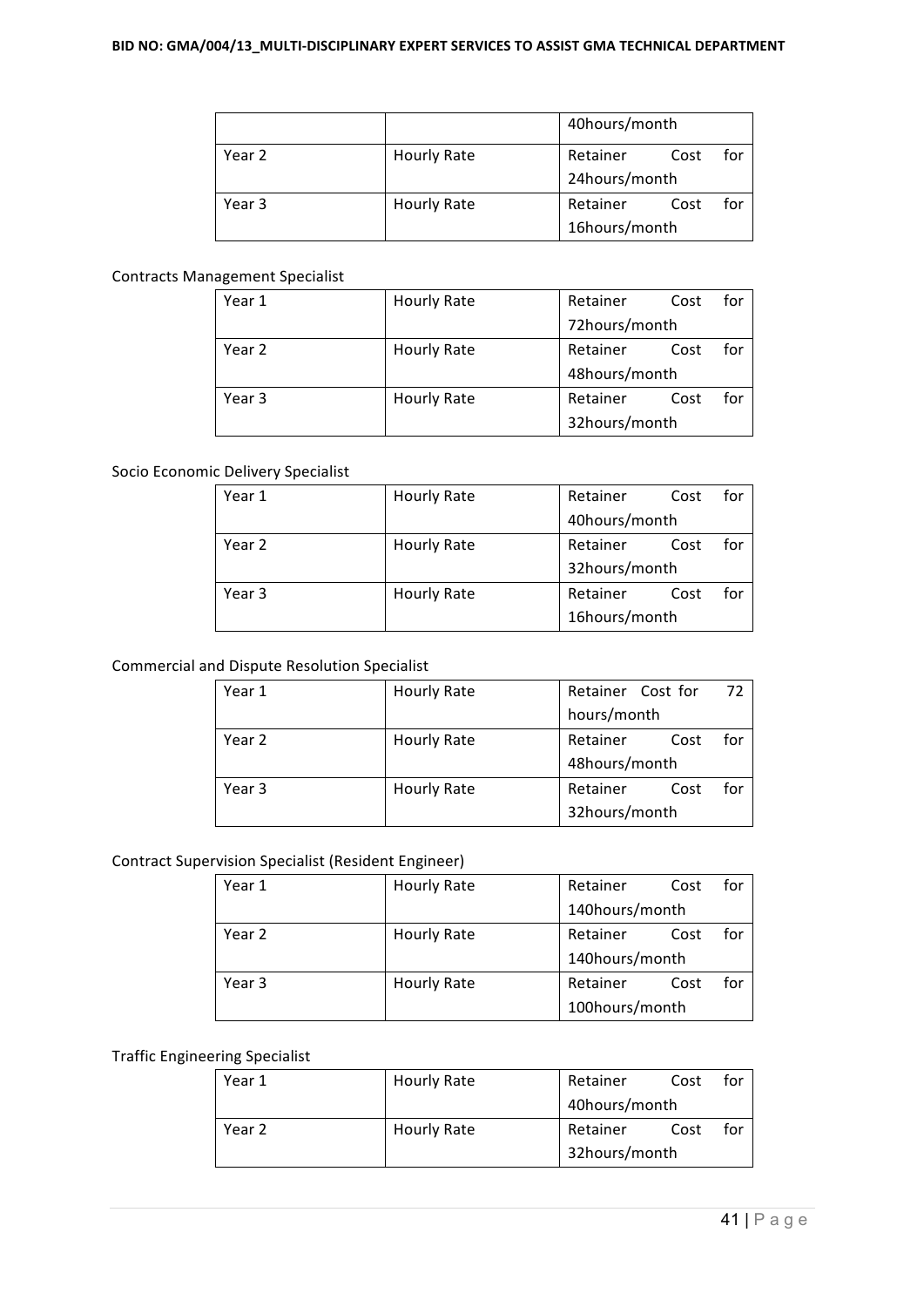| Year 3 | Hourly Rate | Retainer      | Cost | tor |
|--------|-------------|---------------|------|-----|
|        |             | 24hours/month |      |     |

- In the event that the hours are not utilised by the client in a specific month there will be a monthly rollover of hours on a quarterly basis upon which time the service will deemed to be rendered and payment due to the service provider.
- The GMA reserves the right to terminate the contract with 3 months written notice for any reason whatsoever.
- The prices to include provisions for review and familiarisation of all contractual documentation as this may not be claimed from the hours allocated.
- In the event of absenteeism due to illness, seasonal breaks, leave or any other condition of non-fulfilment of hours required, the province reserves the right to adjust the retainer on a pro-rata basis accordingly.
- Service providers are invited to submit proposals for any one or more or all of the above mentioned areas of expertise. In the event that more than one area is of interest to a service provider, proposals for the specified functions should be submitted as separate proposals. These proposals will be evaluated separately in terms of the specified evaluation criteria contained in Part B of this RFP.
- It must be noted that it will be a requirement of the successful tenderer(s) to deliver acceptable outputs within predetermined timeframes set by GMA on the requirements stated in the scope of works.
- Confidentiality agreement will have to be signed by the successful service provider

Disbursement's will be structured and paid for as follows:

- Airfare, where applicable, to be calculated at economy class rates.
- Car rental (class B).
- Private car usage will be reimbursed according to the tables as set out by the Dept. of Public Works- travelling rates
- Accommodation, where applicable, will be based on a 3 star hotel or Guest house with Bed & Breakfast.
- Consumables such as reproduction, printing, etc. to be priced at page sizes e.g. A4; A3; A<sub>2</sub> and A<sub>1</sub>.
- R 300 per month telephone expenses will be paid.
- Any other expenses not included above:

(On basis of these particulars, proof of and reason for the expenses incurred must accompany certified invoices.)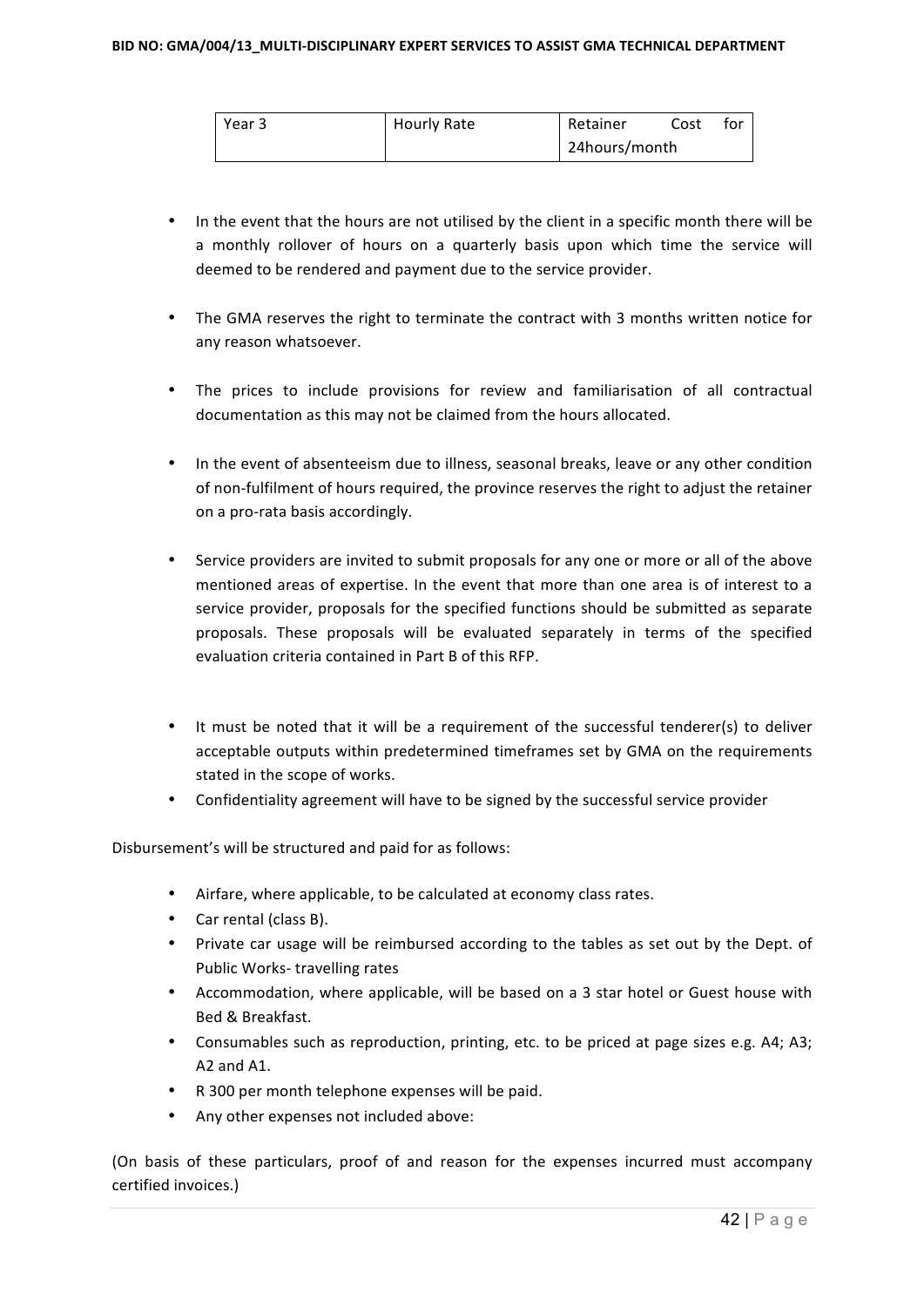Please note that travelling time and kilometres travelled to and from the office, work site, etc. is excluded from the payment structure and pricing.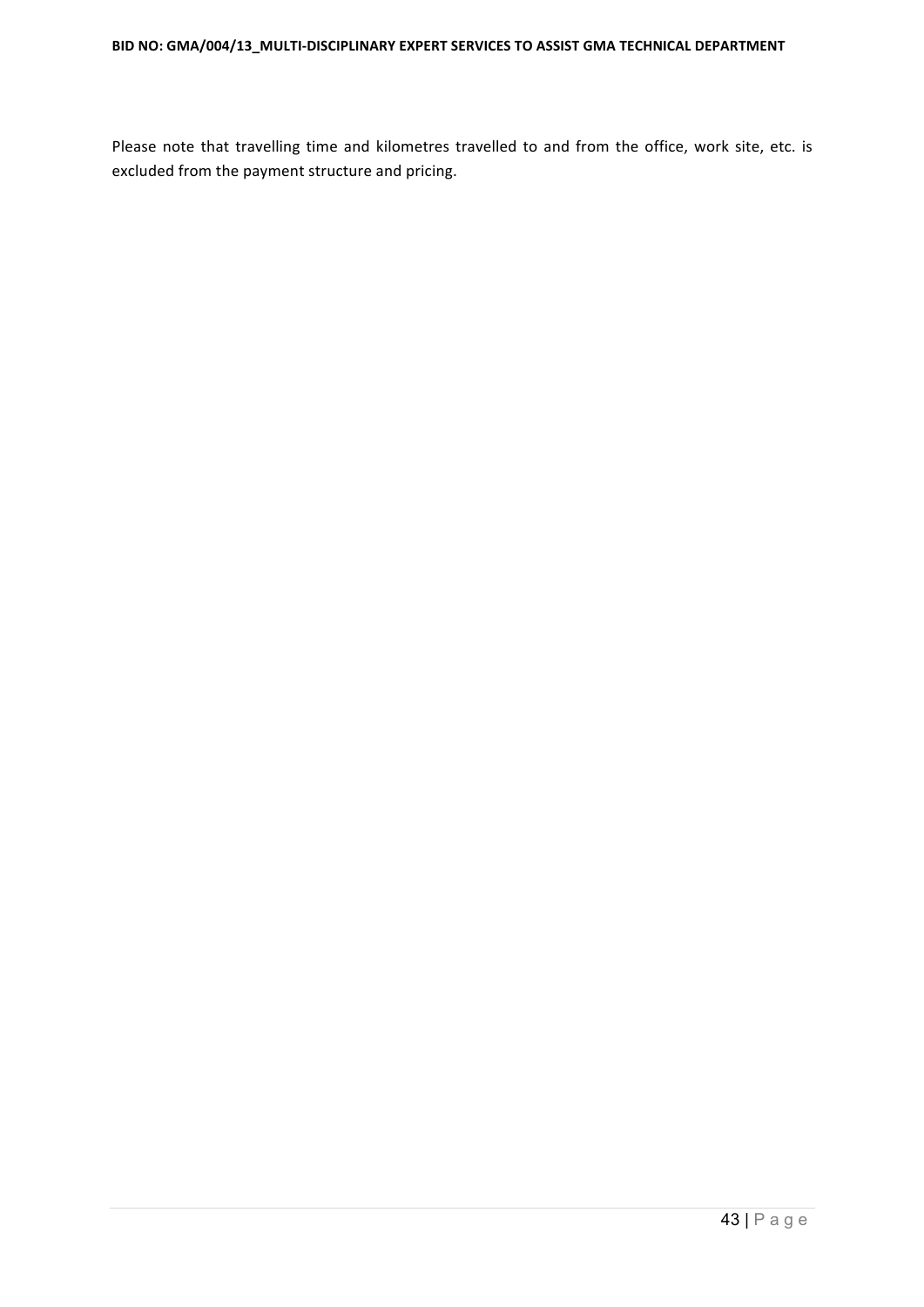# **RFP - PART C:**

# **BIDDERS DECARATION**

All responses must be provided within the specified boxes, must comply with the word and page limits imposed and must respond to this RFP Part B in accordance with the Conditions of Tendering in this RFP Part A. All Annexures form part of the Bidders Response and must be completed in full and signed.

| <b>BIDDERS DECLARATION</b>                                                         |                                                                                                    |  |  |  |  |
|------------------------------------------------------------------------------------|----------------------------------------------------------------------------------------------------|--|--|--|--|
| certify that:                                                                      |                                                                                                    |  |  |  |  |
| I have read, understood and accept the conditions contained in this RFP.<br>$\Box$ |                                                                                                    |  |  |  |  |
| □<br>is true and correct.                                                          | I have supplied all the required information, and all the information submitted as part of the RFP |  |  |  |  |
| <b>NAME OF THE BIDDER</b>                                                          |                                                                                                    |  |  |  |  |
| <b>IDENTITY NUMBER</b>                                                             |                                                                                                    |  |  |  |  |
| <b>POSITION</b>                                                                    |                                                                                                    |  |  |  |  |
| <b>AUTHORISED SIGNATORY</b>                                                        |                                                                                                    |  |  |  |  |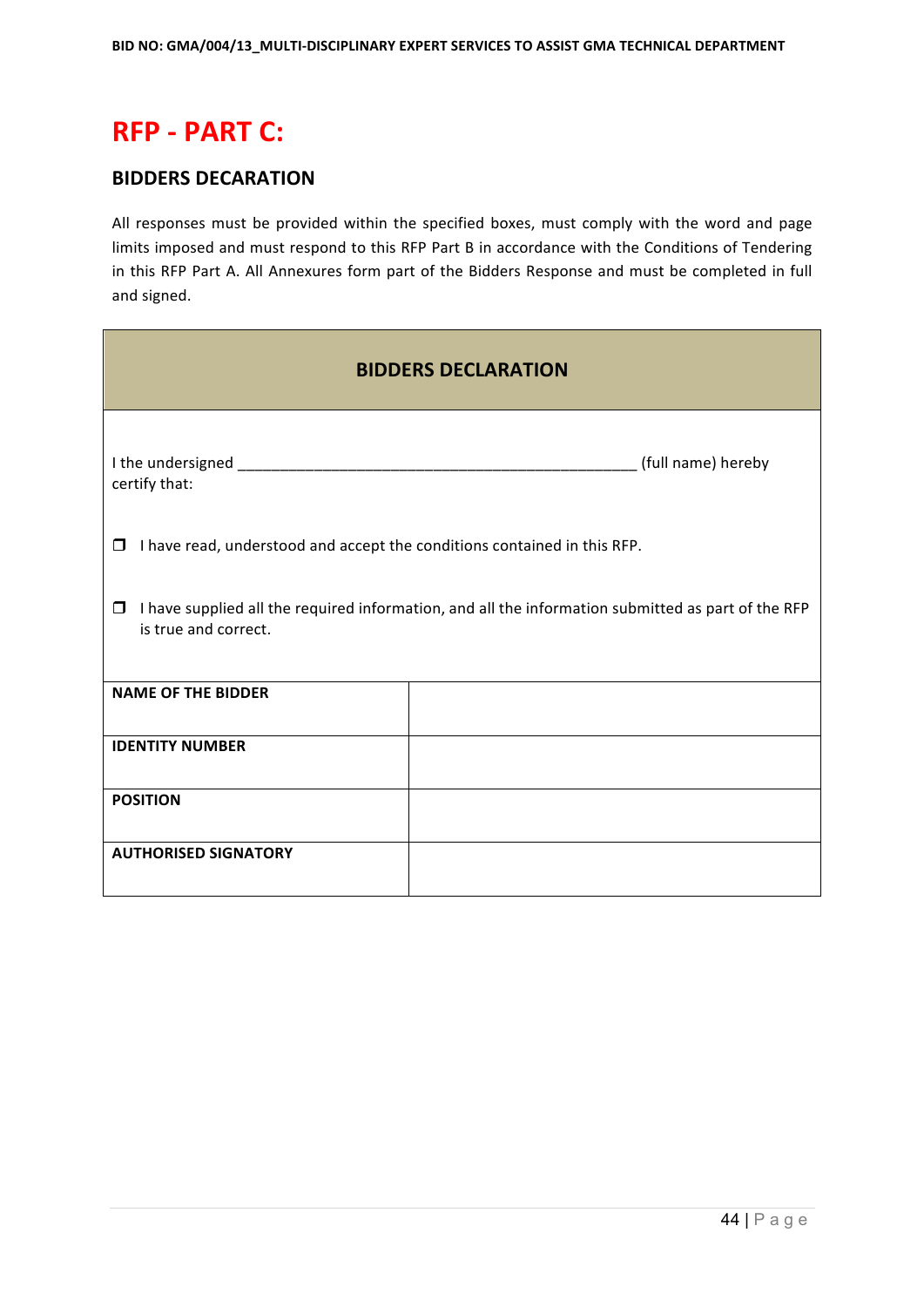$\overline{\phantom{a}}$ 

| <b>BIDDERS RESPONSE</b>           |             |               |  |  |  |
|-----------------------------------|-------------|---------------|--|--|--|
| <b>FULL NAME</b>                  |             |               |  |  |  |
| <b>POSTAL ADDRESS</b>             |             |               |  |  |  |
| <b>PHYSICAL ADDRESS</b>           |             |               |  |  |  |
| <b>ENTITY REGISTRATION NUMBER</b> |             |               |  |  |  |
| <b>VAT REGISTRATION NUMBER</b>    |             |               |  |  |  |
| <b>CONTACT PERSON'S FULL NAME</b> |             |               |  |  |  |
| <b>TELEPHONE NUMBER 1</b>         | <b>CODE</b> | <b>NUMBER</b> |  |  |  |
| <b>TELEPHONE NUMBER 2</b>         | <b>CODE</b> | <b>NUMBER</b> |  |  |  |
| <b>FACSIMILE NUMBER</b>           | <b>CODE</b> | <b>NUMBER</b> |  |  |  |
| <b>CELLULAR PHONE NUMBER</b>      |             |               |  |  |  |
| <b>E-MAIL ADDRESS</b>             |             |               |  |  |  |
| <b>TAX CLEARANCE CERTIFICATE</b>  | <b>YES</b>  | <b>NO</b>     |  |  |  |
| FULL NAME OF AUTHORISED AGENT     |             |               |  |  |  |
| TITLE OF AUTHORISED AGENT         |             |               |  |  |  |
| SIGNATURE OF AUTHORISED AGENT     |             |               |  |  |  |
| <b>DATE OF SIGNATURE</b>          |             |               |  |  |  |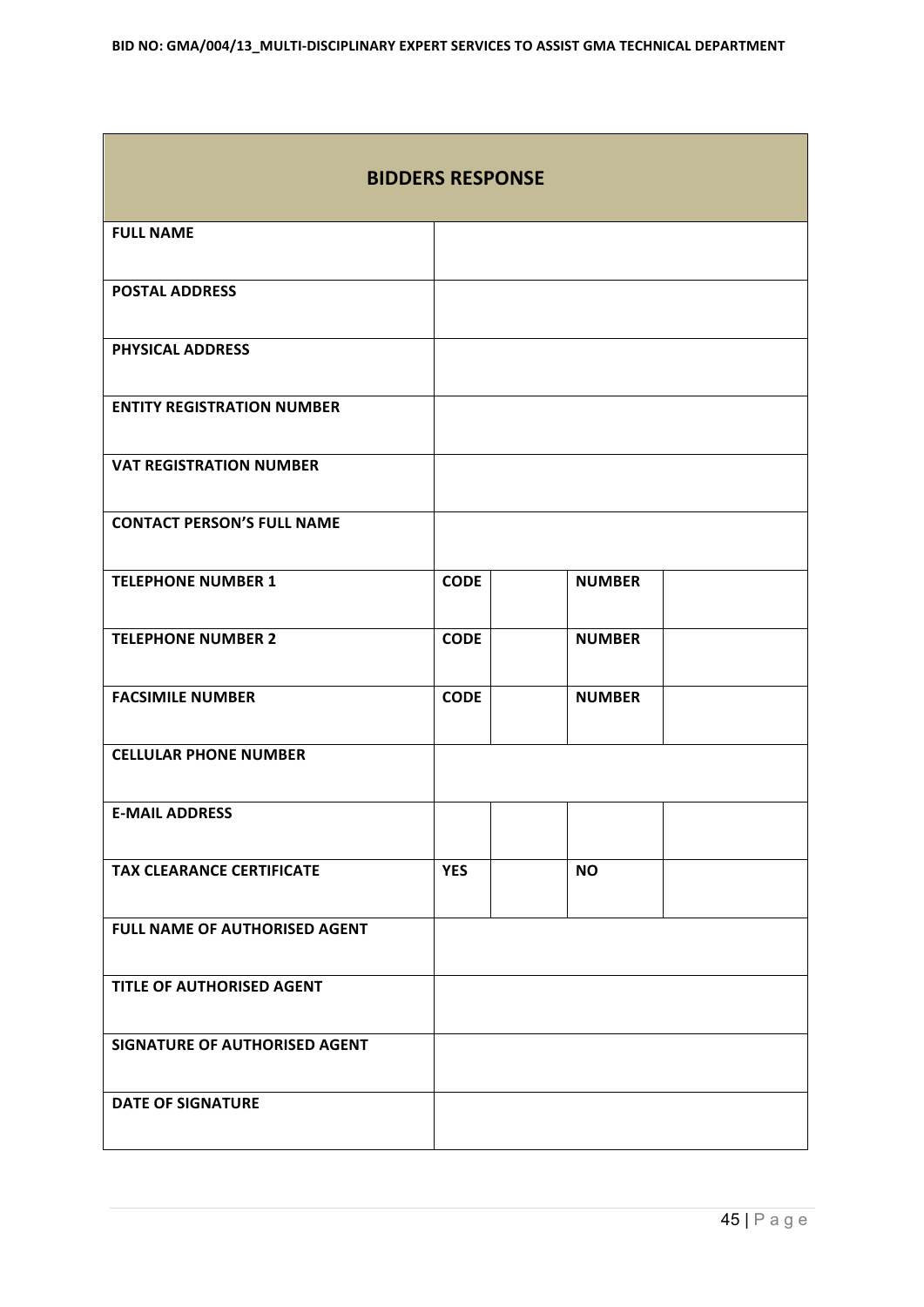| <b>TOTAL BID PRICE</b>                                                                 |                               |
|----------------------------------------------------------------------------------------|-------------------------------|
|                                                                                        |                               |
| <b>ALTERNATIVE TENDER</b>                                                              | Word limit $-$ [500] words    |
|                                                                                        |                               |
| Where a Bidder also submits an Alternative                                             |                               |
| Tender, it must include any supplementary                                              |                               |
| material, together with associated prices,                                             |                               |
| which demonstrates in detail that such an                                              |                               |
| alternative will fully achieve and/ or exceed                                          |                               |
| specifications or requirements<br>all<br>the<br>together with references as to why the |                               |
| alternative proposal/s may be advantageous.                                            |                               |
| This should be cross-referenced to the                                                 |                               |
| Specification.                                                                         |                               |
| <b>CONFLICT OF INTEREST</b>                                                            |                               |
|                                                                                        |                               |
| Provide details of any interests, relationships                                        | Complete as attached in SBD 4 |
| or clients which may give rise to a conflict of                                        |                               |
| interest and the area of expertise in which                                            |                               |
| that conflict of interest may arise.                                                   |                               |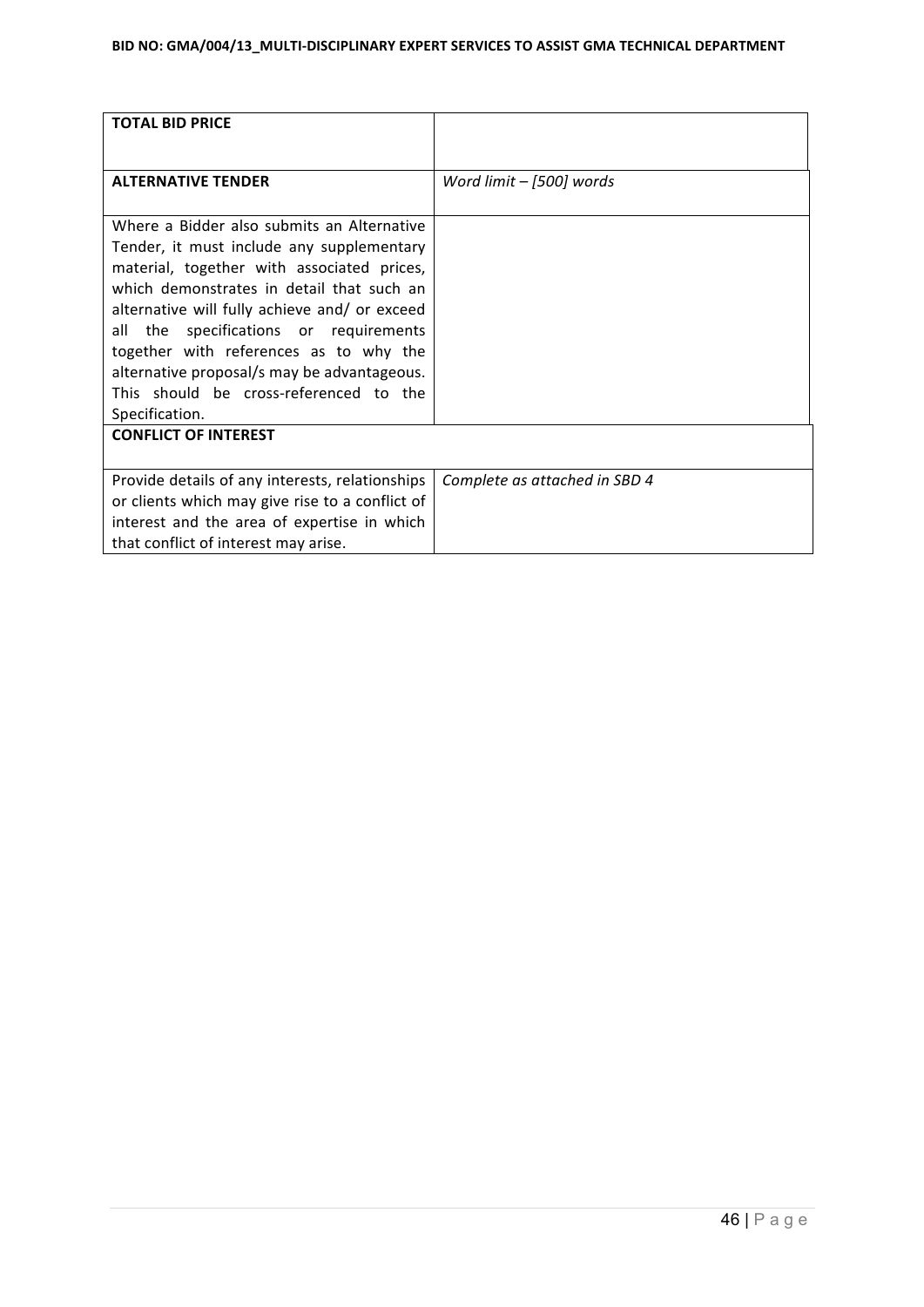# **SBD 2**

# A1. TAX CLEARANCE CERTIFICATE REQUIREMENTS

It is a condition of bid that the taxes of the successful bidder must be in order, or that satisfactory arrangements have been made with South African Revenue Service (SARS) to meet the Bidders tax **obligations.**

1 In order to meet this requirement bidders are required to complete in full the form TCC 001 "Application for a Tax Clearance Certificate" and submit it to any SARS branch office nationally. The Tax Clearance Certificate Requirements are also applicable to foreign bidders / individuals who wish to submit bids.

2 SARS will then furnish the bidder with a Tax Clearance Certificate that will be valid for a period of 1 (one) year from the date of approval.

3 The original Tax Clearance Certificate must be submitted together with the bid. Failure to submit the original and valid Tax Clearance Certificate will result in the invalidation of the bid. Certified copies of the Tax Clearance Certificate will not be acceptable.

4 In bids where Consortia / Joint Ventures / Sub-contractors are involved, each party must submit a separate Tax Clearance Certificate.

5 Copies of the TCC 001 "Application for a Tax Clearance Certificate" form are available from any SARS branch office nationally or on the website www.sars.gov.za.

6 Applications for the Tax Clearance Certificates may also be made via eFiling. In order to use this provision, taxpayers will need to register with SARS as eFilers through the website www.sars.gov.za

### **A2. FINANCIAL VIABILITY REQUIREMENTS**

1. Are there any significant events, matters, occurrences or circumstances which have arisen since the end of your last financial year which may significantly affect operations and your ability to operate as a going concern.

\_\_\_\_\_\_\_\_\_\_\_\_\_\_\_\_\_\_\_\_\_\_\_\_\_\_\_\_\_\_\_\_\_\_\_\_\_\_\_\_\_\_\_\_\_\_\_\_\_\_\_\_\_\_\_\_\_\_\_\_\_\_\_\_\_\_\_\_\_\_\_\_\_\_\_\_\_\_\_\_\_\_ \_\_\_\_\_\_\_\_\_\_\_\_\_\_\_\_\_\_\_\_\_\_\_\_\_\_\_\_\_\_\_\_\_\_\_\_\_\_\_\_\_\_\_\_\_\_\_\_\_\_\_\_\_\_\_\_\_\_\_\_\_\_\_\_\_\_\_\_\_\_\_\_\_\_\_\_\_\_\_\_\_\_

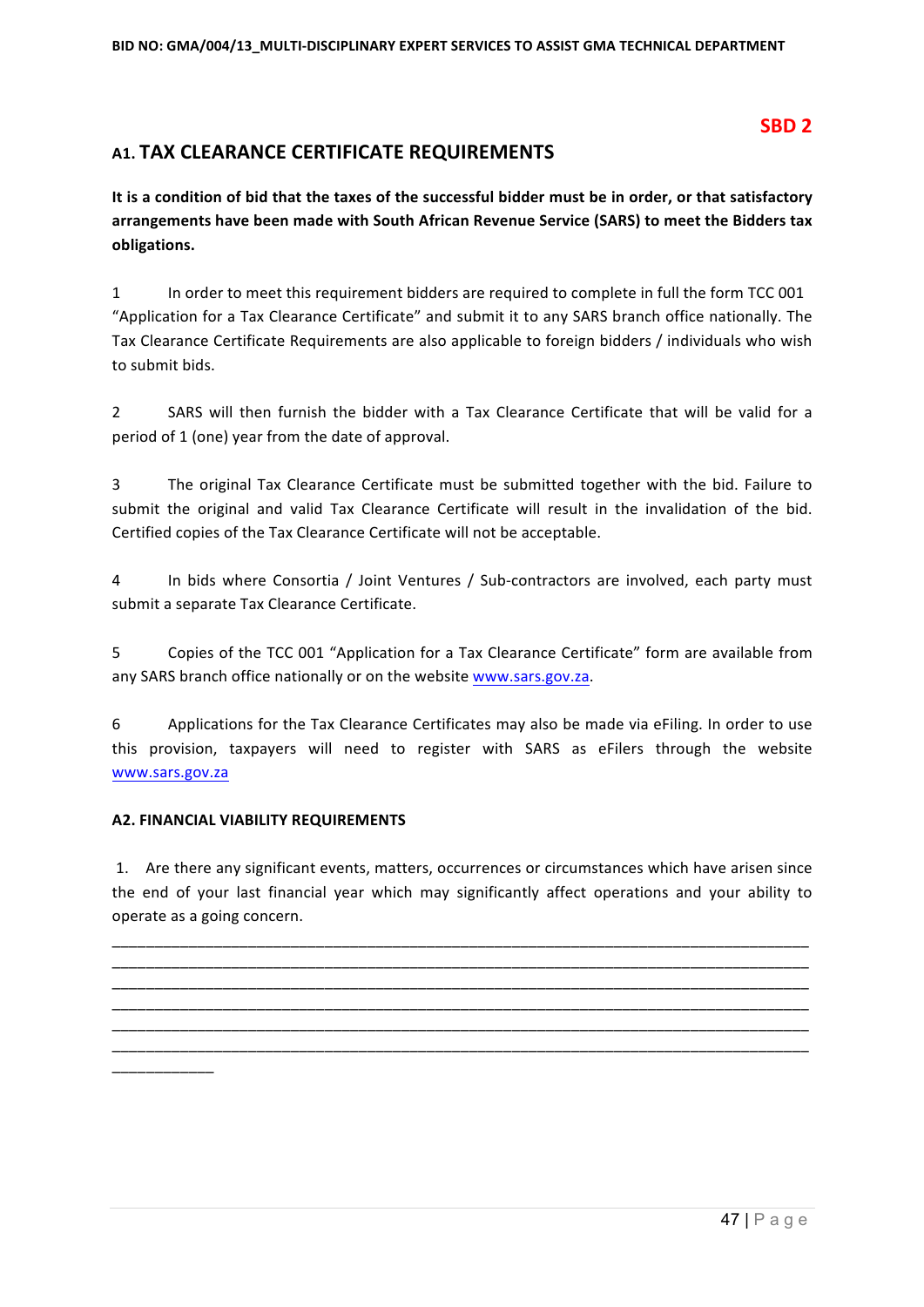# **SBD 3.1**

# **PRICING SCHEDULE**

Name of Bidder: …………………………………………………………….. Ref Number: GMA/004/13

Closing Time: 11H00 AM Closing Date 28 June 2013

### **OFFER TO BE VALID FOR 90 DAYS FROM THE CLOSING DATE OF BID.**

Bidders are required to indicate a per month retainer price for a twelve month period for the provision of the services according to the Scope of Work inclusive of VAT for the project. The price to be subject to the following structure:

Rail Service Capacity Specialist

| Year 1 | Hourly Rate | Retainer Cost for |  |
|--------|-------------|-------------------|--|
|        |             | 140hours/month    |  |
| Year 2 | Hourly Rate | Retainer Cost for |  |
|        |             | 140hours/month    |  |
| Year 3 | Hourly Rate | Retainer Cost for |  |
|        |             | 100hours/month    |  |

#### Environmental Specialist

| Year 1 | Hourly Rate | Retainer Cost for |  |
|--------|-------------|-------------------|--|
|        |             | 50hours/month     |  |
| Year 2 | Hourly Rate | Retainer Cost for |  |
|        |             | 40hours/month     |  |
| Year 3 | Hourly Rate | Retainer Cost for |  |
|        |             | 24hours/month     |  |

#### Environmental Legal Specialist

| Year 1 | <b>Hourly Rate</b> | Retainer Cost for |  |
|--------|--------------------|-------------------|--|
|        |                    | 40hours/month     |  |
| Year 2 | <b>Hourly Rate</b> | Retainer Cost for |  |
|        |                    | 24hours/month     |  |
| Year 3 | <b>Hourly Rate</b> | Retainer Cost for |  |
|        |                    | 16hours/month     |  |

#### Contracts Management Specialist

| Year 1 | <b>Hourly Rate</b> | Retainer Cost for |  |
|--------|--------------------|-------------------|--|
|        |                    | 72hours/month     |  |
| Year 2 | <b>Hourly Rate</b> | Retainer Cost for |  |
|        |                    | 48hours/month     |  |
| Year 3 | Hourly Rate        | Retainer Cost for |  |
|        |                    | 32hours/month     |  |

#### Socio Economic Delivery Specialist

| Year | Hourly Rate | Retainer Cost for |
|------|-------------|-------------------|
|------|-------------|-------------------|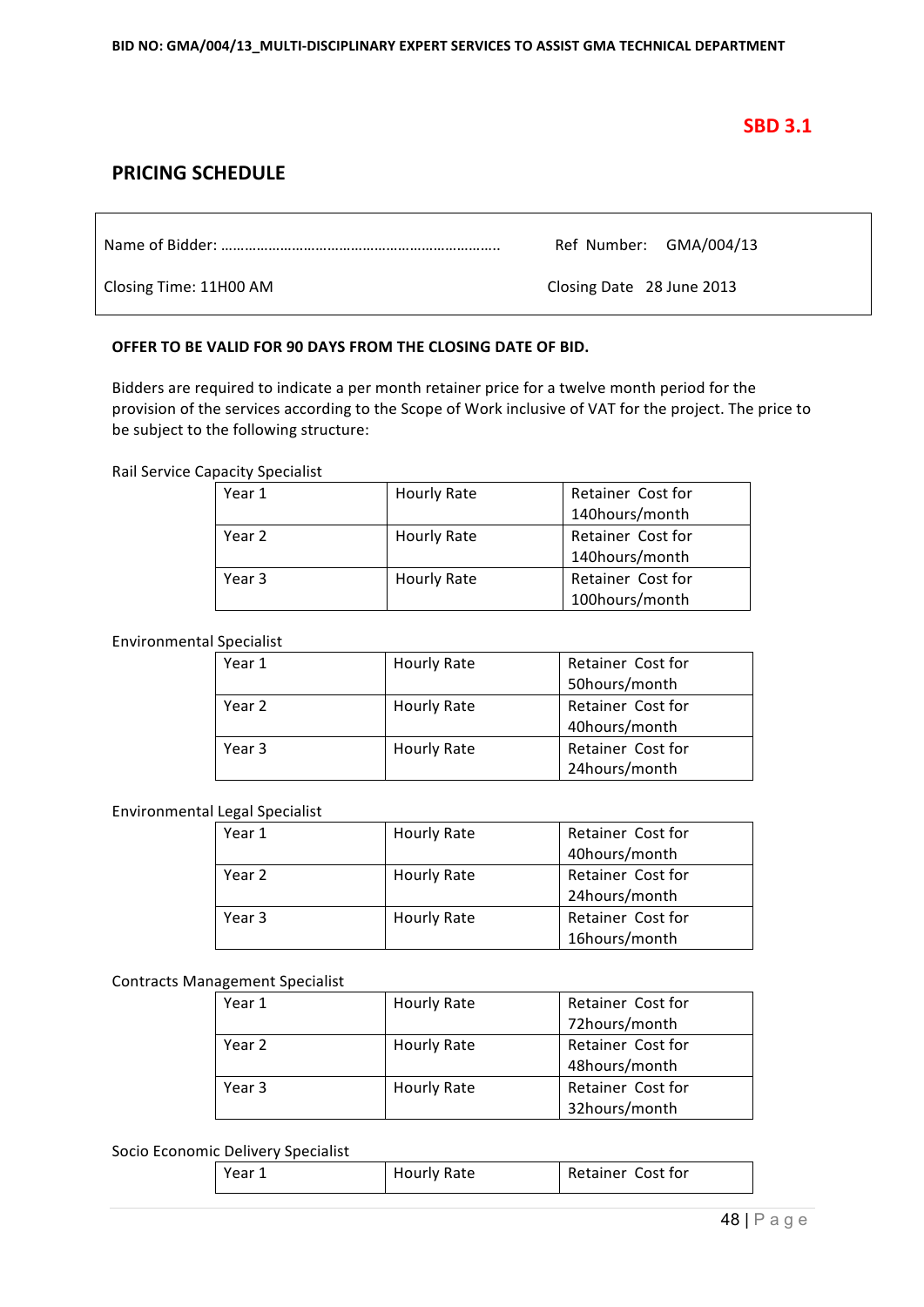|        |             | 40hours/month                      |
|--------|-------------|------------------------------------|
| Year 2 | Hourly Rate | Retainer Cost for<br>32hours/month |
| Year 3 | Hourly Rate | Retainer Cost for<br>16hours/month |

### Commercial and Dispute Resolution Specialist

| Year 1 | Hourly Rate | Retainer Cost for 72 |  |  |
|--------|-------------|----------------------|--|--|
|        |             | hours/month          |  |  |
| Year 2 | Hourly Rate | Retainer Cost for    |  |  |
|        |             | 48hours/month        |  |  |
| Year 3 | Hourly Rate | Retainer Cost for    |  |  |
|        |             | 32hours/month        |  |  |

### Contract Supervision Specialist (Resident Engineer)

| Year 1 | <b>Hourly Rate</b> | Retainer Cost for |  |
|--------|--------------------|-------------------|--|
|        |                    | 140hours/month    |  |
| Year 2 | <b>Hourly Rate</b> | Retainer Cost for |  |
|        |                    | 140hours/month    |  |
| Year 3 | <b>Hourly Rate</b> | Retainer Cost for |  |
|        |                    | 100hours/month    |  |

### Traffic Engineering Specialist

| Year 1 | Hourly Rate | Retainer Cost for |
|--------|-------------|-------------------|
|        |             | 40hours/month     |
| Year 2 | Hourly Rate | Retainer Cost for |
|        |             | 32hours/month     |
| Year 3 | Hourly Rate | Retainer Cost for |
|        |             | 24hours/month     |

Travel expenses (specify, for example rate/km and total km, class of air travel, etc.). Only actual costs are recoverable. Proof of the expenses incurred must accompany certified invoices.

|                                                     | ------ |               |
|-----------------------------------------------------|--------|---------------|
|                                                     |        | R             |
|                                                     |        | <br>R         |
|                                                     |        | <br>R         |
|                                                     |        | R.            |
| DESCRIPTION OF EXPENSE TO BE INCURRED RATE QUANTITY |        | <b>AMOUNT</b> |
|                                                     |        |               |

TOTAL: R…………………………………………

\*\* "all applicable taxes" includes value- added tax, pay as you earn, income tax, unemployment insurance fund contributions and skills development levies.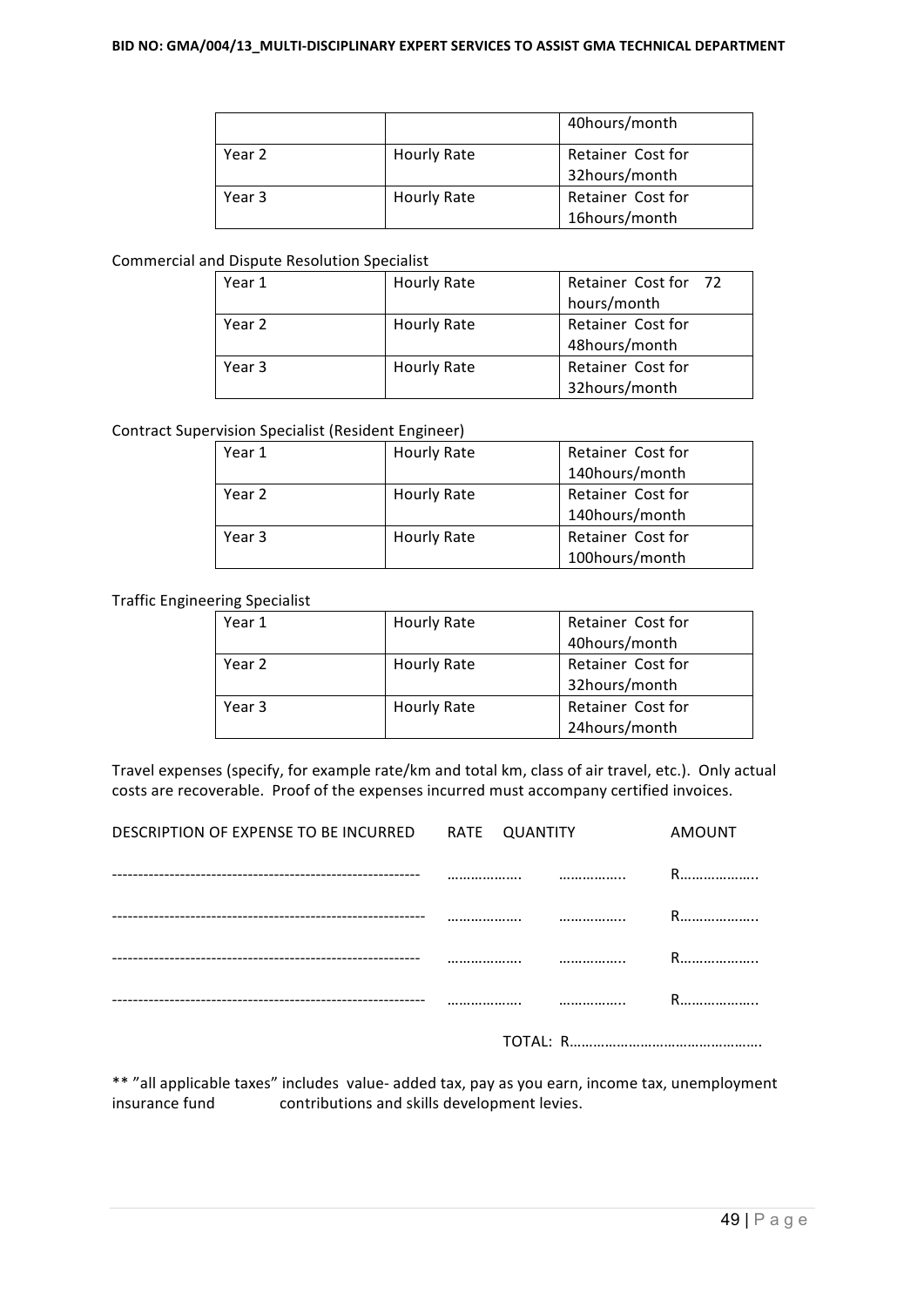Other expenses, for example accommodation (specify, e.g. three star hotel, bed and breakfast, telephone cost, reproduction cost, etc.). On basis of these particulars, certified invoices will be checked for correctness. Proof of the expenses must accompany invoices.

| DESCRIPTION OF EXPENSE TO BE INCURRED                                                                                                        | RATE<br>QUANTITY | AMOUNT |         |
|----------------------------------------------------------------------------------------------------------------------------------------------|------------------|--------|---------|
|                                                                                                                                              |                  |        | R       |
|                                                                                                                                              |                  |        | R       |
|                                                                                                                                              |                  |        | R       |
|                                                                                                                                              |                  |        | R       |
|                                                                                                                                              |                  |        |         |
| Period required for commencement with project after acceptance of bid                                                                        |                  |        |         |
|                                                                                                                                              |                  |        |         |
| Are the rates quoted firm for the full period of contract?                                                                                   |                  |        | *YES/NO |
| If not firm for the full period, provide details of the basis on which adjustments will be applied for,<br>for example consumer price index. |                  |        |         |

………………………………………………………………. ………………………………………………………………. ………………………………………………………………. ……………………………………………………………….

Bidders are required to submit a separate detailed price proposal and also give an option of pricing without a retainer cost.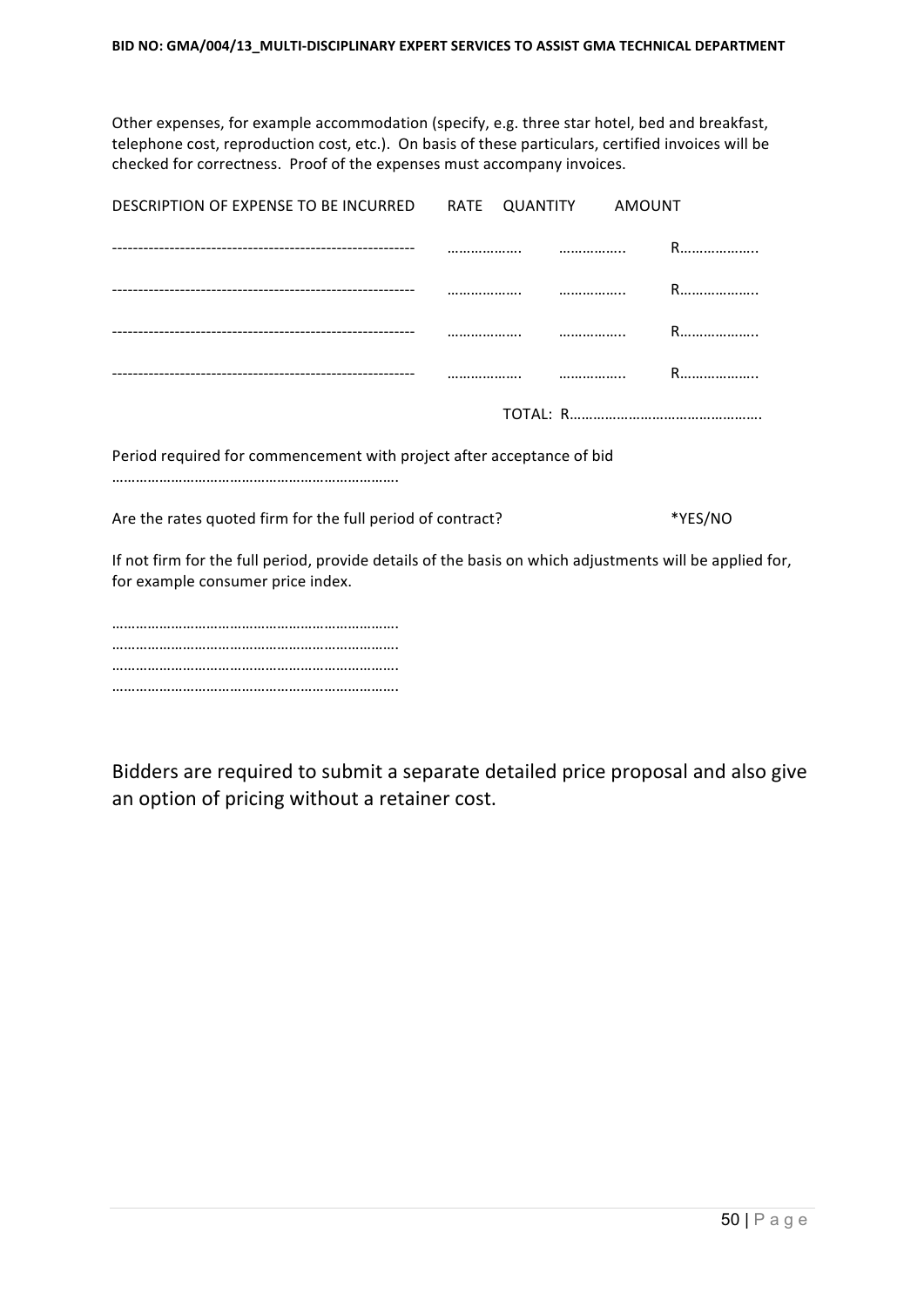### **SBD 3.2**

## **PRICING DECLARATION**

#### Dear Sir/Madam

After having carefully read through and examined this RFP Reference Number GMA/004/13 in its entirety together with all the provisions contained in each section of the RFP document,

We hereby offer to provide multi-disciplinary expert services to assist the GMA Technical Department as detailed in Specification section of the REQUEST FOR PROPOSAL document:

IN AMOUNT:

| R         | (including VAT) |
|-----------|-----------------|
| IN WORDS: |                 |
| R         | (including VAT) |

We confirm that this price covers all costs associated with the provision of expert services to assist the GMA Technical Department.

We confirm that GMA will incur no additional costs whatsoever over and above this amount.

We undertake to hold this offer open for acceptance for a period of 90 (Ninety) days from the date of submission of offers. We further undertake that upon final acceptance of our offer, we will commence with the provision of service when required to do so by the Client.

Moreover, we agree that until formal Contract Documents have been prepared and executed, this Form of Tender, together with a written acceptance from the Client shall constitute a binding agreement between us, governed by the terms and conditions set out in this REQUEST FOR PROPOSAL.

We understand that you are not bound to accept the lowest or any offer and that we must bear all costs which we have incurred in connection with preparing and submitting this tender.

We hereby undertake for the period during which this tender remains open for acceptance not to divulge to any persons, other than the persons to which the tender is submitted, any information relating to the submission of this tender or the details therein except where such is necessary for the submission of this tender.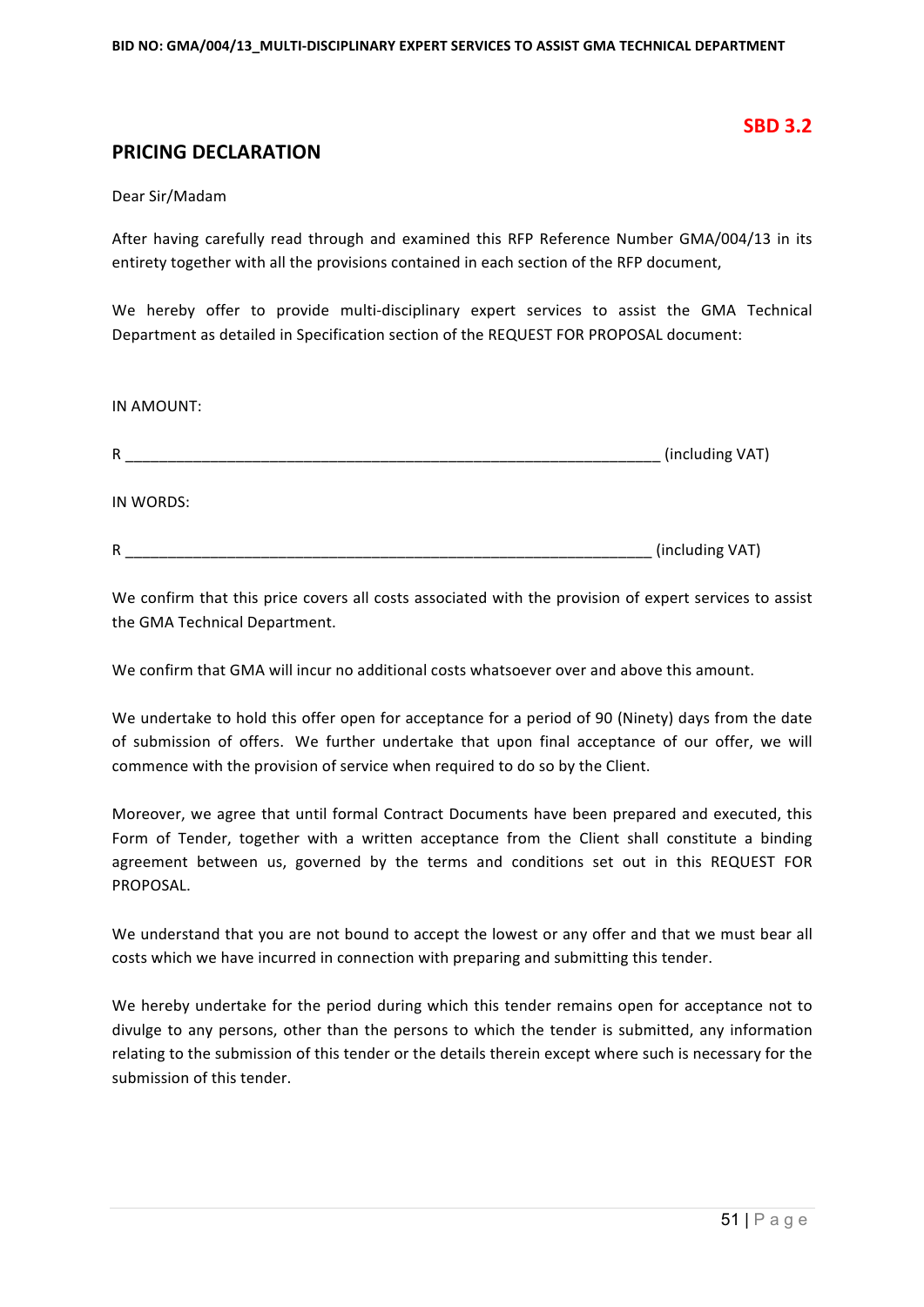| <b>PRICE DECLARATION</b><br>(MANDATORY INFORMATION)                                                                                                          |                    |  |  |  |  |  |  |
|--------------------------------------------------------------------------------------------------------------------------------------------------------------|--------------------|--|--|--|--|--|--|
| certify that:                                                                                                                                                | (full name) hereby |  |  |  |  |  |  |
| I have read, understood and unconditionally accept that the conditions contained in above<br>$\Box$<br>Section of this RFP.                                  |                    |  |  |  |  |  |  |
| I have supplied all the required information, and all the information submitted as part of the<br>$\Box$<br>Pricing Section of this RFP is true and correct. |                    |  |  |  |  |  |  |
| <b>NAME OF BIDDER</b>                                                                                                                                        |                    |  |  |  |  |  |  |
| <b>IDENTITY NUMBER</b>                                                                                                                                       |                    |  |  |  |  |  |  |
| <b>POSITION</b>                                                                                                                                              |                    |  |  |  |  |  |  |
| <b>SIGNATURE OF AUTHORISED</b><br><b>SIGNATORY</b>                                                                                                           |                    |  |  |  |  |  |  |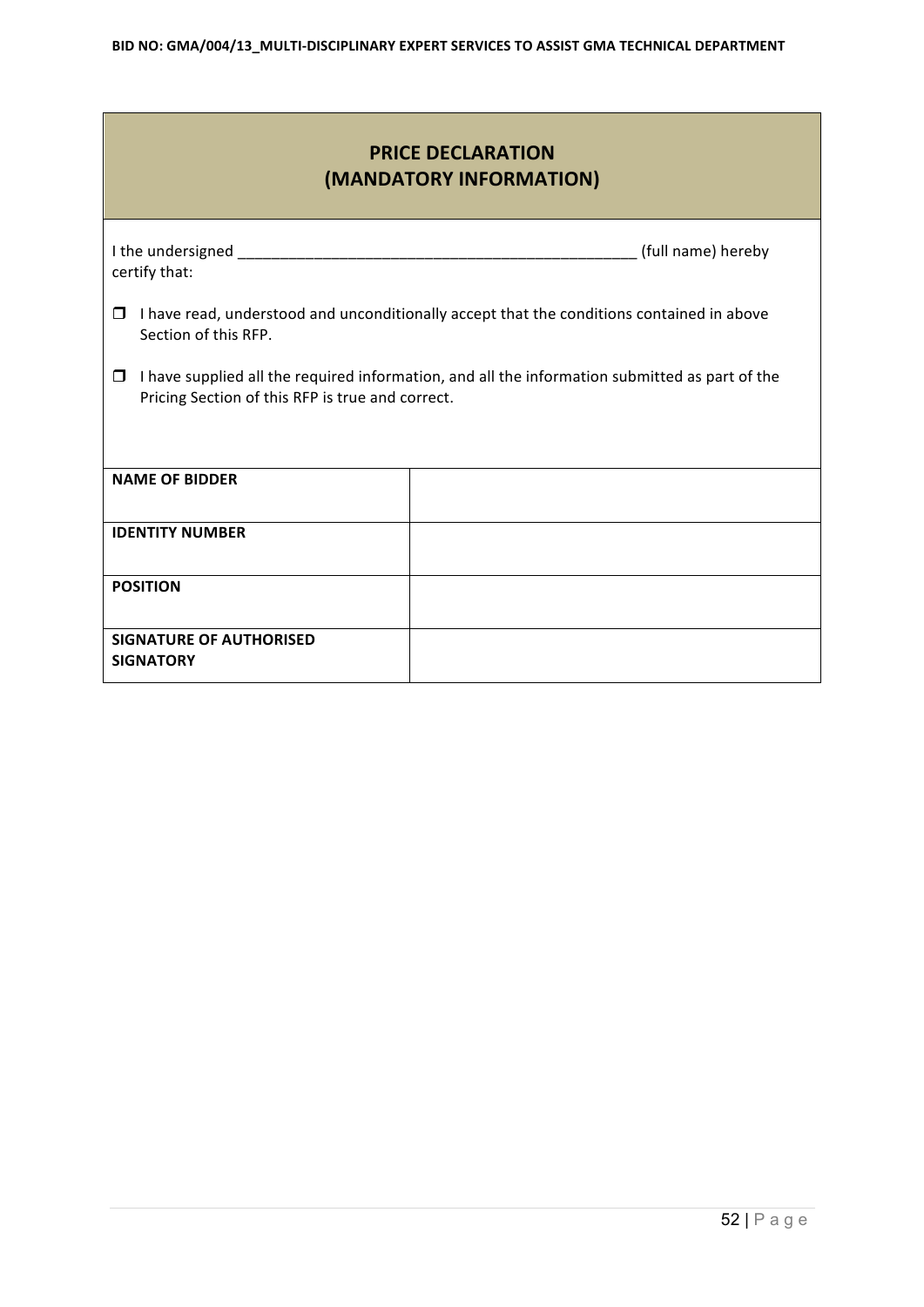### **SBD 4**

# **DECLARATION OF INTEREST**

**YES/NO**

1. Any legal person, including persons employed by the state<sup>1</sup>, or persons having a kinship with persons employed by the state, including a blood relationship, may make an offer or offers in terms of this invitation to bid (includes an advertised competitive bid, a limited bid, a proposal or written price quotation). In view of possible allegations of favoritism, should the resulting bid, or part thereof, be awarded to persons employed by the state, or to persons connected with or related to them, it is required that the bidder or his/her authorised representative declare his/her position in relation to the evaluating/adjudicating authority where-

the bidder is employed by the state; and/or

the legal person on whose behalf the bidding document is signed, has a relationship with persons/a person who are/is involved in the evaluation and or adjudication of the bid(s), or where it is known that such a relationship exists between the person or persons for or on whose behalf, the declarant acts and persons who are involved with the evaluation and or adjudication of the bid.

### 2. **In order to give effect to the above, the following questionnaire must be completed and** submitted with the bid.

| 2.1          | Full                  | Name                                            | 0f | bidder | or      | his | or         | her      | representative:                                                                                                                                                                             |
|--------------|-----------------------|-------------------------------------------------|----|--------|---------|-----|------------|----------|---------------------------------------------------------------------------------------------------------------------------------------------------------------------------------------------|
| 2.2          | Identity              |                                                 |    |        |         |     |            |          |                                                                                                                                                                                             |
| 2.3          | Position              | occupied                                        | in | the    | Company |     | (director, | trustee, | shareholder,                                                                                                                                                                                |
| 2.4          |                       |                                                 |    |        |         |     |            |          | Registration number of company, enterprise, close corporation, partnership agreement or                                                                                                     |
| 2.5          |                       |                                                 |    |        |         |     |            |          |                                                                                                                                                                                             |
| 2.6<br>2.6.1 | in paragraph 3 below. |                                                 |    |        |         |     |            |          | The names of all directors / trustees / shareholders / members, their individual identity<br>numbers, tax reference numbers and, if applicable, employee / PERSAL numbers must be indicated |
| 2.7          | YES/NO                | Are you or any person connected with the bidder |    |        |         |     |            |          | Are you or any person connected with the bidder presently employed by the state?                                                                                                            |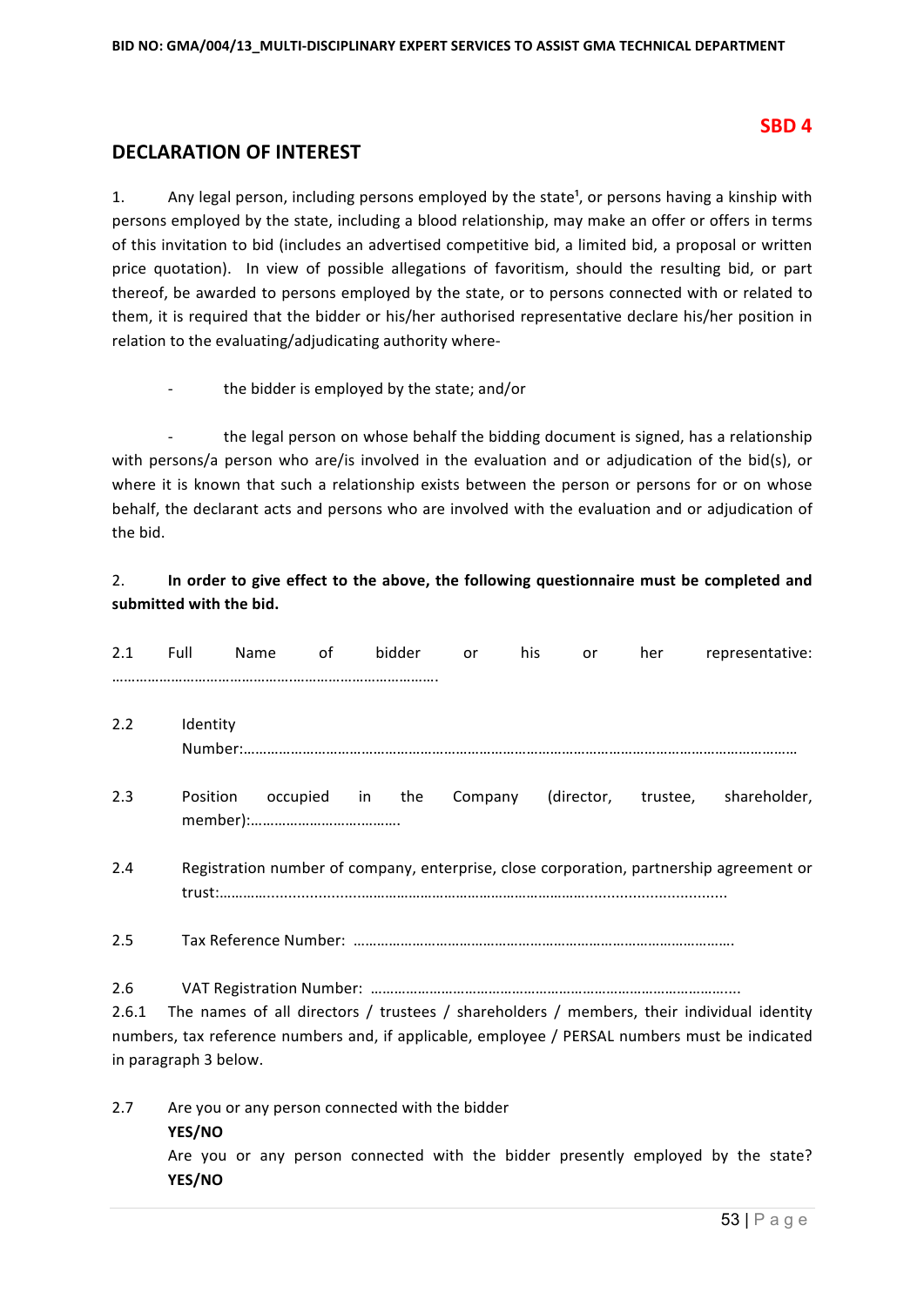$2.7.1$  If so, furnish the following particulars:

| Name of person / director / trustee / shareholder/ member: |  |
|------------------------------------------------------------|--|
| Name of state institution at which you or the person       |  |
| connected to the bidder is employed:                       |  |
| Position occupied in the state institution:                |  |
|                                                            |  |

Any other particulars:

……………………………………………………………… ……………………………………………………………… ………………………………………………………………

2.7.2 If you are presently employed by the state, did you obtain the appropriate authority to undertake remunerative work outside employment in the public sector? **YES/NO** 

2.7.1.1 If yes, did you attach proof of such authority to the bid document? **YES/NO** 

(Note: Failure to submit proof of such authority, where applicable, may result in the disqualification of the bid.

2.7.1.2 If no, furnish reasons for non-submission of such proof:

……………………………………………………………………. ……………………………………………………………………. …………………………………………………………………….

2.8 Did you or your spouse, or any of the company's directors / trustees / shareholders / members or their spouses conduct business with the state in the previous 12 months **YES/NO** 

2.8.1 If so, furnish particulars:

………………………………………………………………….. ………………………………………………………………….. …………………………………………………………………...

2.9 Do you, or any person connected with the bidder, have

### **YES/NO**

any relationship (family, friend, other) with a person employed by the state and who may be involved with the evaluation and or adjudication of this bid?

2.9.1 If so, furnish particulars.

……………………………………………………………... …………………………………………………………..…. ………………………………………………………………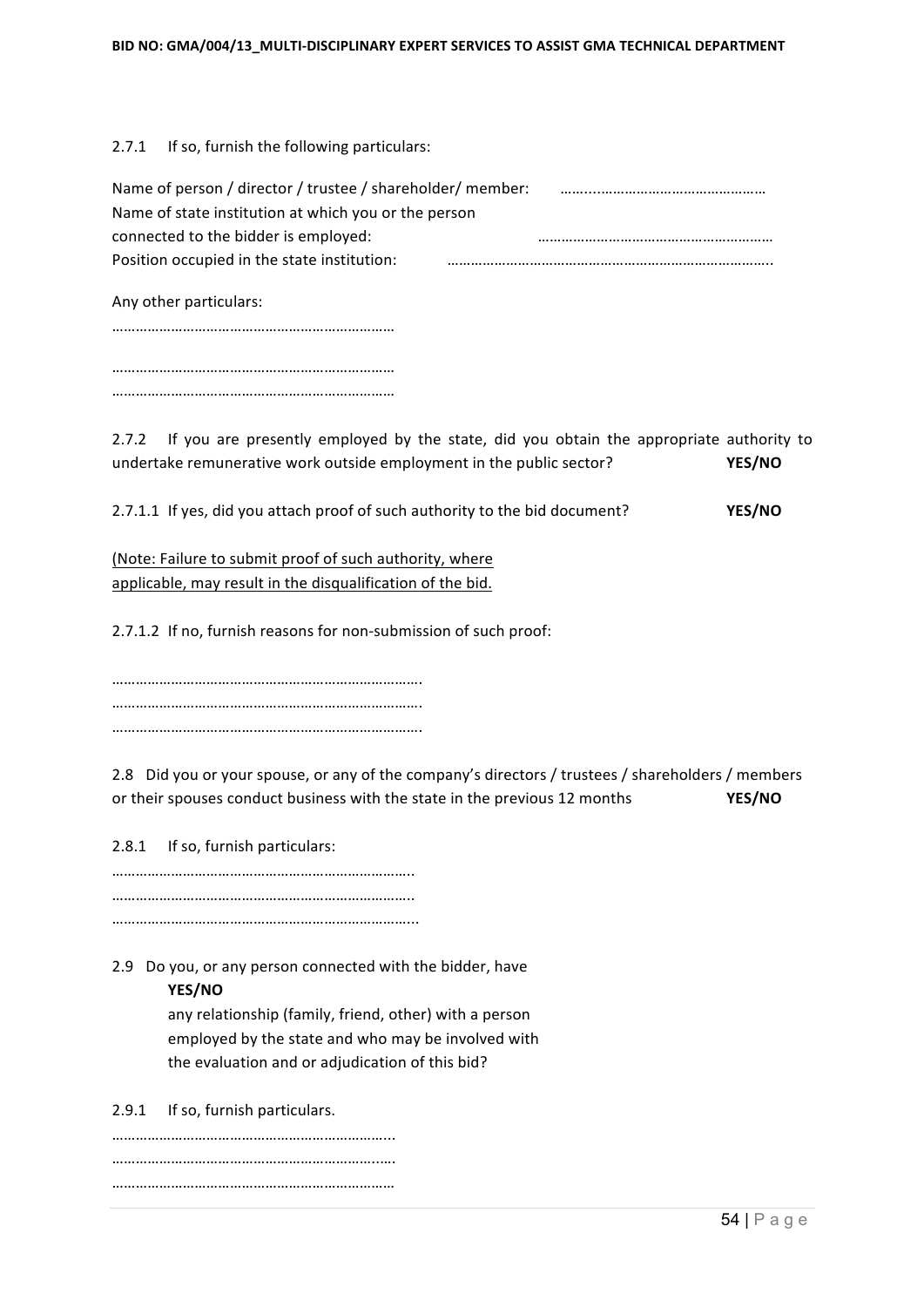2.10 Are you, or any person connected with the bidder, aware of any relationship (family, friend, other) between any other bidder and any person employed by the state who may be involved with the evaluation and or adjudication of this bid? **YES/NO**

2.10.1 If so, furnish particulars.

2.11 Do you or any of the directors / trustees / shareholders / members **YES/NO** of the company have any interest in any other related companies whether or not they are bidding for this contract?

2.11.1 If so, furnish particulars:

### **3 Full details of director /trustees/members/shareholders.**

| <b>Full Name</b> | <b>Identity Number</b> | <b>Personal Income Tax</b><br><b>Reference Number</b> | <b>State Employee</b><br><b>Number / PERSAL</b><br><b>Number</b> |
|------------------|------------------------|-------------------------------------------------------|------------------------------------------------------------------|
|                  |                        |                                                       |                                                                  |
|                  |                        |                                                       |                                                                  |
|                  |                        |                                                       |                                                                  |
|                  |                        |                                                       |                                                                  |
|                  |                        |                                                       |                                                                  |
|                  |                        |                                                       |                                                                  |
|                  |                        |                                                       |                                                                  |
|                  |                        |                                                       |                                                                  |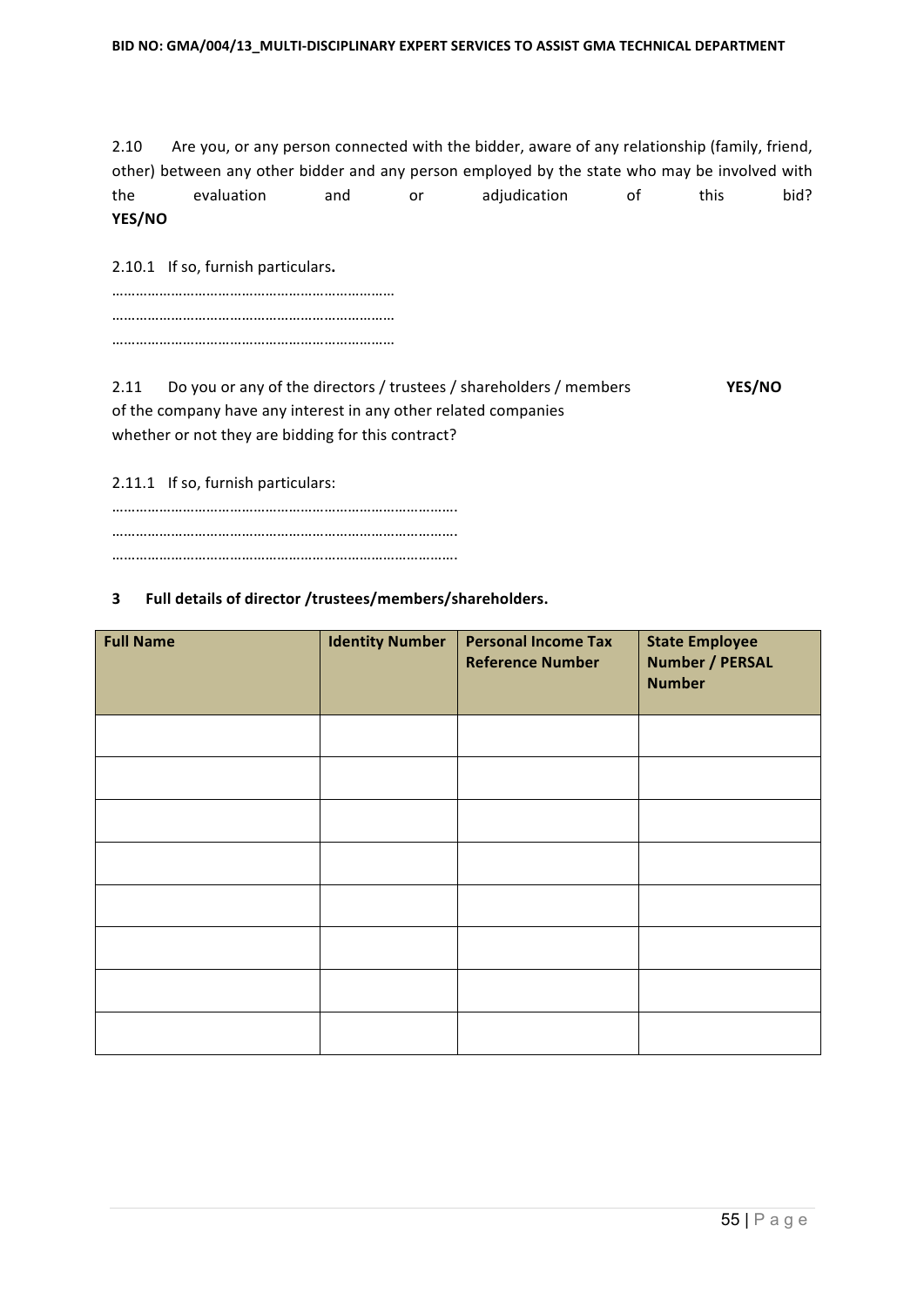| <b>DECLARATION</b>                                                                                                   |                                                                                |  |  |  |  |  |  |
|----------------------------------------------------------------------------------------------------------------------|--------------------------------------------------------------------------------|--|--|--|--|--|--|
|                                                                                                                      |                                                                                |  |  |  |  |  |  |
| $\Box$                                                                                                               | CERTIFY THAT THE INFORMATION FURNISHED IN PARAGRAPHS 2 AND 3 ABOVE IS CORRECT. |  |  |  |  |  |  |
| I ACCEPT THAT THE STATE MAY REJECT THE BID OR ACT AGAINST ME SHOULD THIS<br>$\Box$<br>DECLARATION PROVE TO BE FALSE. |                                                                                |  |  |  |  |  |  |
|                                                                                                                      |                                                                                |  |  |  |  |  |  |
|                                                                                                                      |                                                                                |  |  |  |  |  |  |
| <b>NAME OF BIDDER</b>                                                                                                |                                                                                |  |  |  |  |  |  |
| <b>IDENTITY NUMBER</b>                                                                                               |                                                                                |  |  |  |  |  |  |
| <b>POSITION</b>                                                                                                      |                                                                                |  |  |  |  |  |  |
| <b>SIGNATURE OF AUTHORISED</b><br><b>SIGNATORY</b>                                                                   |                                                                                |  |  |  |  |  |  |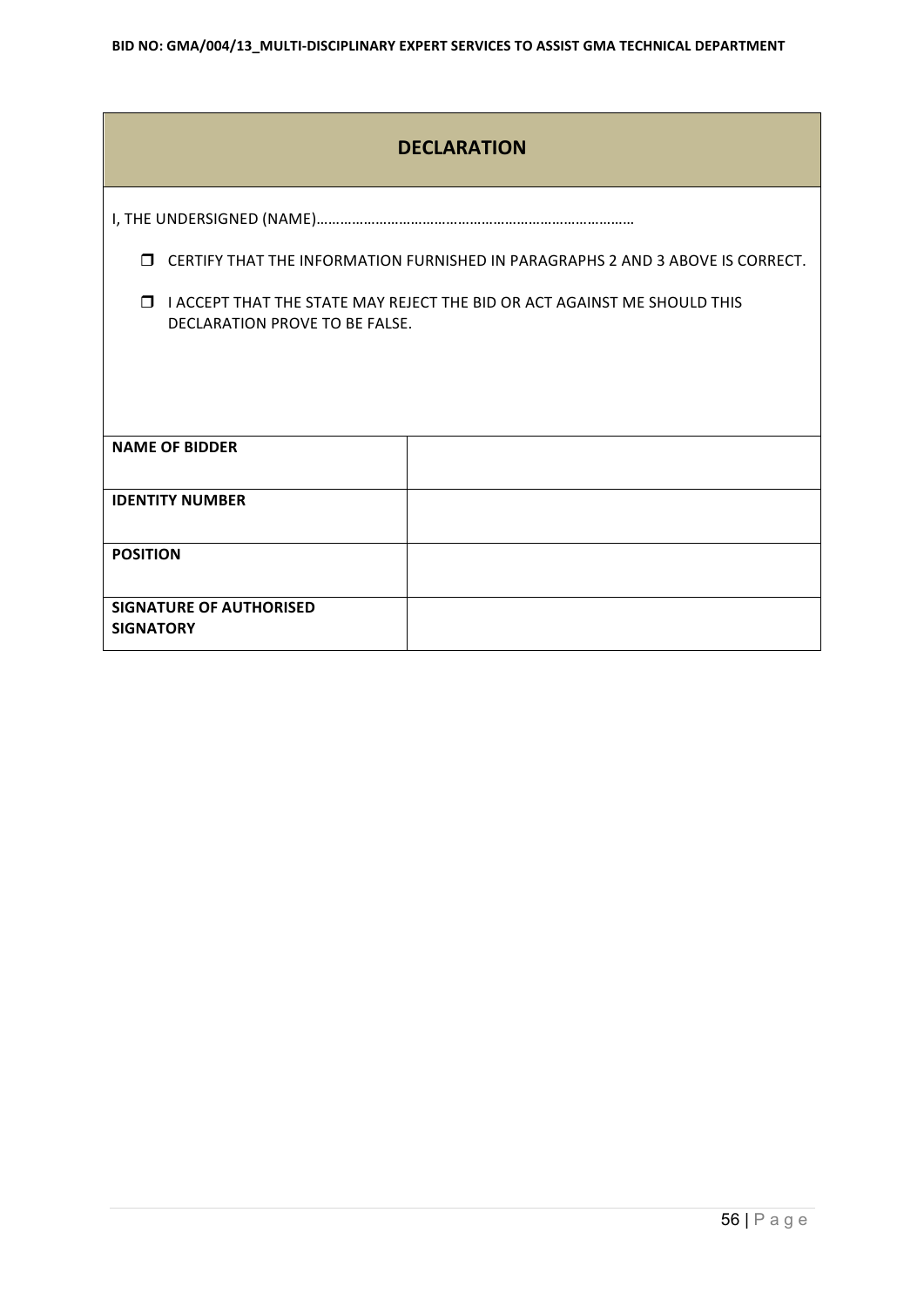# **SBD 6.1**

# **PREFERENCE POINTS CLAIM FORM IN TERMS OF THE PREFERENTIAL PROCUREMENT REGULATIONS 2011**

This preference form must form part of all bids invited. It contains general information and serves as a claim form for preference points for Broad-Based Black Economic Empowerment (B-BBEE) Status Level of Contribution 

**NB: BEFORE COMPLETING THIS FORM, BIDDERS MUST STUDY THE GENERAL CONDITIONS,** DEFINITIONS AND DIRECTIVES APPLICABLE IN RESPECT OF B-BBEE, AS PRESCRIBED IN THE **PREFERENTIAL PROCUREMENT REGULATIONS, 2011.** 

# **1. GENERAL CONDITIONS**

- 1.1 The following preference point systems are applicable to all bids:
	- the 80/20 system for requirements with a Rand value of up to R1 000 000 (all applicable taxes included); and
	- the 90/10 system for requirements with a Rand value above R1 000 000 (all applicable taxes included).
- 1.2 The value of this bid is estimated to be above R 1,000,000 (all applicable taxes included) and therefore the 90/10 system shall be applicable.
- 1.3 Preference points for this bid shall be awarded for:

| (a) | Price                                      | maximum points | 90 |
|-----|--------------------------------------------|----------------|----|
| (b) | <b>B-BBEE Status Level of Contribution</b> | maximum points |    |

- 1.4 Bidders with annual total revenue of R5 million or less qualify as Exempted Micro Enterprises (EMEs) in terms of the Broad-Based Black Economic Empowerment Act, and must submit a certificate issued by a registered auditor, accounting officer or an accredited verification agency.
- 1.5 Bidders other than Exempted Micro-Enterprises (EMEs) must submit their original and valid B-BBEE status level verification certificate or a certified copy thereof, substantiating their B-BBEE rating.
- 1.6 The submission of such certificates must comply with the requirements of instructions and guidelines issued by National Treasury and be in accordance with notices published by the Department of Trade and Industry in the Government Gazette.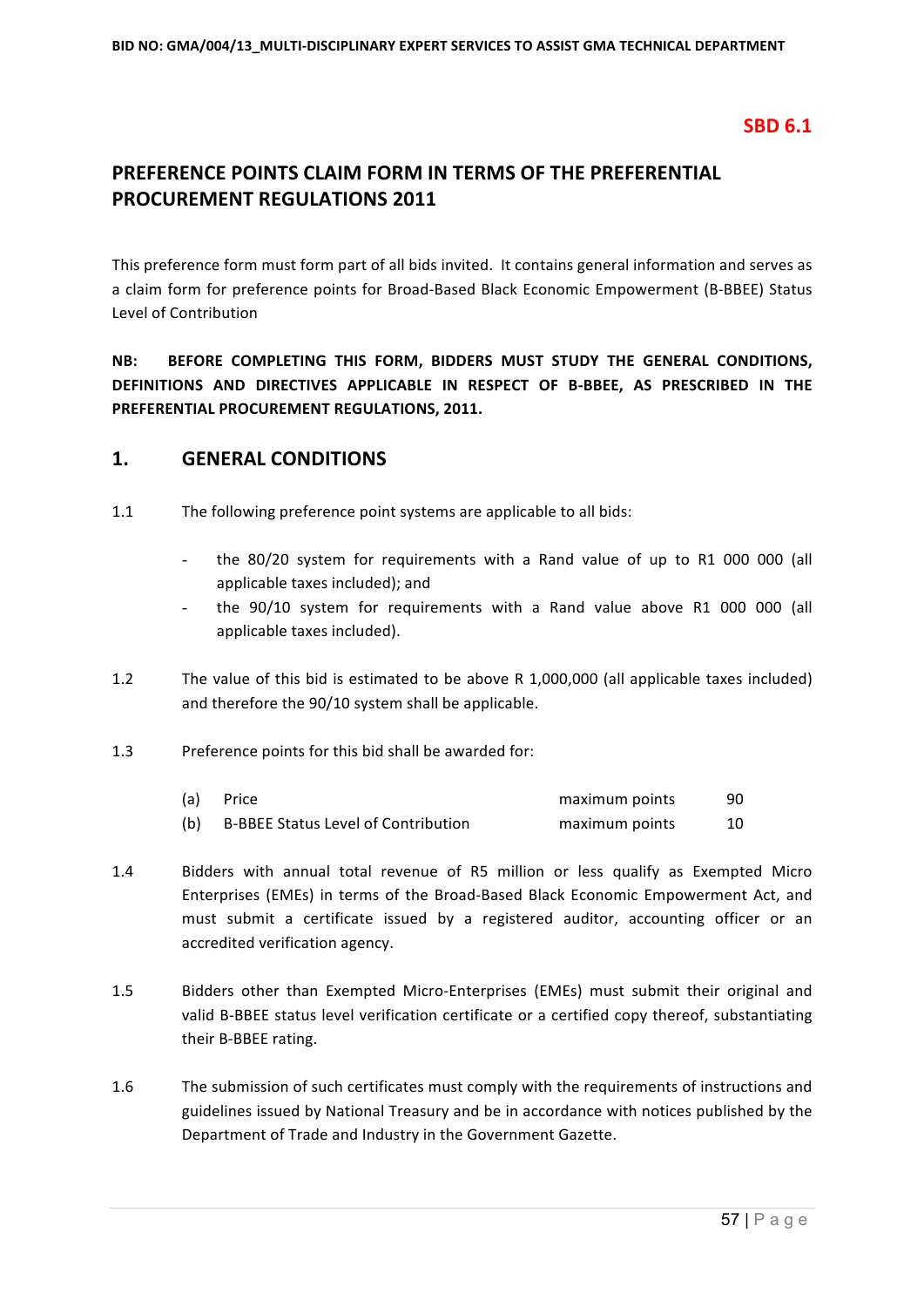1.7 The B-BEEE status level attained by the bidder shall be used to determine the number of points contemplated in section 5.1 below.

1.8 Failure on the part of a bidder to complete and/or to sign this form and submit a B-BBEE Verification Certificate from a Verification Agency accredited by the South African Accreditation System (SANAS) or a Registered Auditor approved by the Independent Regulatory Board of Auditors (IRBA) or an Accounting Officer as contemplated in the Close Corporation Act (CCA) together with the bid will be interpreted to mean that preference points for B-BBEE status level of contribution are not claimed.

1.9. The GMA reserves the right to require of a bidder, either before a bid is adjudicated or at any time subsequently, to substantiate any claim in regard to preferences, in any manner required by the GMA.

### **2. DEFINITIONS**

2.1 "All applicable taxes" includes value-added tax, pay as you earn, income tax, unemployment insurance fund contributions and skills development levies;

2.2 **"B-BBEE"** means broad-based black economic empowerment as defined in section 1 of the Broad-Based Black Economic Empowerment Act:

2.3 "B-BBEE status level of contributor" means the B-BBEE status received by a measured entity based on its overall performance using the relevant scorecard contained in the Codes of Good Practice on Black Economic Empowerment, issued in terms of section 9(1) of the Broad-Based Black Economic Empowerment Act;

2.4 **"Bid"** means a written offer in a prescribed or stipulated form in response to an invitation by an organ of the state for the provision of services, works or goods, through price quotations, advertised competitive bidding processes or proposals;

**2.5 "Broad-Based Black Economic Empowerment Act"** means the Broad-Based Black Economic Empowerment Act, 2003 (Act No. 53 of 2003);

2.6 **"Comparative price"** means the price after the factors of a non-firm price and all unconditional discounts that can be utilized have been taken into consideration;

2.7 **"Consortium or joint venture"** means an association of persons for the purpose of combining their expertise, property, capital, efforts, skill and knowledge in an activity for the execution of a contract;

2.8 **"Contract"** means the agreement that results from the acceptance of a bid by an organ of state;

2.9 **"EME"** means any enterprise with annual total revenue of R5 million or less;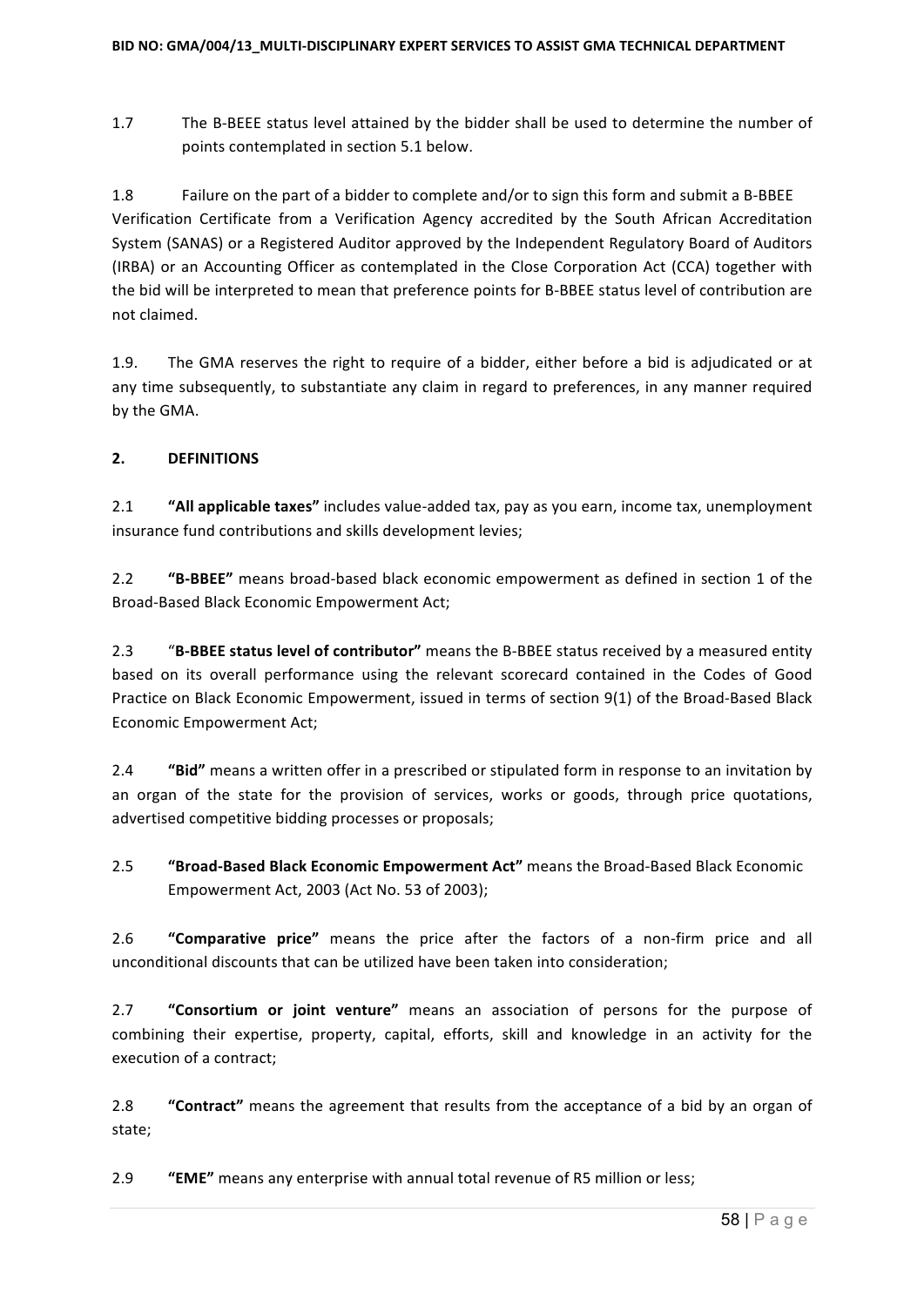2.10 **"Firm price"** means the price that is only subject to adjustments in accordance with the actual increase or decrease resulting from the change, imposition, or abolition of customs or excise duty and any other duty, levy, or tax, which, in terms of the law or regulation, is binding on the contractor and demonstrably has an influence on the price of any supplies, or the rendering costs of any service, for the execution of the contract;

2.11 **"Functionality"** means the measurement according to predetermined norms, as set out in the bid documents, of a service or commodity that is designed to be practical and useful, working or operating, taking into account, among other factors, the quality, reliability, viability and durability of a service and the technical capacity and ability of a bidder;

2.12 **"Non-firm prices"** means all prices other than "firm" prices;

2.13 **"Person"** includes a juristic person;

2.14 **"Rand value"** means the total estimated value of a contract in South African currency, calculated at the time of bid invitations, and includes all applicable taxes and excise duties;

2.15 "Sub-contract" means the primary contractor's assigning, leasing, making out work to, or employing, another person to support such primary contractor in the execution of part of a project in terms of the contract;

2.16 **"Total revenue"** bears the same meaning assigned to this expression in the Codes of Good Practice on Black Economic Empowerment, issued in terms of section 9(1) of the Broad-Based Black Economic Empowerment Act and promulgated in the *Government Gazette* on 9 February 2007;

2.17 **"Trust"** means the arrangement through which the property of one person is made over or bequeathed to a trustee to administer such property for the benefit of another person; and

2.18 **"Trustee"** means any person, including the founder of a trust, to whom property is bequeathed in order for such property to be administered for the benefit of another person.

### **3. ADJUDICATION USING A POINT SYSTEM**

3.1 The bidder obtaining the highest number of total points will be awarded the contract.

3.2 Preference points shall be calculated after prices have been brought to a comparative basis taking into account all factors of non-firm prices and all unconditional discounts;

3.3 Points scored shall be rounded off to the nearest 2 decimal places;

3.4 In the event that two or more bids have scored equal total points, the successful bid shall be the one scoring the highest number of preference points for B-BBEE;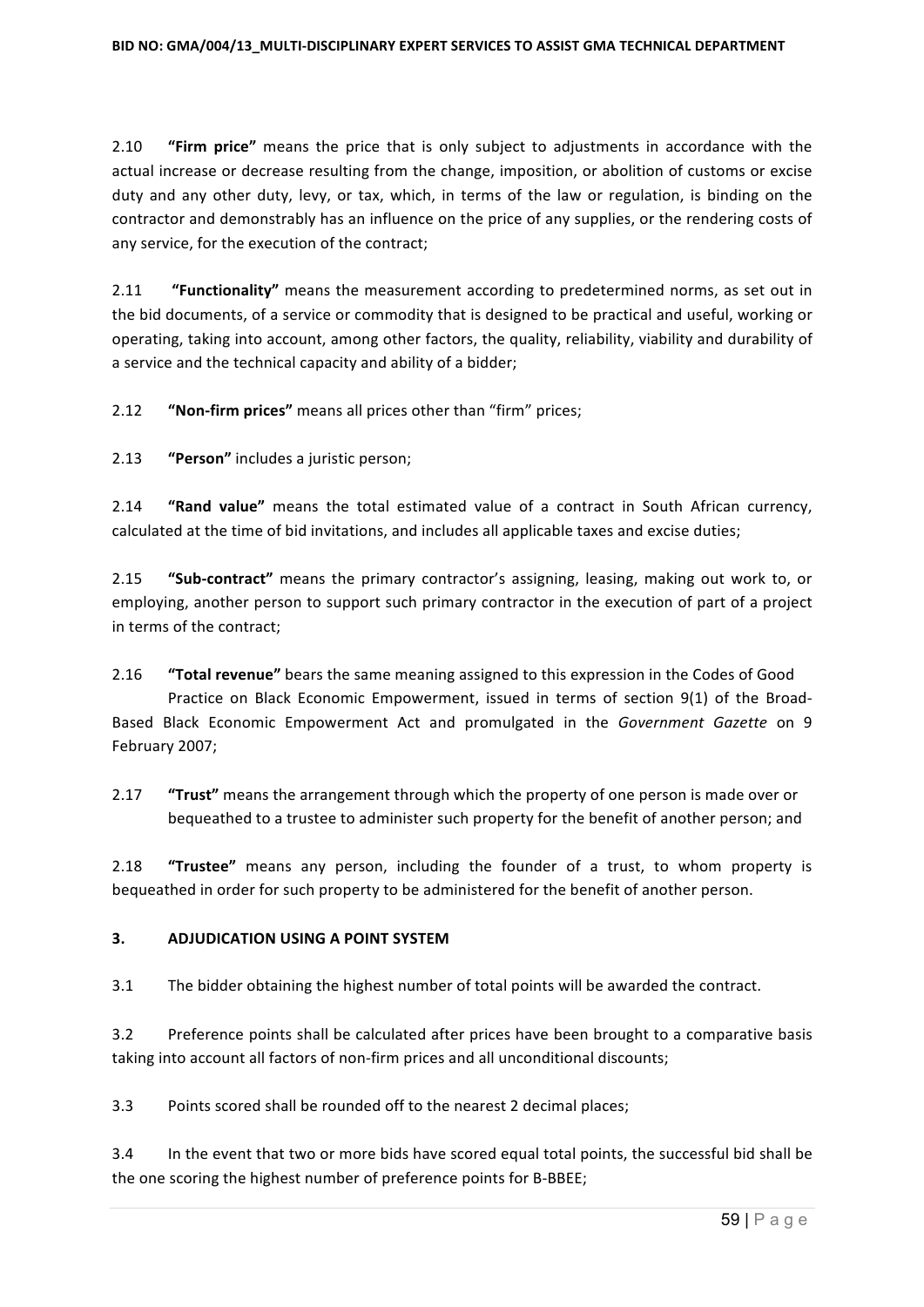3.5 However, when functionality is part of the evaluation process and two or more bids have scored equal points including equal preference points for B-BBEE, the successful bid shall be the one scoring the highest score for functionality; and

3.6 Should two or more bids be equal in all respects, the award shall be decided by the drawing of lots.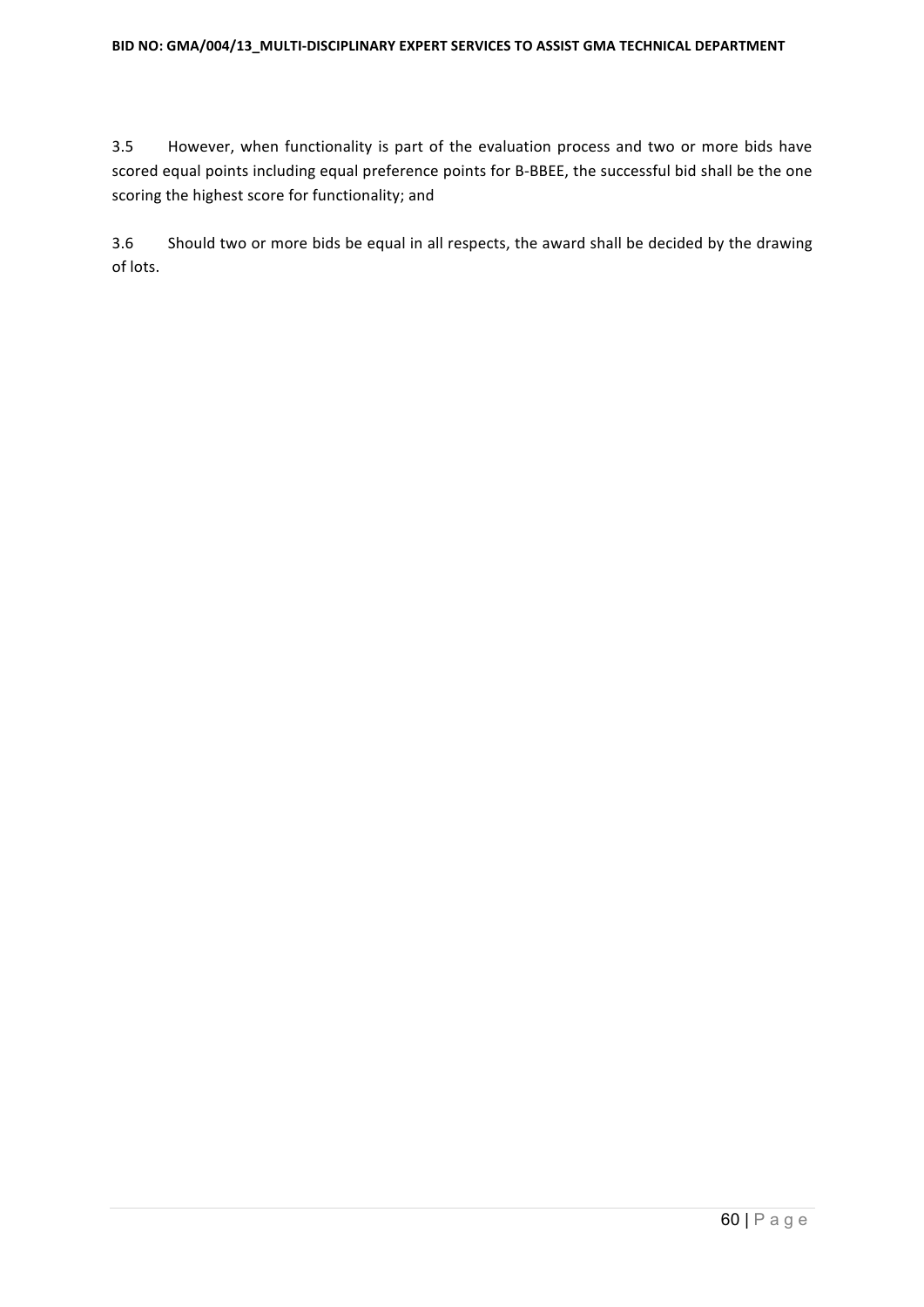# **4. POINTS AWARDED FOR PRICE**

# **4.1 THE 90/10 PREFERENCE POINT SYSTEM**

A maximum of 90 points is allocated for price on the following basis:

$$
Ps = 90 \left( 1 - \frac{Pt - P \min}{P \min} \right)
$$

Where

| Ps   | $=$ | Points scored for comparative price of bid under consideration |
|------|-----|----------------------------------------------------------------|
| Pt   | $=$ | Comparative price of bid under consideration                   |
| Pmin | $=$ | Comparative price of lowest acceptable bid                     |

# **5.** Points awarded for B-BBEE Status Level of Contribution

5.1 In terms of Regulation 5 (2) and 6 (2) of the Preferential Procurement Regulations, preference points must be awarded to a bidder for attaining the B-BBEE status level of contributor in accordance with the table below:

|                    | ٠<br>an a |
|--------------------|-----------|
| -<br>۰,<br>۰.<br>M |           |

| <b>B-BBEE Status Level of Contributor</b> | <b>Number of points</b> |
|-------------------------------------------|-------------------------|
|                                           |                         |
| $\mathbf{1}$                              | 10                      |
| $\overline{2}$                            | 9                       |
| 3                                         | 8                       |
| 4                                         | 5                       |
| 5                                         | $\overline{4}$          |
| 6                                         | $\overline{3}$          |
| $\overline{7}$                            | $\overline{2}$          |
| 8                                         | $\mathbf 1$             |
|                                           |                         |
| Non-compliant contributor                 | $\boldsymbol{0}$        |

5.3 Bidders who qualify as EMEs in terms of the B-BBEE Act must submit a certificate issued by an Accounting Officer as contemplated in the CCA or a Verification Agency accredited by SANAS or a Registered Auditor. Registered auditors do not need to meet the prerequisite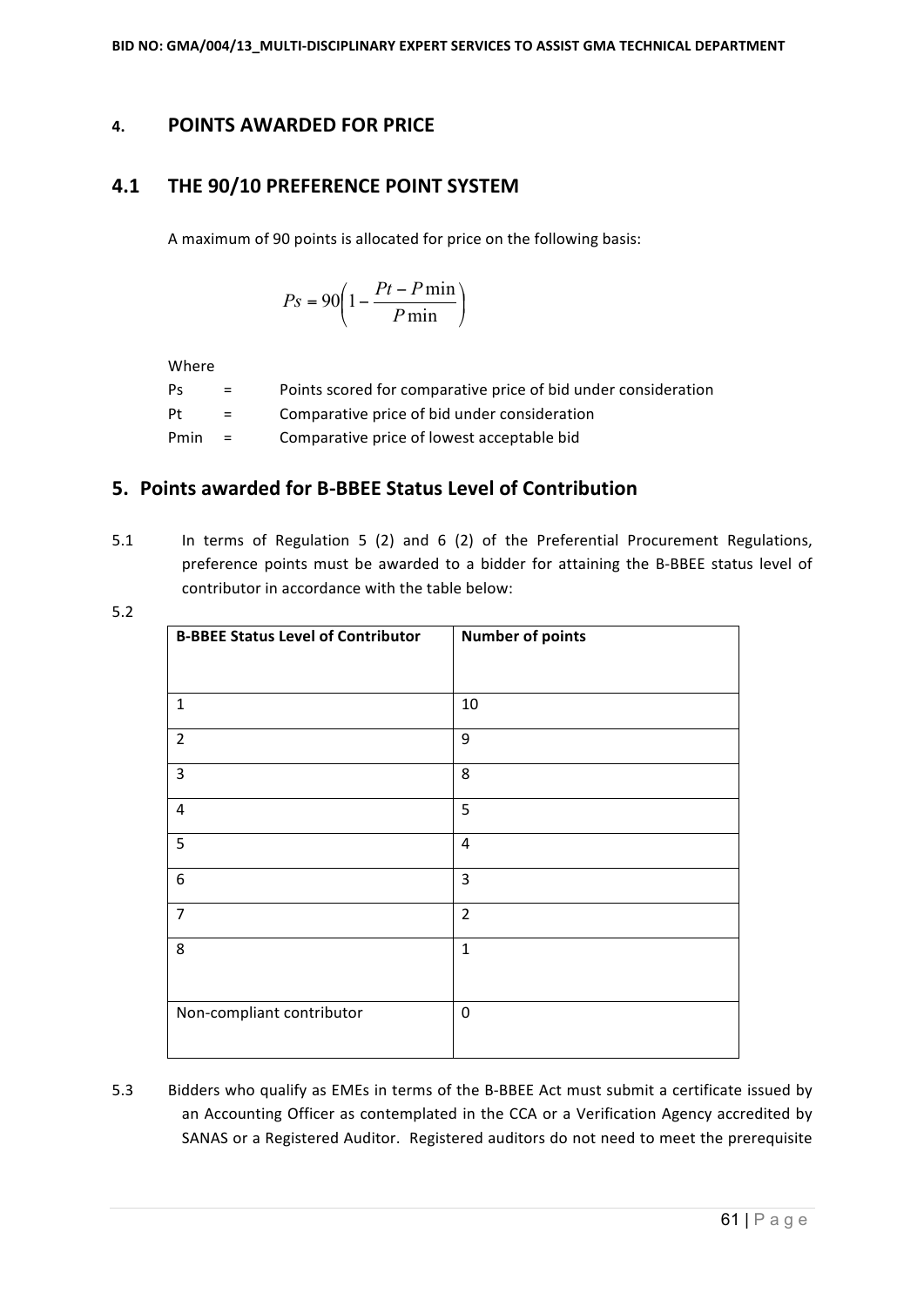for IRBA's approval for the purpose of conducting verification and issuing EMEs with B-**BBEE Status Level Certificates.** 

5.4 Bidders other than EMEs must submit their original and valid B-BBEE status level verification certificate or a certified copy thereof, substantiating their B-BBEE rating issued by a Registered Auditor approved by IRBA or a Verification Agency accredited by SANAS.

5.5 A trust, consortium or joint venture, will qualify for points for their B-BBEE status level as a legal entity, provided that the entity submits their B-BBEE status level certificate.

5.6 A trust, consortium or joint venture will qualify for points for their B-BBEE status level as an unincorporated entity, provided that the entity submits their consolidated B-BBEE scorecard as if they were a group structure and that such a consolidated B-BBEE scorecard is prepared for every separate bid.

5.7 Tertiary institutions and public entities will be required to submit their B-BBEE status level certificates in terms of the specialized scorecard contained in the B-BBEE Codes of Good Practice.

5.8 A person will not be awarded points for B-BBEE status level if it is indicated in the bid documents that such a bidder intends sub-contracting more than 25% of the value of the contract to any other enterprise that does not qualify for at least the points that such a bidder qualifies for, unless the intended sub-contractor is an EME that has the capability and ability to execute the subcontract.

5.9 A person awarded a contract may not sub-contract more than 25% of the value of the contract to any other enterprise that does not have an equal or higher B-BBEE status level than the person concerned, unless the contract is sub-contracted to an EME that has the capability and ability to execute the sub-contract.

### **6. BID DECLARATION**

6.1 Bidders who claim points in respect of B-BBEE Status Level of Contribution must complete the following:

# **7. B-BBEE STATUS LEVEL OF CONTRIBUTION CLAIMED IN TERMS OF PARAGRAPHS 1.3.1.2 AND 5.1**

7.1 B-BBEE Status Level of Contribution: ………….. = ................ (Maximum of 10 points)

(Points claimed in respect of paragraph 7.1 must be in accordance with the table reflected in paragraph 5.1 and must be substantiated by means of a B-BBEE certificate issued by a Verification Agency accredited by SANAS or a Registered Auditor approved by IRBA or an Accounting Officer as contemplated in the CCA).

### **8 SUB-CONTRACTING**

8.1 Will any portion of the contract be sub-contracted? YES / NO (delete which is not applicable) 

8.1.1 If yes, indicate: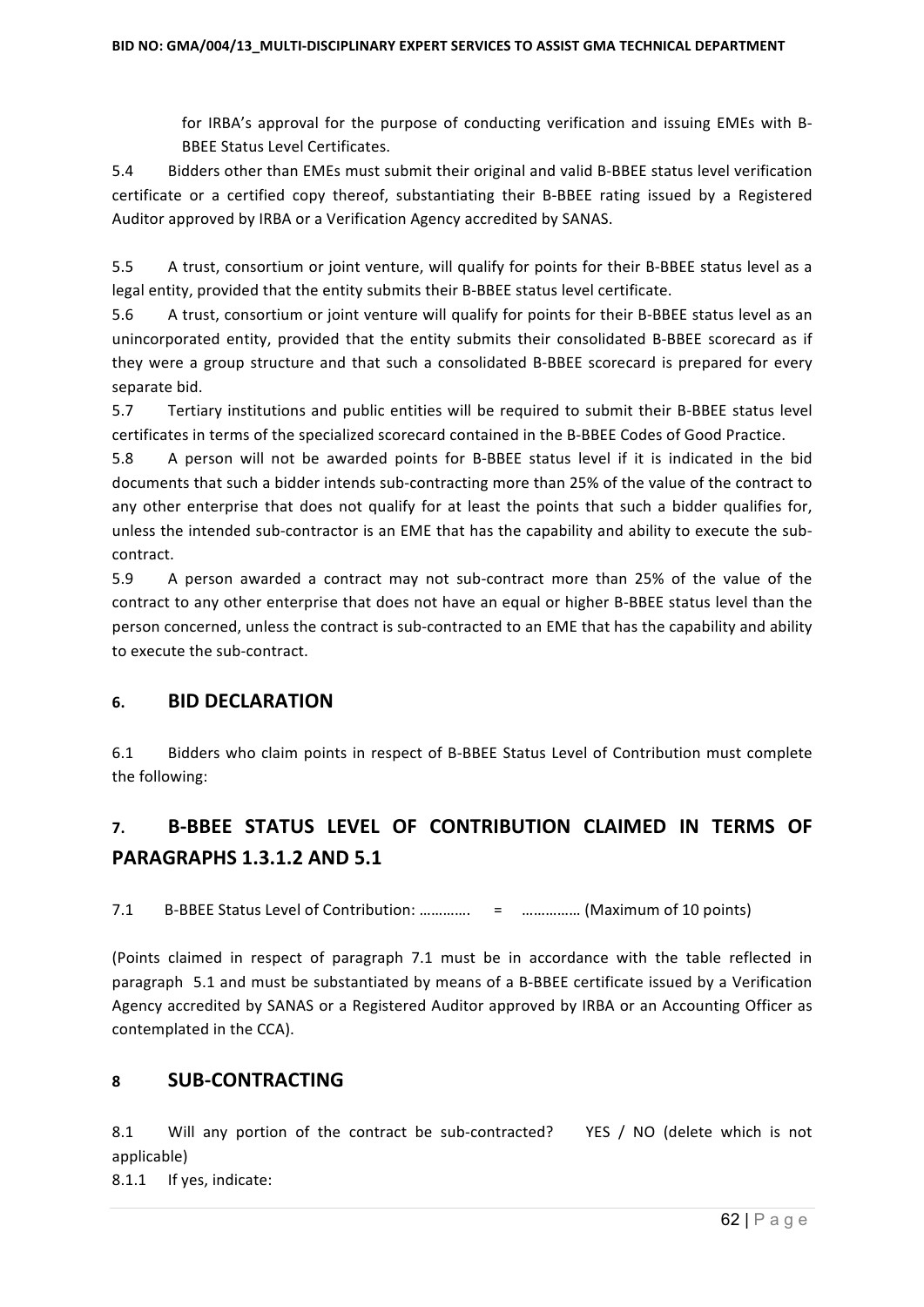(i) what percentage of the contract will be subcontracted? ................................……………….…% (ii) the name of the sub-contractor? …….………………………………………………………….. (iii) the B-BBEE status level of the sub-contractor? …………………………………………………………………. (iv) whether the sub-contractor is an EME? YES / NO (delete which is not applicable)

# **9 DECLARATION WITH REGARD TO COMPANY/FIRM**

9.1 Name of company/firm : many company is a summer of  $\sim$  2000 mm.

9.2 VAT registration number:

```
9.3 Company	registration	number: …………………………………………………………………………………………..
```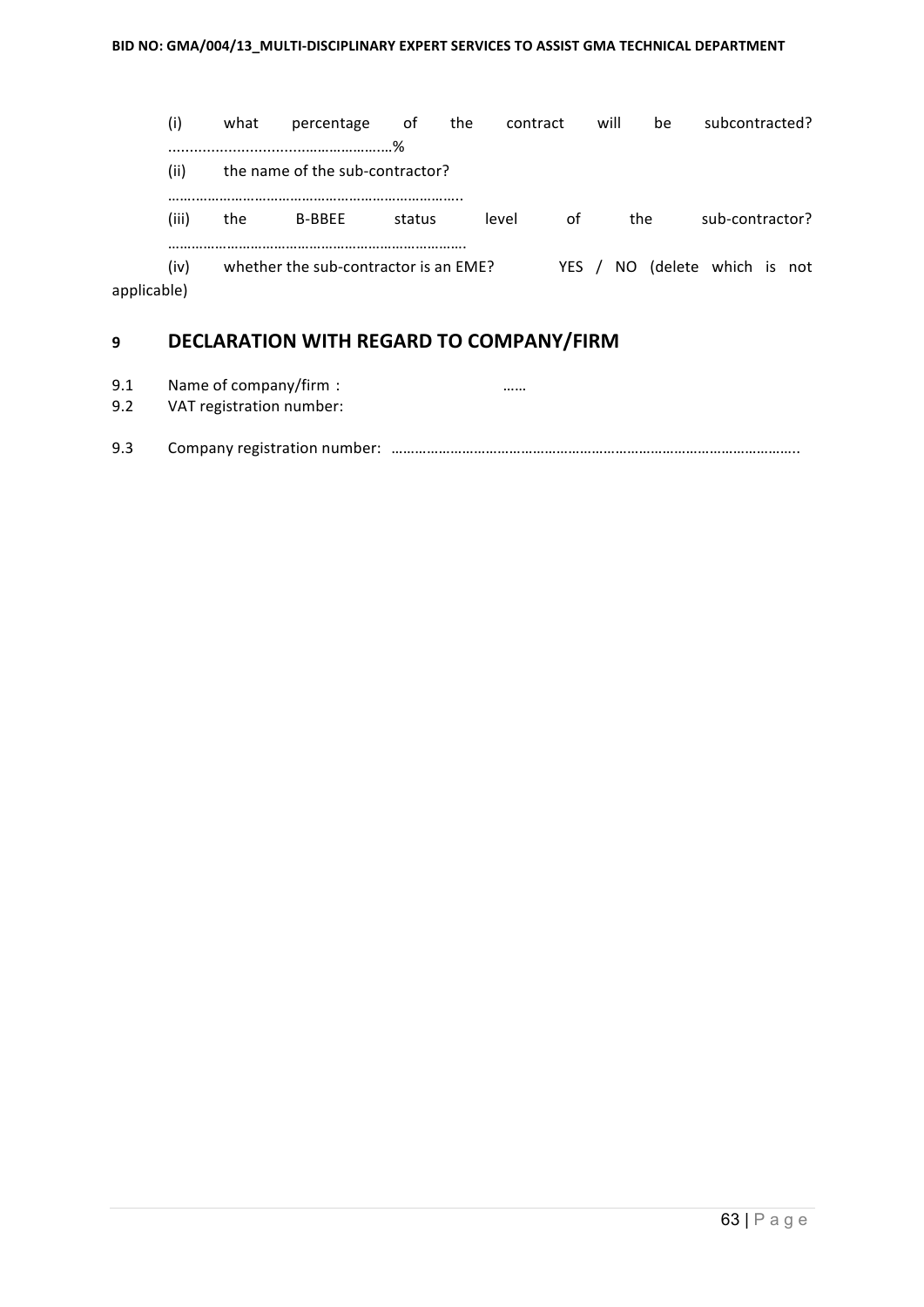### 9.4 TYPE OF COMPANY/ FIRM

Partnership/Joint Venture / Consortium One person business/sole propriety Close corporation Company (Pty) Limited

### 9.5 DESCRIBE PRINCIPAL BUSINESS ACTIVITIES

--------------------------------------------------------------------------------------------------------------------------- -------------------------------------------------------------------------------------------------------------------------------------- --------------------------------------------------------------------------------------------------------------------------------------

-----

9.6 COMPANY CLASSIFICATION

| Manufacturer                                    |
|-------------------------------------------------|
| Supplier                                        |
| Professional service provider                   |
| Other service providers, e.g. transporter, etc. |
| [Tick applicable box]                           |

9.7 Total number of years the company/firm has been in business? ………………………………………

9.8 I/we, the undersigned, who is / are duly authorised to do so on behalf of the company/firm, certify that the points claimed, based on the B-BBE status level of contribution indicated in paragraph 7 of the foregoing certificate, qualifies the company/ firm for the preference(s) shown and I / we acknowledge that:

 $(i)$  The information furnished is true and correct;

(ii) The preference points claimed are in accordance with the General Conditions as indicated in paragraph 1 of this form;

(iii) In the event of a contract being awarded as a result of points claimed as shown in paragraph 7, the contractor may be required to furnish documentary proof to the satisfaction of the purchaser that the claims are correct;

(iv) If the B-BBEE status level of contribution has been claimed or obtained on a fraudulent basis or any of the conditions of contract have not been fulfilled, the purchaser may, in addition to any other remedy it may have  $-$ 

(a) disqualify the person from the bidding process;

(b) recover costs, losses or damages it has incurred or suffered as a result of that person's conduct;

(c) cancel the contract and claim any damages which it has suffered as a result of having to make less favourable arrangements due to such cancellation;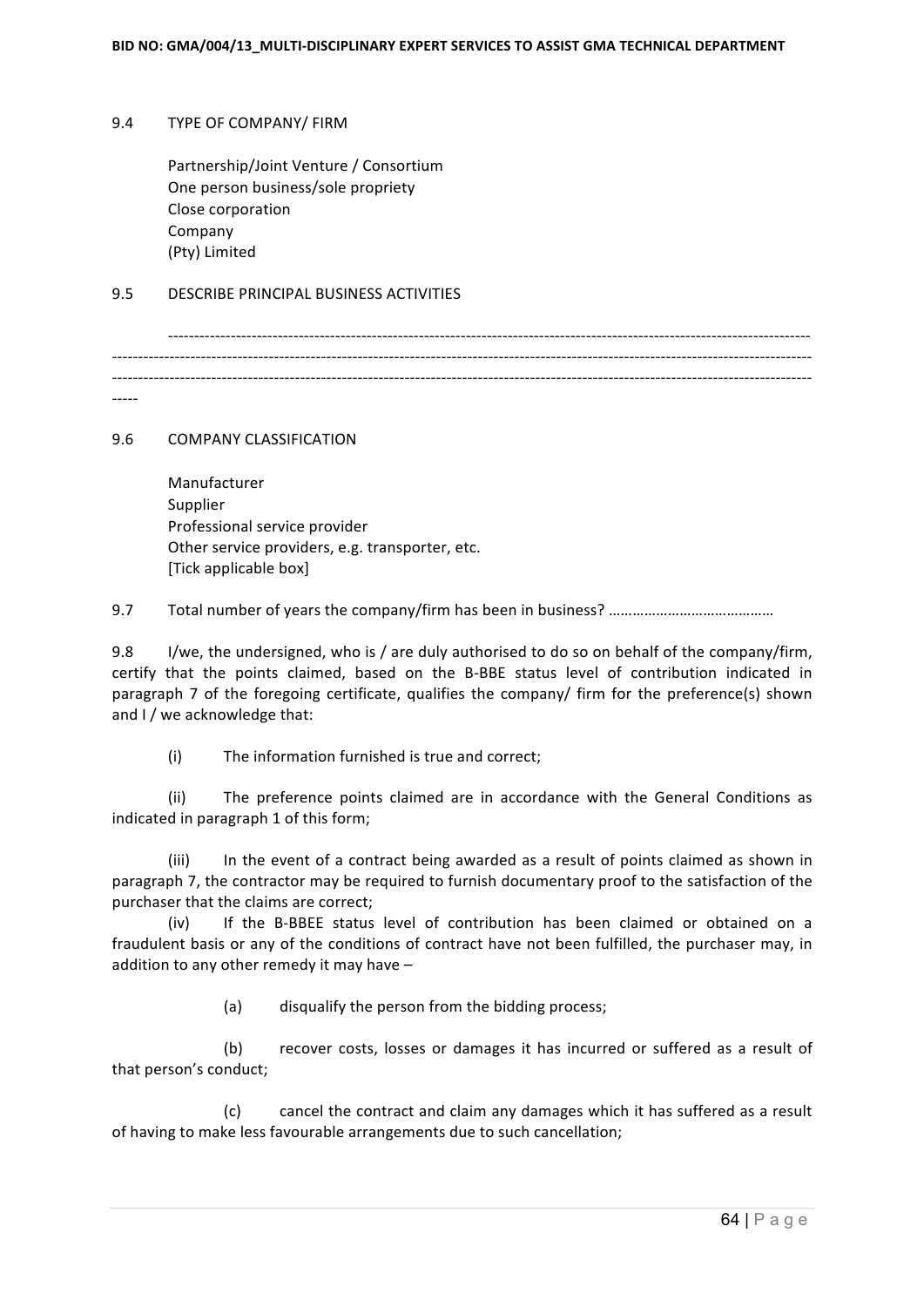- (d) restrict the bidder or contractor, its shareholders and directors, or only the shareholders and directors who acted on a fraudulent basis, from obtaining business from any organ of state for a period not exceeding 10 years, after the audi alteram partem (hear the other side) rule has been applied; and
- (e) forward the matter for criminal prosecution

| <b>WITNESSES</b>                  |  |  |
|-----------------------------------|--|--|
| NAME OF BIDDER                    |  |  |
| <b>IDENTITY NUMBER</b>            |  |  |
| <b>POSITION</b>                   |  |  |
| AUTHORISED SIGNATORIES OF BIDDERS |  |  |
| WITNESS 1                         |  |  |
| <b>WITNESS 2</b>                  |  |  |
| <b>DATE</b>                       |  |  |
| ADDRESS                           |  |  |
|                                   |  |  |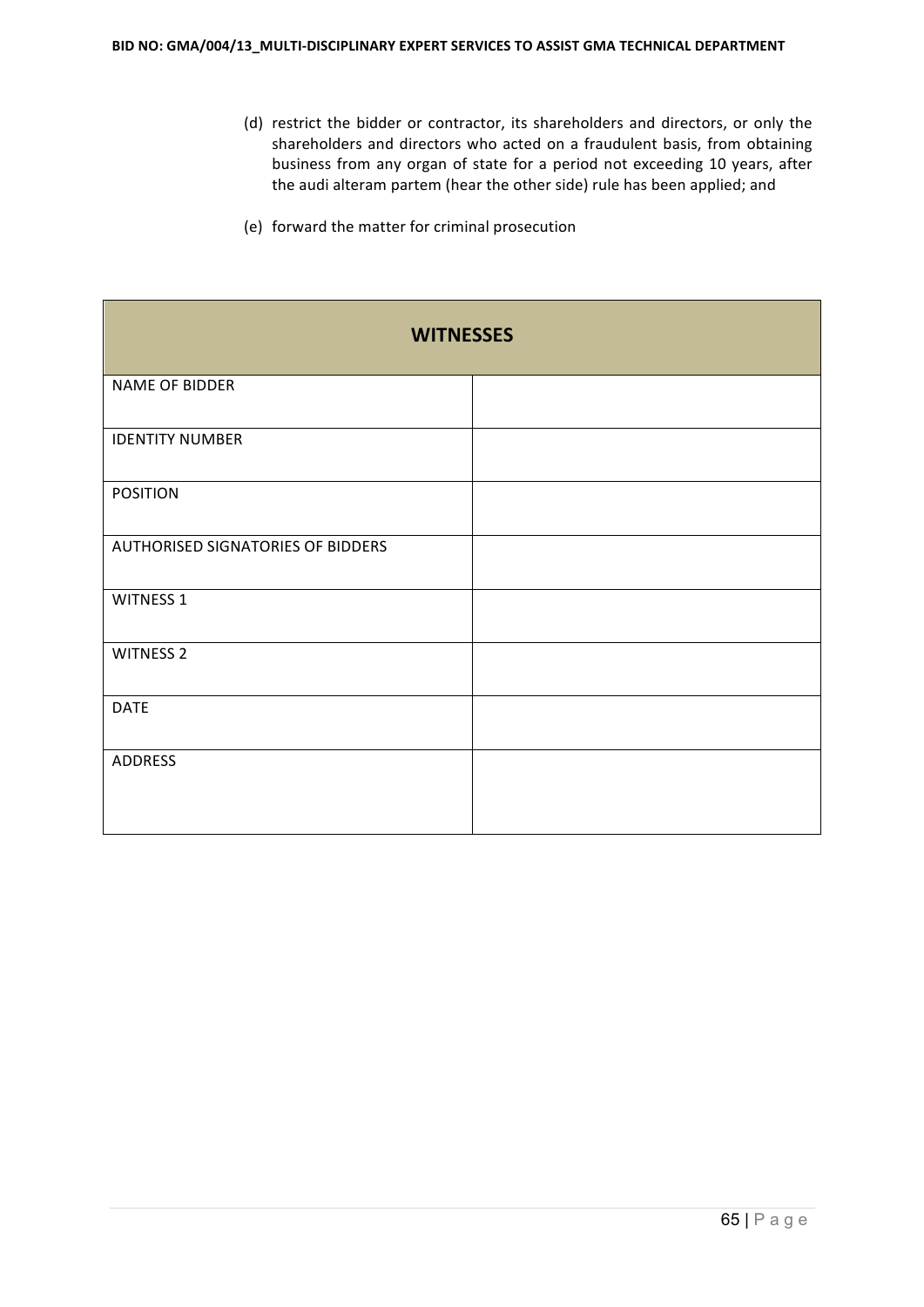# **SBD 7.2**

# **CONTRACT FORM - RENDERING OF SERVICES**

# **PART 1 (TO BE FILLED IN BY THE SERVICE PROVIDER)**

- 1. I hereby undertake to render services described in the attached bidding documents to (name of the institution)………………………………………… in accordance with the requirements and task directives / proposals specifications stipulated in Bid Number……………………….. at the price/s quoted. My offer/s remains binding upon me and open for acceptance by the Purchaser during the validity period indicated and calculated from the closing date of the bid.
- 2. The following documents shall be deemed to form and be read and construed as part of this agreement:
	- (i) Bidding documents, *viz*
		- *-* Invitation to bid;
		- Tax clearance certificate;
		- Pricing schedule(s):
		- Filled in task directive/proposal;
		- Preference claims for Broad Based Black Economic Empowerment Status Level of Contribution in terms of the Preferential Procurement Regulations 2011;
		- **Declaration of interest:**
		- Declaration of Bidders past SCM practices;
		- Certificate of Independent Bid Determination;
		- **Special Conditions of Contract;**
	- (ii) General Conditions of Contract; and
	- (iii) Other (specify)
- 3. I confirm that I have satisfied myself as to the correctness and validity of my bid; that the price(s) and rate(s) quoted cover all the services specified in the bidding documents; that the price(s) and rate(s) cover all my obligations and I accept that any mistakes regarding price(s) and rate(s) and calculations will be at my own risk.
- 4. I accept full responsibility for the proper execution and fulfillment of all obligations and conditions devolving on me under this agreement as the principal liable for the due fulfillment of this contract.
- 5. I declare that I have no participation in any collusive practices with any bidder or any other person regarding this or any other bid.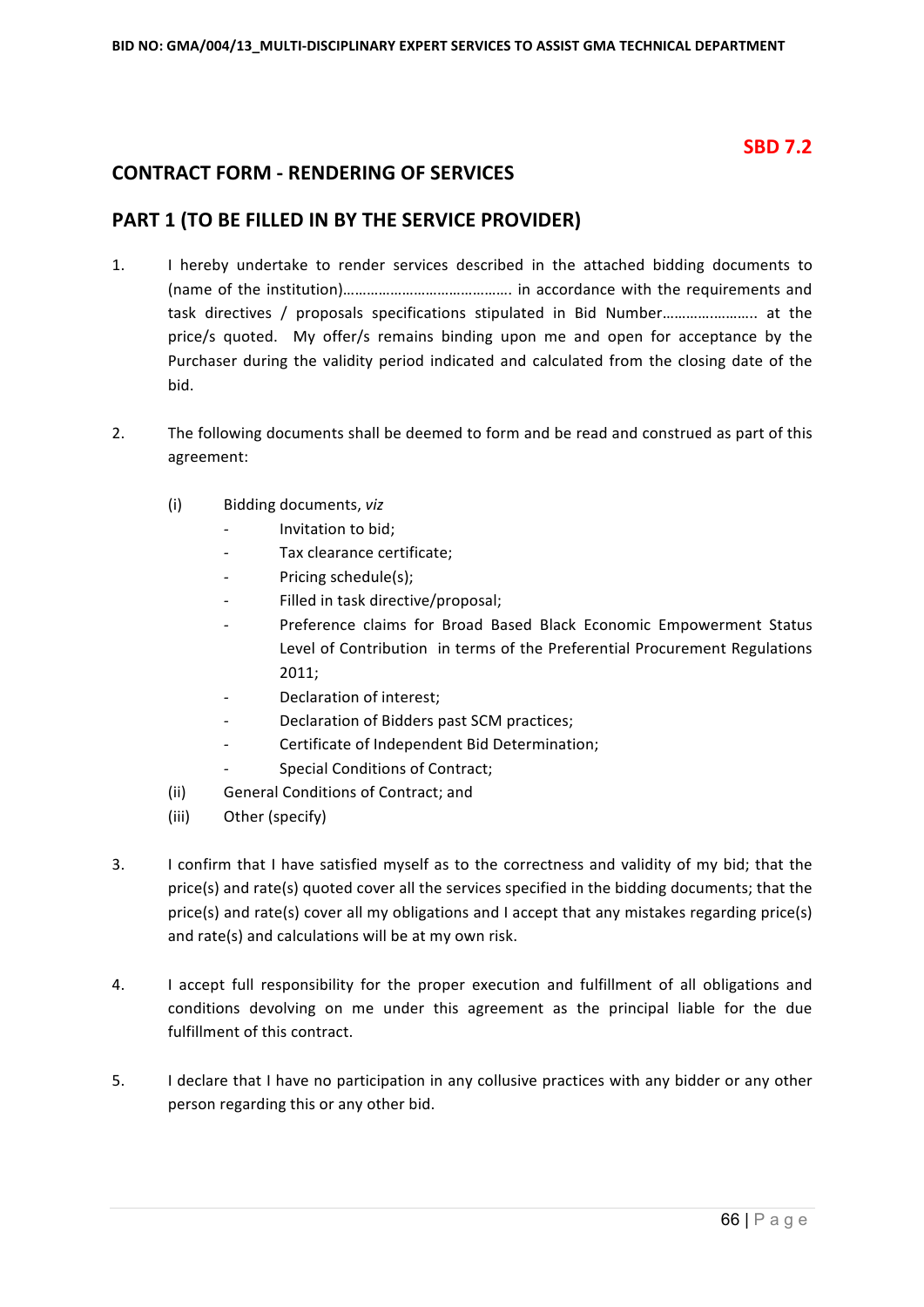| I confirm that I am duly authorised to sign this contract. |  |  |
|------------------------------------------------------------|--|--|
| <b>NAME OF BIDDER</b>                                      |  |  |
| NAME (PRINT)                                               |  |  |
| <b>POSITION</b>                                            |  |  |
| <b>AUTHORISED SIGNATORIES OF BIDDERS</b>                   |  |  |
| <b>WITNESS 1</b>                                           |  |  |
| <b>WITNESS 2</b>                                           |  |  |
| <b>DATE</b>                                                |  |  |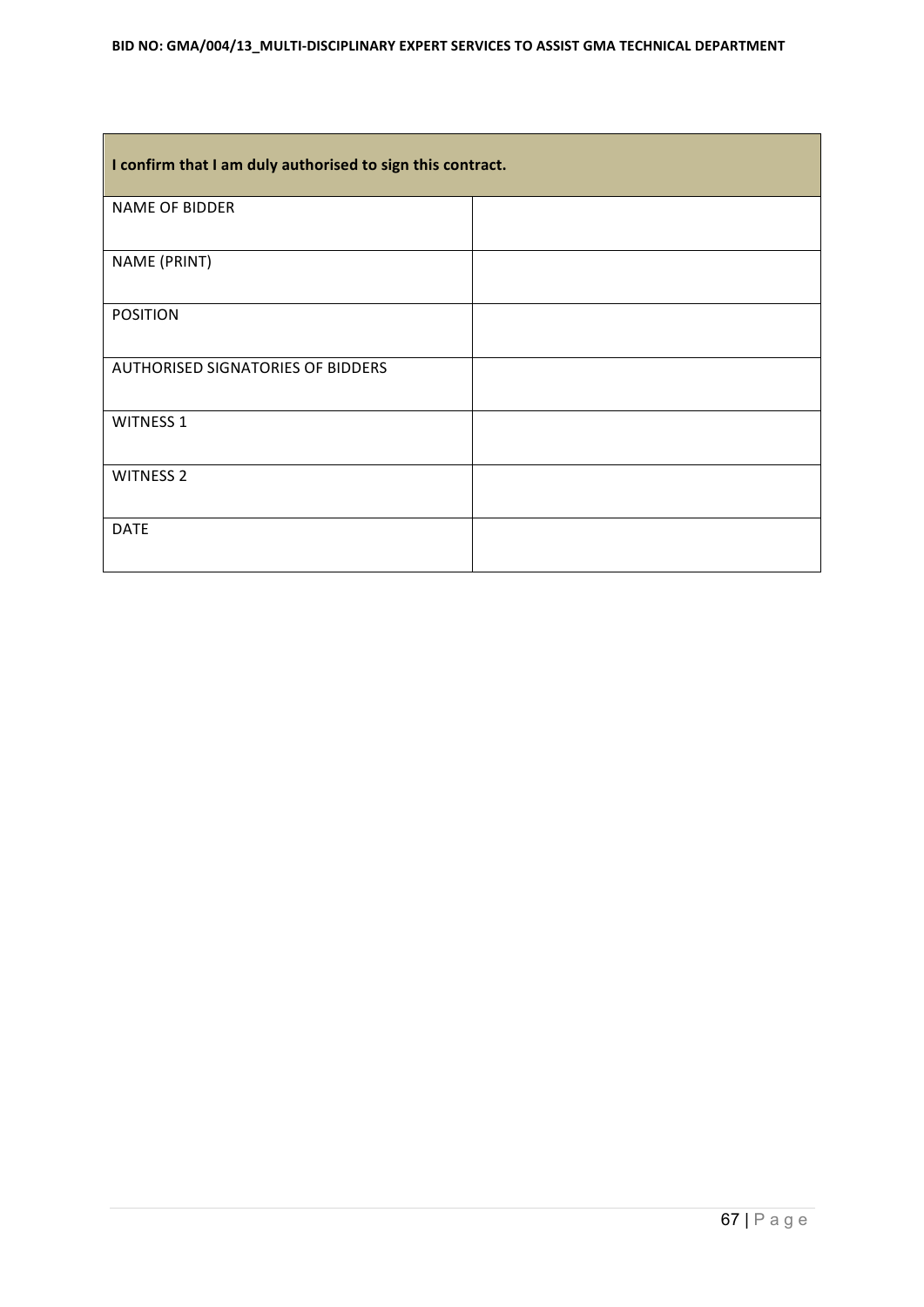### **SBD 8**

# DECLARATION OF BIDDERS PAST SUPPLY CHAIN MANAGEMENT PRACTICES

- 1 This declaration is used by GMA in ensuring that when goods and services are being procured, all reasonable steps are taken to combat the abuse of the supply chain management system.
- 2 The bid of any bidder may be disregarded if that bidder, or any of its directors have
	- a. abused the institution's supply chain management system;
	- b. committed fraud or any other improper conduct in relation to such system; or
	- c. failed to perform on any previous contract.

### **3** In order to give effect to the above, the following questionnaire must be completed and submitted with the bid.

| NO.   | <b>QUESTION</b>                                                                                                                                                                                                                                                                                                                                                                                                                                                                                                                                                                                                                                      | <b>YES</b> | <b>NO</b>      |
|-------|------------------------------------------------------------------------------------------------------------------------------------------------------------------------------------------------------------------------------------------------------------------------------------------------------------------------------------------------------------------------------------------------------------------------------------------------------------------------------------------------------------------------------------------------------------------------------------------------------------------------------------------------------|------------|----------------|
| 4.1   | Is the bidder or any of its directors listed on the National Treasury's Database of<br>Restricted Suppliers as companies or persons prohibited from doing business with the<br>public sector?<br>(Companies or persons who are listed on this Database were informed in writing of this<br>restriction by the Accounting Officer/Authority of the institution that imposed the<br>restriction after the <i>audi alteram partem</i> rule was applied).<br>The Database of Restricted Suppliers now resides on the National Treasury's website<br>(www.treasury.gov.za) and can be accessed by clicking on its link at the bottom of the<br>home page. | Yes        | N <sub>o</sub> |
| 4.1.1 | If so, furnish particulars:                                                                                                                                                                                                                                                                                                                                                                                                                                                                                                                                                                                                                          |            |                |
| 4.2   | Is the bidder or any of its directors listed on the Register for Tender Defaulters in terms<br>of section 29 of the Prevention and Combating of Corrupt Activities Act (No 12 of<br>2004)?<br>The Register for Tender Defaulters can be accessed on the National Treasury's<br>website (www.treasury.gov.za) by clicking on its link at the bottom of the home<br>page.                                                                                                                                                                                                                                                                              |            |                |
| 4.2.1 | If so, furnish particulars:                                                                                                                                                                                                                                                                                                                                                                                                                                                                                                                                                                                                                          |            |                |
| 4.3   | Was the bidder or any of its directors convicted by a court of law (including a court<br>outside of the Republic of South Africa) for fraud or corruption during the past five<br>years?                                                                                                                                                                                                                                                                                                                                                                                                                                                             |            |                |
| 4.3.1 | If so, furnish particulars:                                                                                                                                                                                                                                                                                                                                                                                                                                                                                                                                                                                                                          |            |                |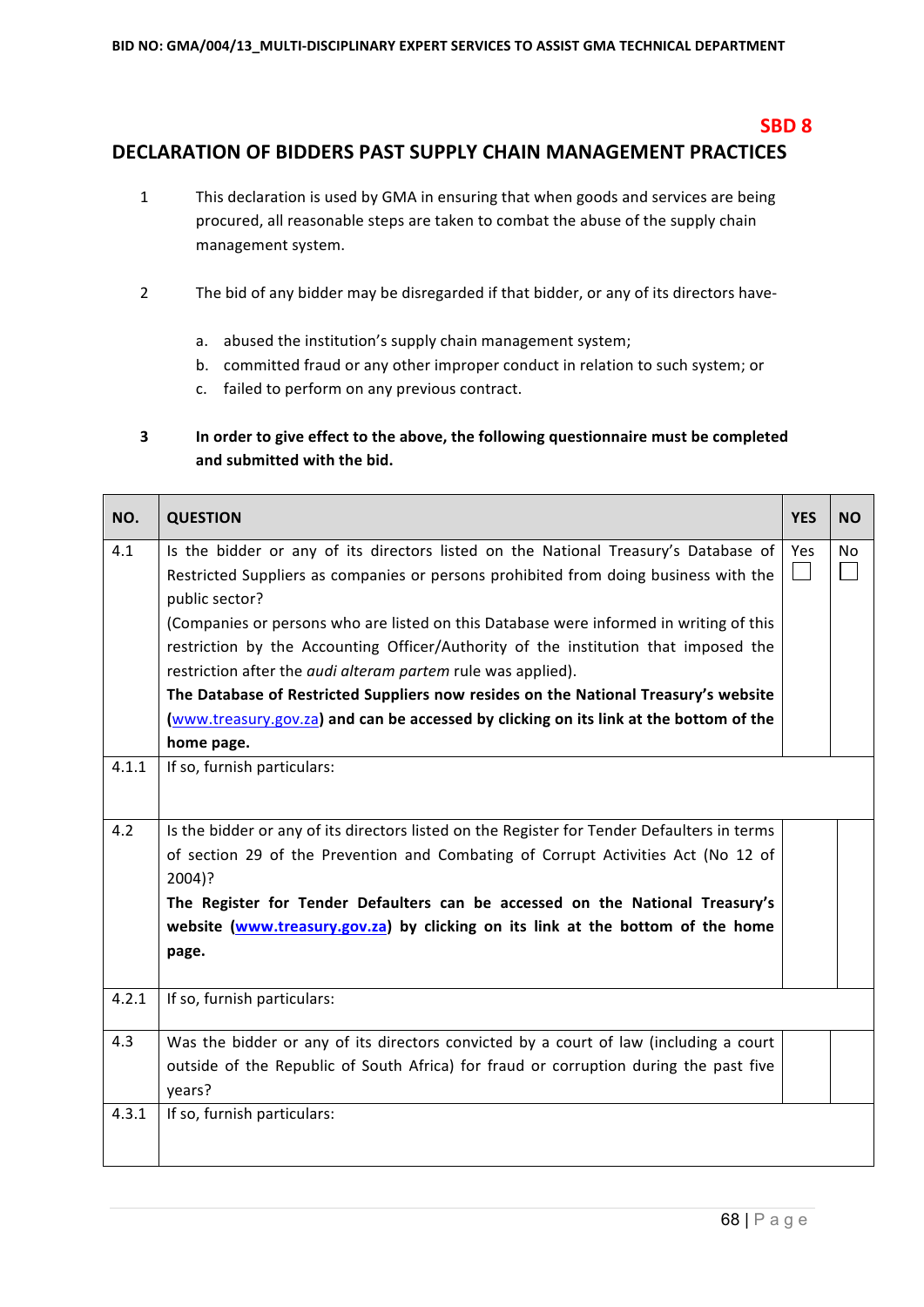| 4.4   | Was any contract between the bidder and any organ of state terminated during the |  |
|-------|----------------------------------------------------------------------------------|--|
|       | past five years on account of failure to perform on or comply with the contract? |  |
| 4.4.1 | If so, furnish particulars:                                                      |  |
|       |                                                                                  |  |

| <b>CERTIFICATION</b>                                                                                                                                                                                                                               |  |  |
|----------------------------------------------------------------------------------------------------------------------------------------------------------------------------------------------------------------------------------------------------|--|--|
|                                                                                                                                                                                                                                                    |  |  |
| CERTIFY THAT THE INFORMATION FURNISHED ON THIS DECLARATION FORM IS TRUE AND CORRECT.<br>$\Box$<br>$\Box$<br>I ACCEPT THAT, IN ADDITION TO CANCELLATION OF A CONTRACT, ACTION MAY BE TAKEN AGAINST ME<br>SHOULD THIS DECLARATION PROVE TO BE FALSE. |  |  |
|                                                                                                                                                                                                                                                    |  |  |
| <b>NAME OF THE BIDDER</b>                                                                                                                                                                                                                          |  |  |
| <b>POSITION</b>                                                                                                                                                                                                                                    |  |  |
| <b>AUTHORISED SIGNATORY</b>                                                                                                                                                                                                                        |  |  |
| <b>DATE</b>                                                                                                                                                                                                                                        |  |  |

ī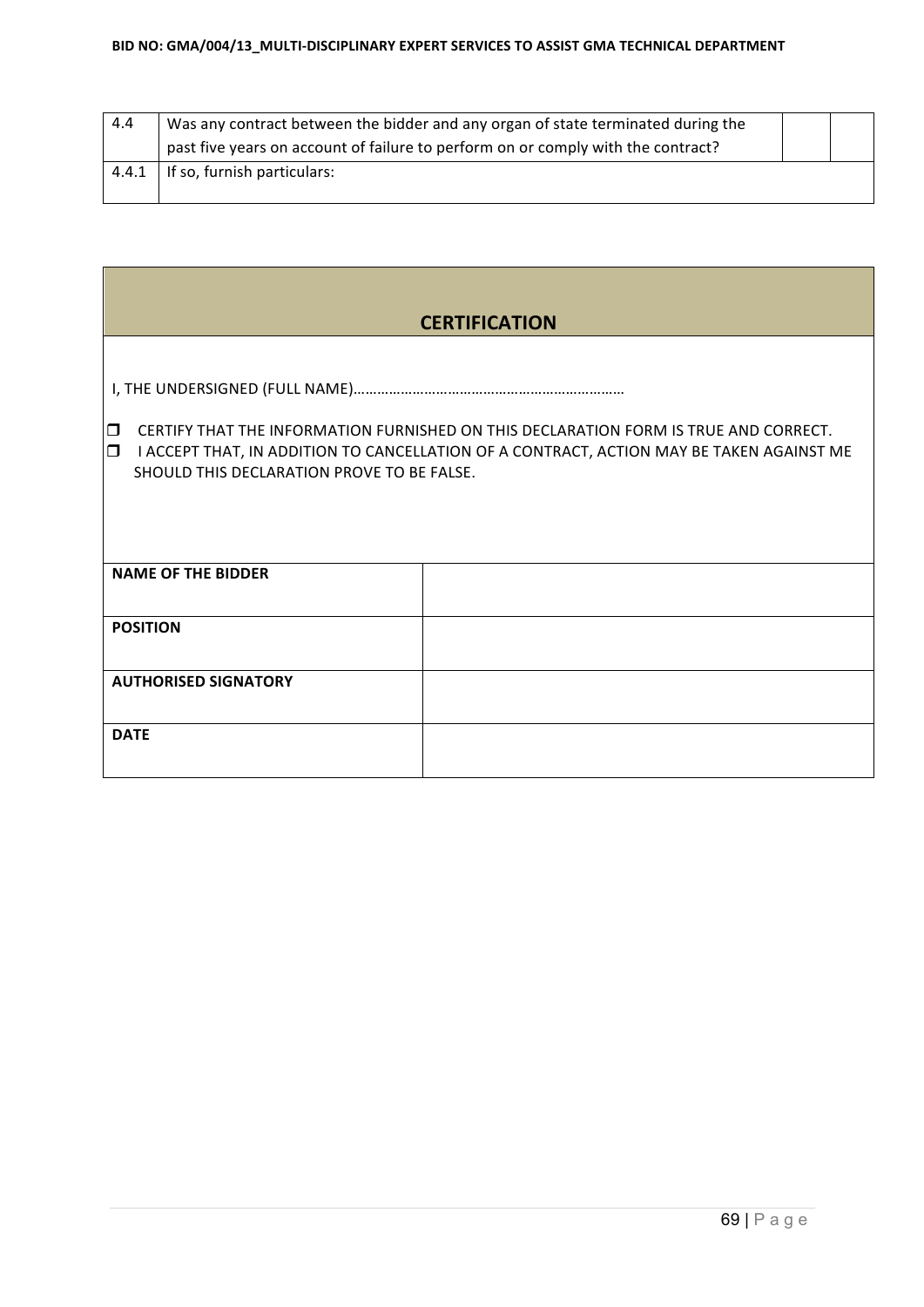### **SBD 9**

# **CERTIFICATE OF INDEPENDENT BID DETERMINATION**

- 1. This Standard Bidding Document must form part of all bids<sup>1</sup> invited.
- 2. Section 4 (1) (b) (iii) of the Competition Act No. 89 of 1998, as amended, prohibits an agreement between, or concerted practice by, firms, or a decision by an association of firms, if it is between parties in a horizontal relationship and if it involves collusive bidding (or bid rigging).<sup>2</sup> Collusive bidding is a *per se* prohibition meaning that it cannot be justified under any grounds.
- 3. Treasury Regulation 16A9 prescribes that accounting officers and accounting authorities must take all reasonable steps to prevent abuse of the supply chain management system and authorizes accounting officers and accounting authorities to:
	- a. disregard the bid of any bidder if that bidder or any of its directors have abused the institution's supply chain management system and or committed fraud or any other improper conduct in relation to such system.
	- b. cancel a contract awarded to a supplier of goods and services if the supplier committed any corrupt or fraudulent act during the bidding process or the execution of that contract.
		- 4. This SBD serves as a certificate of declaration that would be used by institutions to ensure that, when bids are considered, reasonable steps are taken to prevent any form of bid-rigging.
		- 5. In order to give effect to the above, the attached Certificate of Bid Determination (Annexure G) must be completed and submitted with the bid:

<sup>1</sup> Includes price quotations, advertised competitive bids, limited bids and proposals.

<sup>2</sup> Bid rigging (or collusive bidding) occurs when businesses, that would otherwise be expected to compete, secretly conspire to raise prices or lower the quality of goods and / or services for GMA which wish to acquire goods and / or services through a bidding process. Bid rigging is, therefore, an agreement between competitors not to compete.

<sup>3</sup> Joint venture or Consortium means an association of persons for the purpose of combining their expertise, property, capital, efforts, skill and knowledge in an activity for the execution of a contract.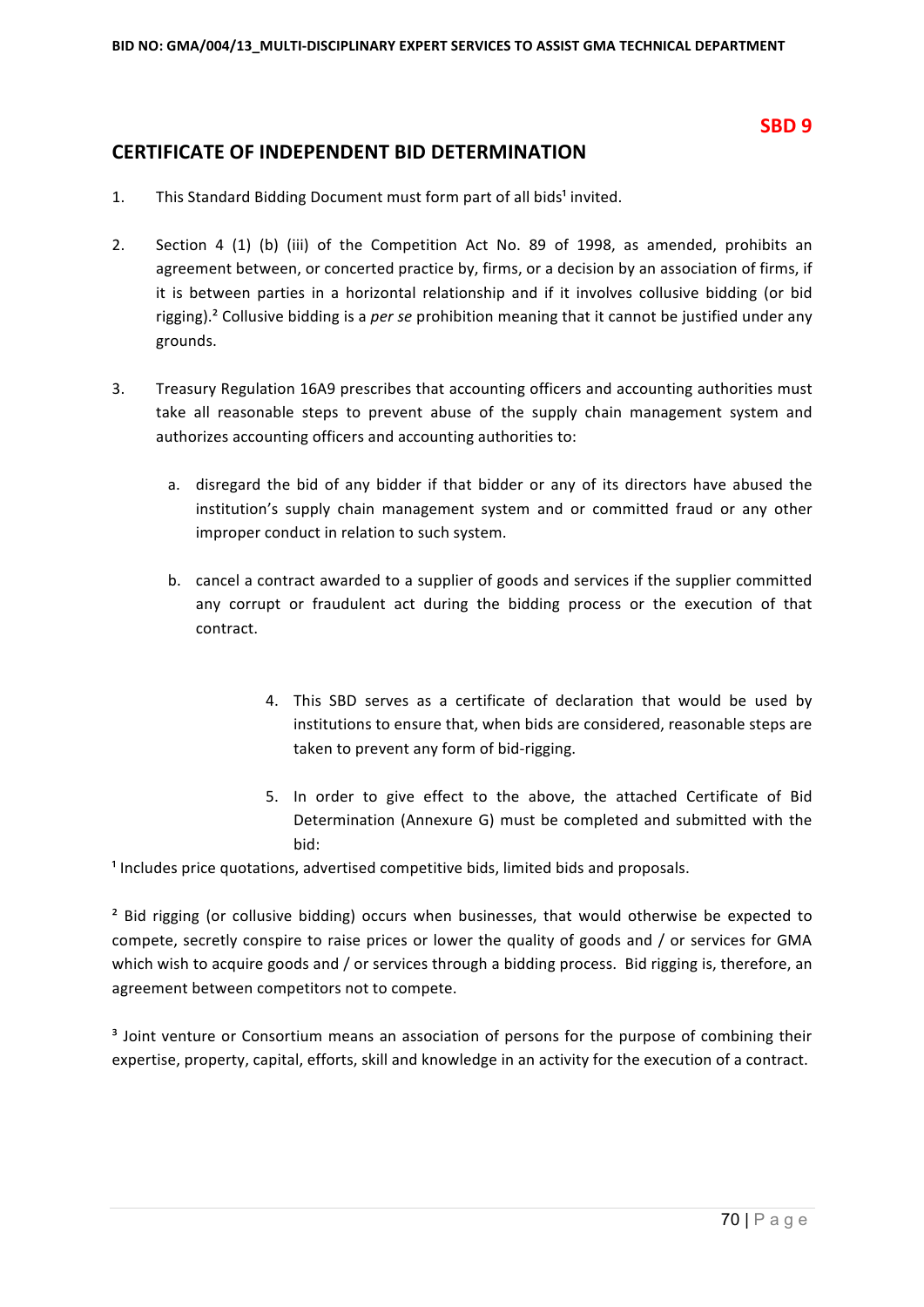#### BID NO: GMA/004/13 MULTI-DISCIPLINARY EXPERT SERVICES TO ASSIST GMA TECHNICAL DEPARTMENT

I, the undersigned, in submitting the accompanying bid:

#### Description)

In response to the invitation for the bid made by:

Institution)

do hereby make the following statements that I certify to be true and complete in every respect:

| - -<br>_ _ _ | - -<br>Οľ<br>___ | ___                           |  |
|--------------|------------------|-------------------------------|--|
|              |                  | . <b>.</b><br>_______________ |  |

\_\_\_\_\_\_\_\_\_\_\_\_\_\_\_\_\_\_\_\_\_\_\_\_\_\_\_\_\_\_\_\_\_\_\_\_\_\_\_\_\_\_\_\_\_\_\_\_\_\_\_\_\_\_\_\_\_\_\_\_\_\_\_\_\_\_\_\_\_ (Name of 

#### (Name of Bidder)

- 1. I have read and I understand the contents of this Certificate;
- 2. I understand that the accompanying bid will be disqualified if this Certificate is found not to be true and complete in every respect;
- 3. I am authorised by the bidder to sign this Certificate, and to submit the accompanying bid, on behalf of the bidder;
- 4. Each person whose signature appears on the accompanying bid has been authorised by the bidder to determine the terms of, and to sign the bid, on behalf of the bidder;
- 5. For the purposes of this Certificate and the accompanying bid, I understand that the word "competitor" shall include any individual or organisation, other than the bidder, whether or not affiliated with the bidder, who:
	- (a) has been requested to submit a bid in response to this bid invitation;
	- (b) could potentially submit a bid in response to this bid invitation, based on their qualifications, abilities or experience; and
	- (c) provides the same goods and services as the bidder and/or is in the same line of business as the bidder.
- 6. The bidder has arrived at the accompanying bid independently from, and without consultation, communication, agreement or arrangement with any competitor. However communication between partners in a joint venture or consortium<sup>3</sup> will not be construed as collusive bidding.
- 7. In particular, without limiting the generality of paragraphs 6 above, there has been no consultation, communication, agreement or arrangement with any competitor regarding:
	- (a) prices;
	- (b) geographical area where product or service will be rendered (market allocation);
- (c) methods, factors or formulas used to calculate prices;
- $(d)$  the intention or decision to submit or not to submit, a bid;
- (e) the submission of a bid which does not meet the specifications and conditions of the bid; or
- $(f)$  bidding with the intention not to win the bid.

\_\_\_\_\_\_\_\_\_\_\_\_\_\_\_\_\_\_\_\_\_\_\_\_\_\_\_\_\_\_\_\_\_\_\_\_\_\_\_\_\_\_\_\_\_\_\_\_\_\_\_\_\_\_\_\_\_\_\_\_\_\_\_\_\_\_\_ (Bid Number and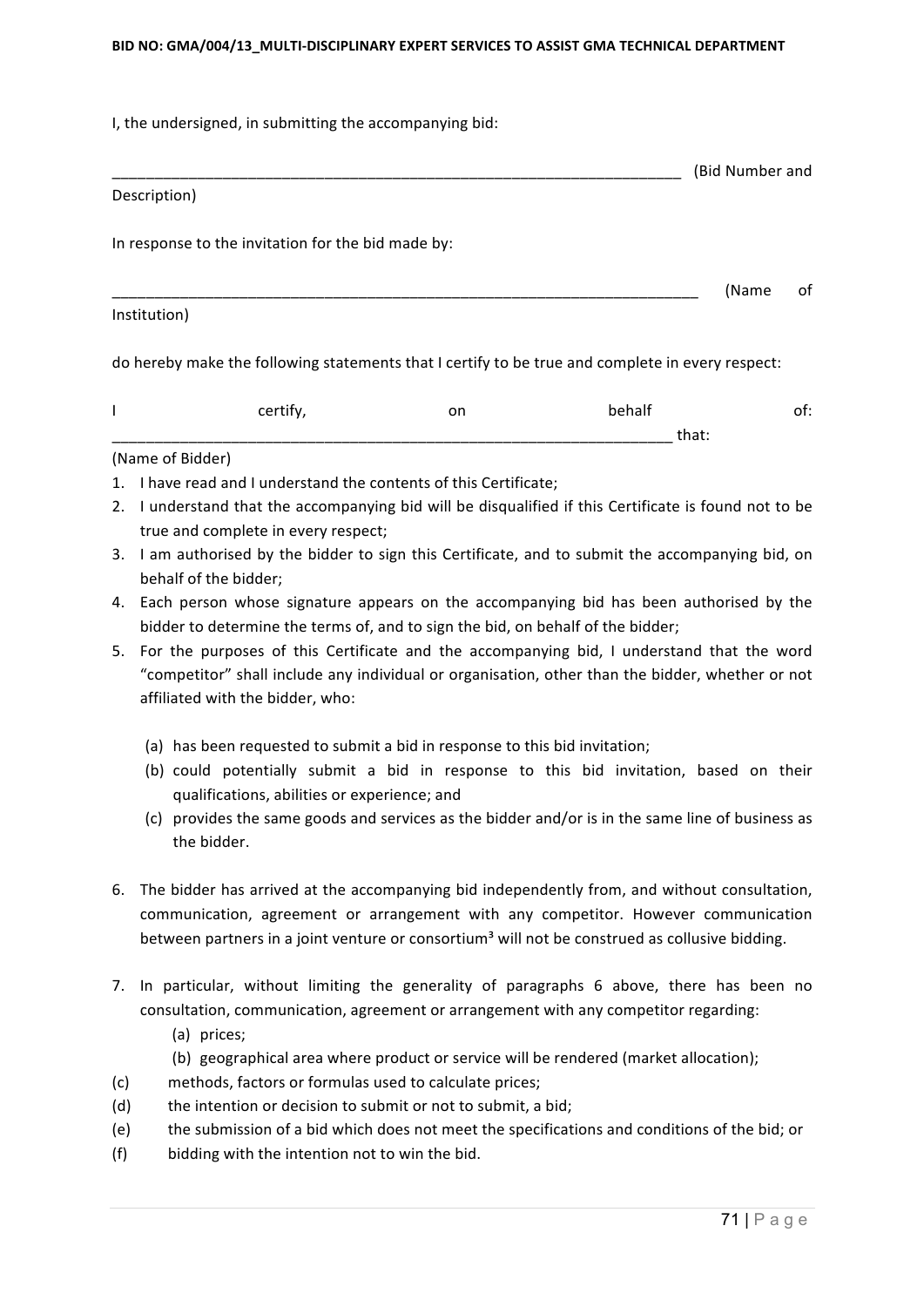- 8. In addition, there have been no consultations, communications, agreements or arrangements with any competitor regarding the quality, quantity, specifications and conditions or delivery particulars of the products or services to which this bid invitation relates.
- 9. The terms of the accompanying bid have not been, and will not be, disclosed by the bidder, directly or indirectly, to any competitor, prior to the date and time of the official bid opening or of the awarding of the contract.
- 10. I am aware that, in addition and without prejudice to any other remedy provided to combat any restrictive practices related to bids and contracts, bids that are suspicious will be reported to the Competition Commission for investigation and possible imposition of administrative penalties in terms of section 59 of the Competition Act No 89 of 1998 and or may be reported to the National Prosecuting Authority (NPA) for criminal investigation and or may be restricted from conducting business with the public sector for a period not exceeding ten (10) years in terms of the Prevention and Combating of Corrupt Activities Act No 12 of 2004 or any other applicable legislation.

| <b>NAME OF BIDDER</b>       |  |
|-----------------------------|--|
| <b>POSITION</b>             |  |
| <b>AUTHORISED SIGNATORY</b> |  |
| <b>DATE</b>                 |  |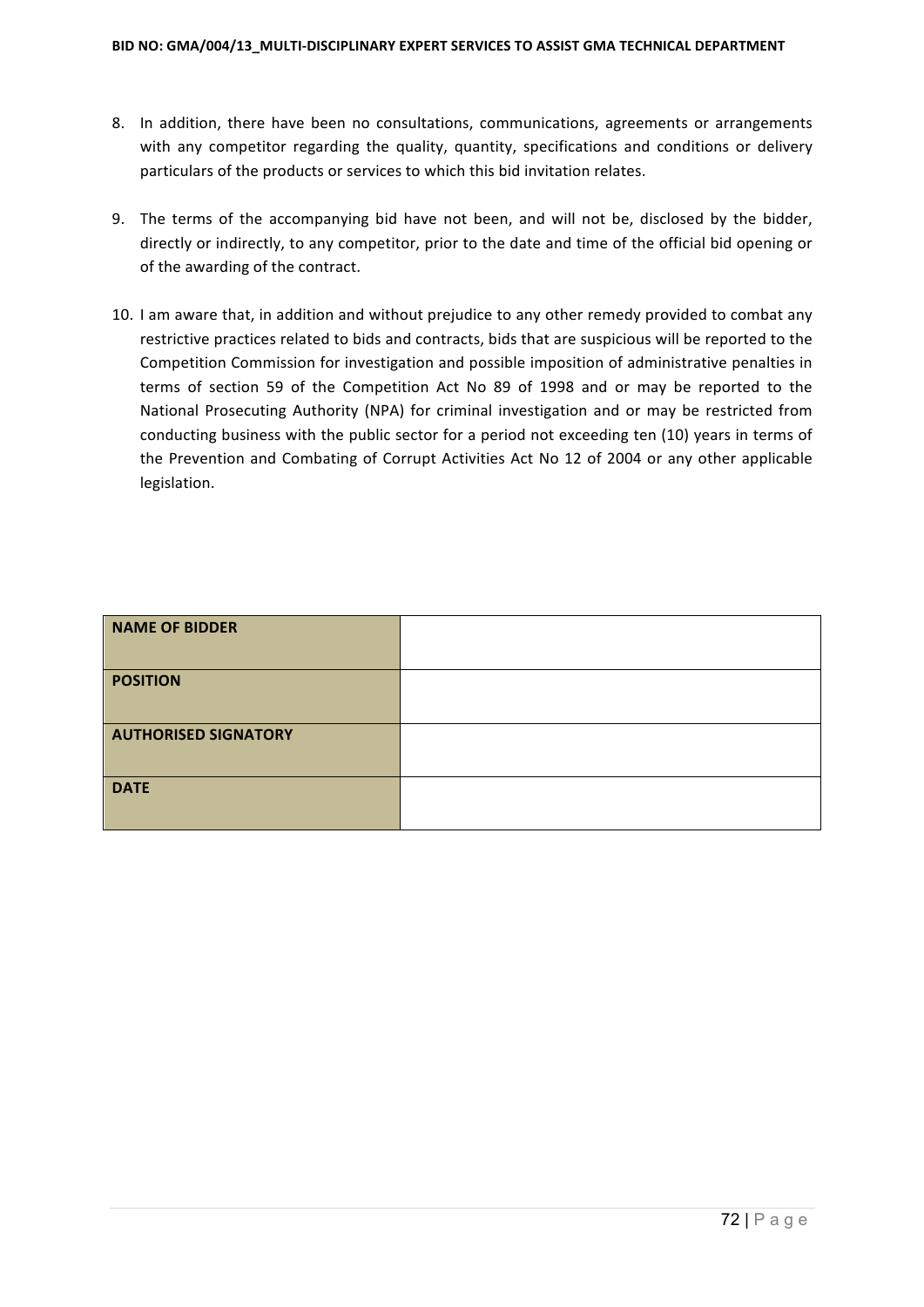# **SAFETY, HEALTH AND ENVIRONMENT**

### **REQUEST FOR INFORMATION**

#### **1. SAFETY, HEALTH AND ENVIRONMENT**

| 1.1  | Do you have a Safety, Health and Environment<br>(SHE) policy statement?                                                                 | YES/NO<br>Please provide a copy of the policy                                                     |  |
|------|-----------------------------------------------------------------------------------------------------------------------------------------|---------------------------------------------------------------------------------------------------|--|
| 1.2  | Is your SHE programme aligned or certified to<br>comply with the OHSAS 18001and ISO 14001<br>standards?                                 | statement<br>YES/NO<br>Please provide details                                                     |  |
| 1.3  | Would you be prepared to have your SHE<br>standards audited or modified according to<br>requirements?                                   | YES/NO<br>Please give reasons if applicable                                                       |  |
| 1.5  | How do you record and classify injuries sustained<br>during operations?                                                                 | Please provide details                                                                            |  |
| 1.6  | How do you record and classify incidents both<br>safety and environmentally related?                                                    | Please provide details                                                                            |  |
| 1.9  | Does your company have any Health and Safety<br>agreements with any major unions?                                                       | Please provide details                                                                            |  |
| 1.10 | Is your company in good standing with a<br><b>Workman's Compensation Authority</b>                                                      | Please provide a copy of the Letter of<br>Good Standing which includes the<br>registration number |  |
| 1.12 | Does your company employ a SHE/Q Manager and<br>who does he/she report to?                                                              | YES/NO<br>Please provide details of experience<br>and qualifications of this individual           |  |
| 1.13 | What ongoing training is conducted with regard to<br>SHE?                                                                               | Please provide details                                                                            |  |
| 1.14 | Does your<br>company have an<br>Safety<br>active<br>Committee?                                                                          | Please provide details                                                                            |  |
| 1.15 | does<br>company<br>communicate<br>How<br>your<br>issues/targets to the employees regarding SHE?                                         | Please provide details                                                                            |  |
| 1.16 | Does your company have a medical surveillance<br>programme in place?                                                                    | YES/NO<br>Please provide details,                                                                 |  |
| 1.17 | Have the management duties in terms of the OHSA<br>been assigned by written appointment to specific<br>individuals within your company? | YES/NO<br>Please provide details of appointments<br>in place.                                     |  |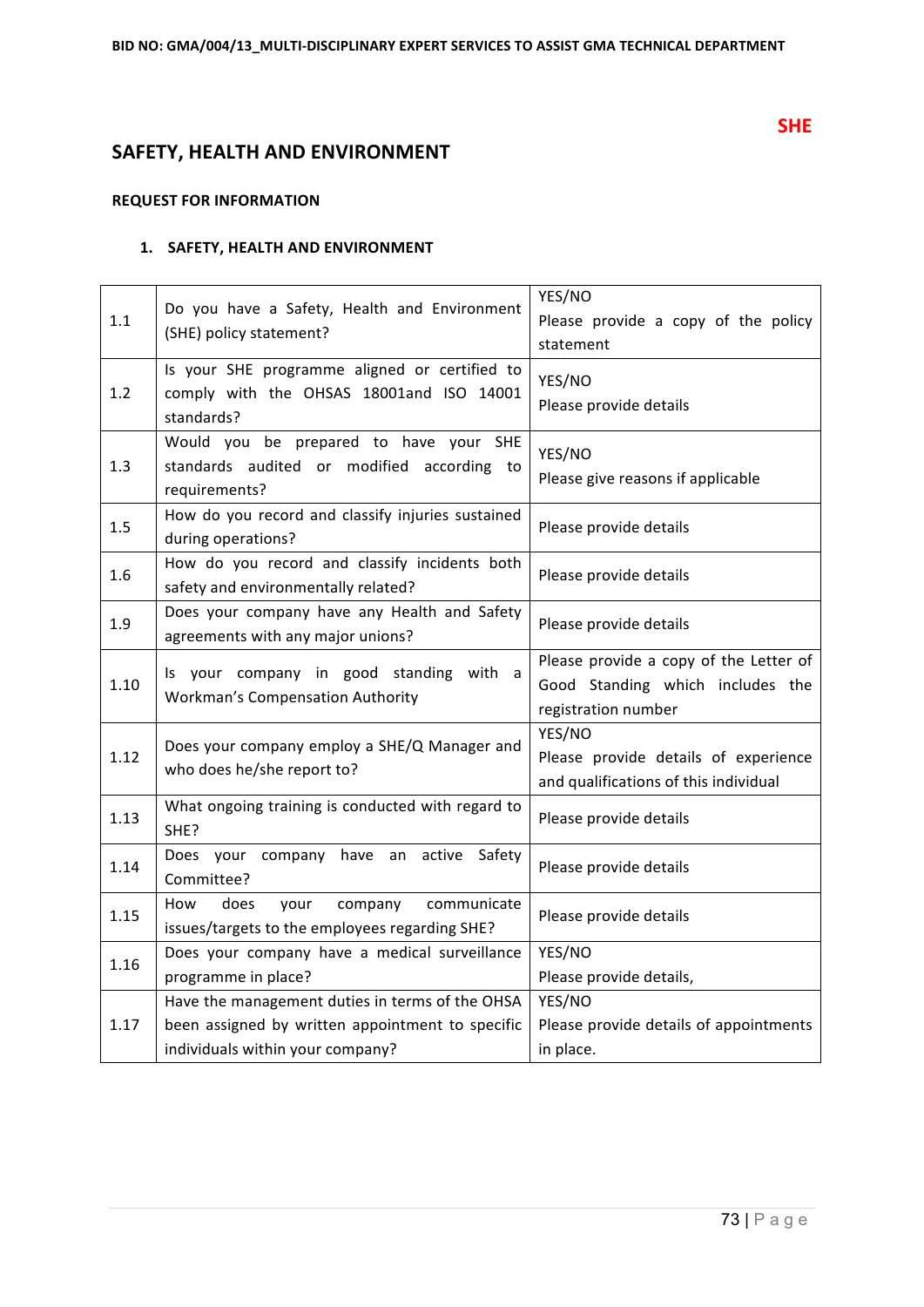#### **2. TECHNICAL AND QUALITY ASSURANCE STANDARDS**

| 2.1  | Do you have a quality policy statement and Quality<br>manual?                                                                             | YES/NO<br>Please provide a copy of the policy<br>statement                                                              |  |
|------|-------------------------------------------------------------------------------------------------------------------------------------------|-------------------------------------------------------------------------------------------------------------------------|--|
| 2.2  | Is your Quality Management aligned or certified to<br>comply with the ISO 9001:2008?                                                      | YES/NO<br>Please provide details                                                                                        |  |
| 2.3  | Would you be prepared to have your Quality<br>system audited<br>modified<br>Management<br><b>or</b><br>according to requirements?         | YES/NO<br>Please give reasons if applicable                                                                             |  |
| 2.5  | How do you record and classify incidents and non-<br>conformances related to quality?                                                     | Please provide details                                                                                                  |  |
| 2.6  | Does your company employ a Quality Manager and<br>who does he/she report to?                                                              | YES/NO<br>Please provide details of experience<br>and qualifications of this individual                                 |  |
| 2.7  | What ongoing training is conducted with regard to<br>Quality?                                                                             | Please provide details                                                                                                  |  |
| 2.10 | Are you prepared to allow personnel to access your<br>premises to perform a technical assessment of<br>your capabilities?                 | YES/NO                                                                                                                  |  |
| 2.11 | How many different inspection agencies have<br>visited your premises in the last 12 months                                                | Please provide details                                                                                                  |  |
| 2.12 | Do you have dedicated quality management<br>resources and transparent processes to ensure<br>quality in procured materials and equipment? | YES/NO<br>Please provide a list of the dedicated<br>resources and a description of the<br>quality management processes. |  |

| <b>NAME OF BIDDER</b>       |  |
|-----------------------------|--|
| <b>POSITION</b>             |  |
| <b>AUTHORISED SIGNATORY</b> |  |
| <b>DATE</b>                 |  |